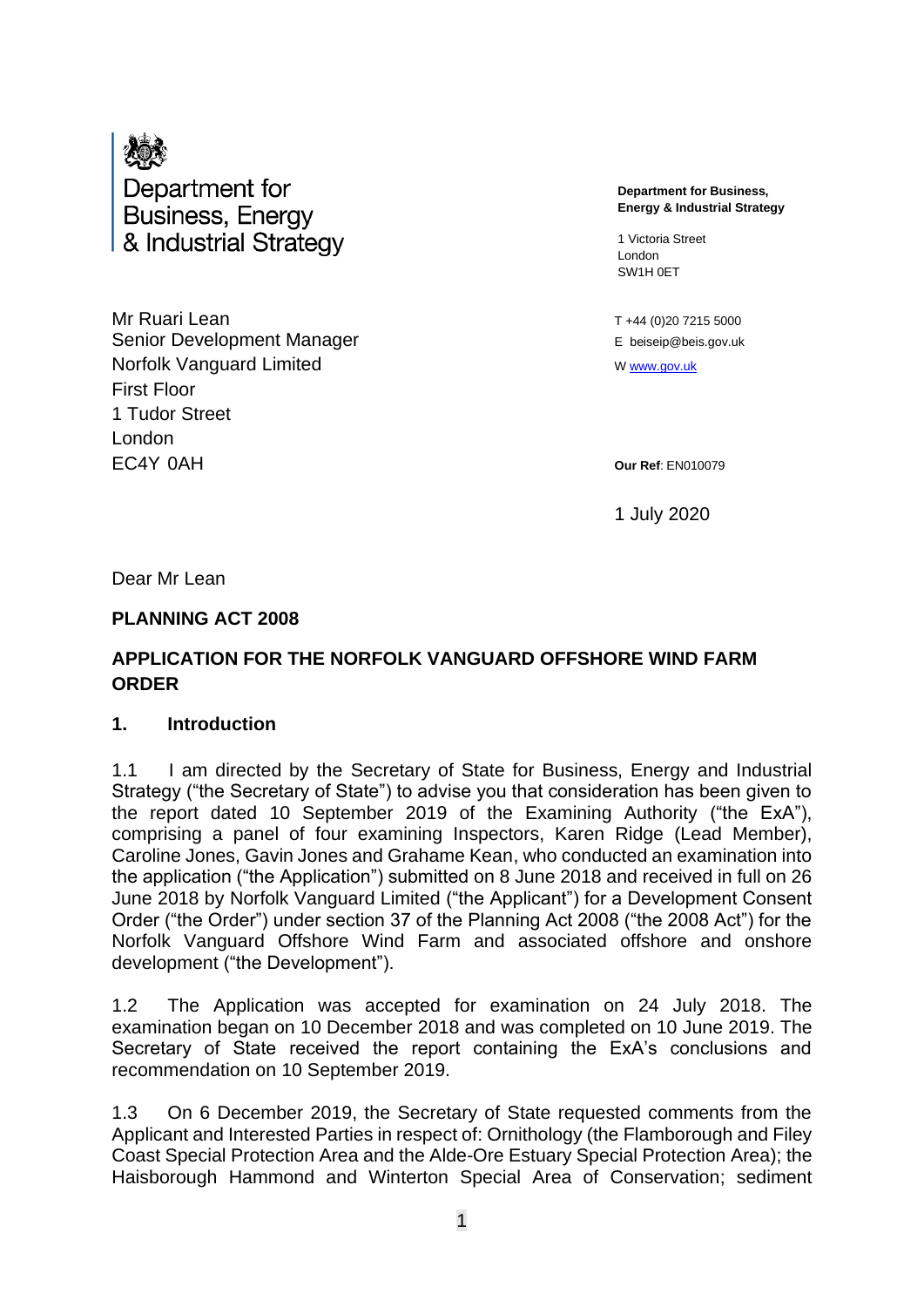particle size; marine mammals (with regard to the potential use of vibropiling and Blue Hammer foundation installation techniques): water quality; traffic management at Cawston: the appearance of electrical equipment; the addition of sites to the list of trenchless crossings; the replacement period in landscaping schemes; the timing of traffic management measures; non-standard construction hours; the control of noise during the operational phase of the Development; the time period for cable exposure notification; the lighting and marking plan and the operation and maintenance programme. Comments were requested by 28 February 2020. Consultation responses were subsequently published and, as the Secretary of State considered that the information provided by the Applicant in response to those letters contained new environmental information, parties were given until 27 April 2020 to provide any additional comments. In order to fully consider the consultation responses, the statutory deadline for the Secretary of State's decision was originally extended from 10 December 2019 to 1 June 2020 and then extended again until 1 July 2020.

1.4 The Order would grant development consent for the construction and operation of an offshore wind farm with a generating capacity of up to 1,800 Megawatts ("MW") with associated offshore and onshore development in the North Sea and in the County of Norfolk.

- 1.5 The Development as applied for would comprise:
	- construction and operation of up to 200 wind turbine generators;
	- up to two offshore electrical platforms;
	- up to two accommodation platforms;
	- up to two meteorological masts;
	- measuring equipment (LiDAR and wave buoys);
	- subsea array and fibre optic cables;
	- interconnector cables;
	- export cables;
	- onshore transmission works at landfall;
	- onshore cable route, accesses, trenchless crossing technique;
	- directional drilling zones and mobilisation areas;
	- onshore project substation; and
	- extension to the Necton National Grid substation and overhead line modifications.

1.6 During the Examination, the Applicant proposed a number of changes to the Development including a reduction in the number of wind turbine generators to 180. In the wake of consultation with the Applicant and other parties after the receipt of the ExA's Report, the Applicant further reduced the maximum number of turbines that would form the Development to 158.

1.7 The proposed Development will use High Voltage Direct Current ("HVDC") transmission to conduct the electricity generated from the wind turbines to the onshore project electricity substation where it would be converted to High Voltage Alternating Current ("HVAC") before being transmitted to an existing National Grid electricity substation which would be extended to accommodate the additional equipment needed to allow the importation of the electricity.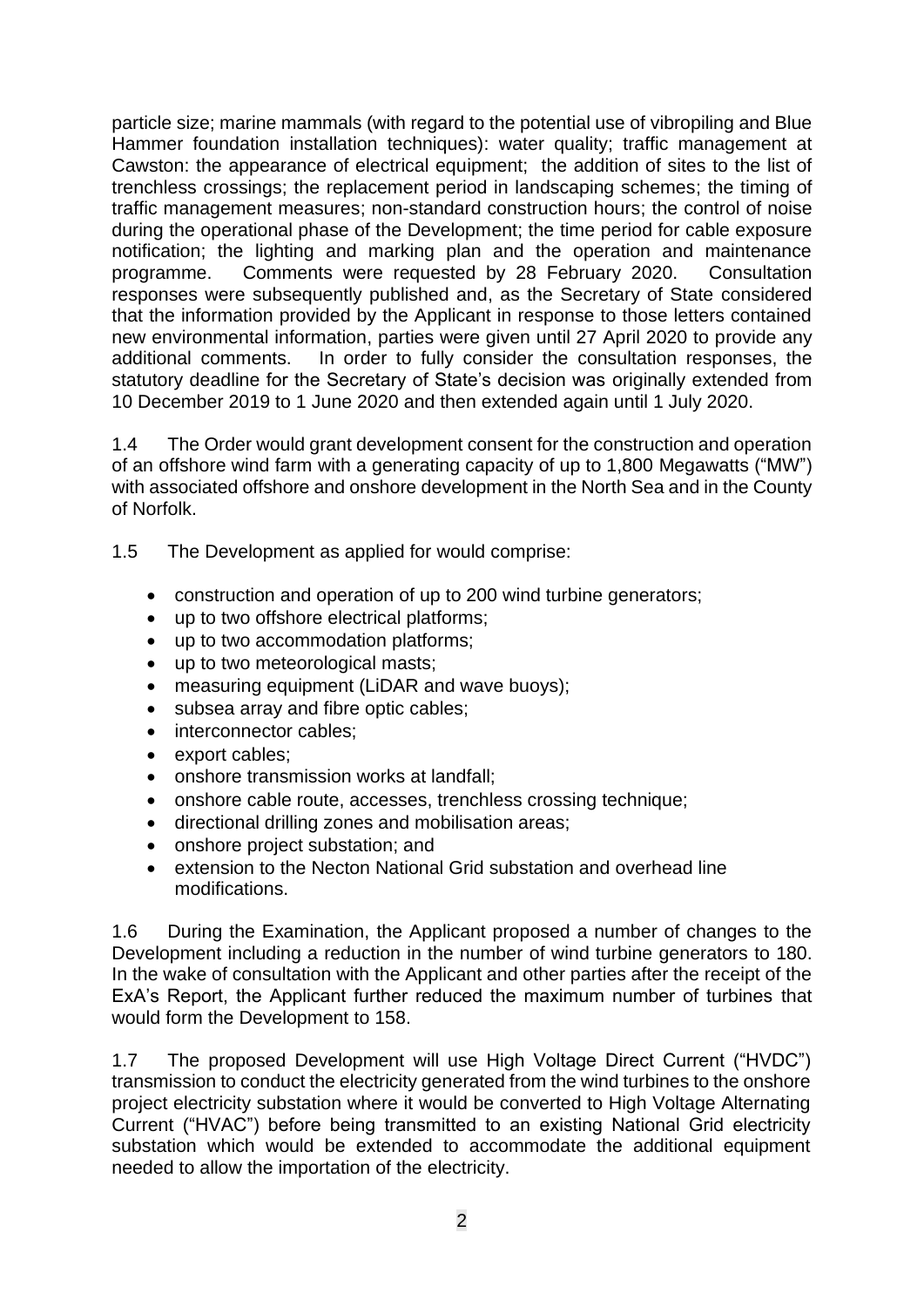1.8 Powers of compulsory acquisition for both land, and new and existing rights over land, are also sought by the Applicant to support the delivery of the project.

1.9 Published alongside this letter on the Planning Inspectorate's website<sup>1</sup> is a copy of the ExA's Report of Findings and Conclusions and Recommendation to the Secretary of State ("the ExA Report"). The main features of the development proposals, as applied for, and site are set out in section 2 of the ExA's report. The ExA's findings are set out in sections 4 - 6 of the ExA Report, and the ExA's conclusions on the case for development consent, the request for compulsory acquisition powers and the terms of the Order are set out at sections 7, 8, 9 and 10.

## **2. Summary of the ExA's Report and Recommendation**

2.1 The ExA's recommendation in section 10.3 (on page 376) of the ExA Report is as follows:

*"10.3.1. For all of the above reasons, and in the light of its findings and conclusions on important and relevant matters set out in this Report, the ExA, under the Planning Act 2008 (as amended), recommends that the Secretary of State for Business, Energy and Industrial Strategy does not make the Norfolk Vanguard Offshore Wind Farm Order.*

*10.3.2. In the event that the Secretary of State concludes that it is appropriate to make the Norfolk Vanguard Offshore Wind Farm Order, the ExA recommends that the Secretary of State makes the Order in the form recommended at Appendix D."*

## **3. Summary of the Secretary of State's views**

3.1 A total of 267 Relevant Representations (as defined in the Planning Act 2008) were received by the Planning Inspectorate from statutory and non-statutory authorities, utility providers, Norfolk County Council, North Norfolk District Council, Broadland District Council, Breckland Council, local parish and town councils, local MPs, local organisations and local residents.

3.2 The principal matters considered by the ExA, as set out in the ExA's Report are:

- landscape and visual assessment:
- the historic environment;
- traffic and transport;
- socio-economic impacts;
- contamination and ground conditions;
- coastal change;
- flood risk and water resources:

<sup>1</sup><https://infrastructure.planninginspectorate.gov.uk/projects/eastern/norfolk-vanguard/>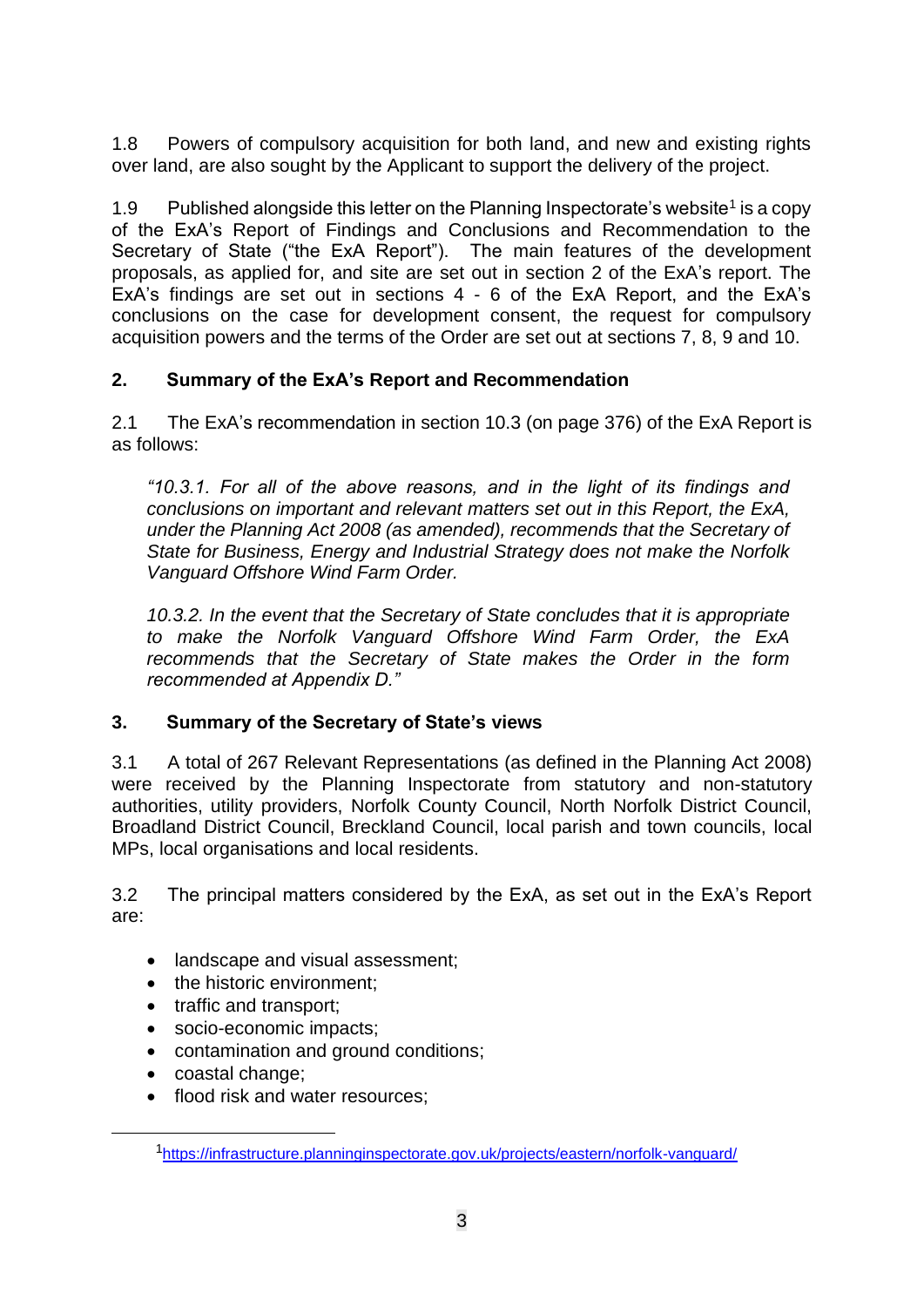- noise and vibration;
- air quality
- human health
- onshore ecology and ornithology
- land use
- commercial fisheries;
- shipping and navigation;
- aviation:
- marine physical processes;
- substation safety issues (under 'other considerations');
- offshore biodiversity, biological environment and biodiversity; and
- findings and conclusions in relation to Habitats Regulations Assessment.

3.3 In addition to the ExA's conclusion that it could not rule out an adverse effect on the integrity of sites and species designated under the Habitats Regulations, the ExA recommended that cumulative impacts (from the proposed Development and other projects) on certain seabird species (separate from the impacts on the bird species from the Habitats Regulations sites) weigh against development consent being granted. (See the "Offshore Biodiversity, Biological Environment and Biodiversity" section below).

3.4 However, the ExA's view was that none of the matters raised during Examination was of such a magnitude either on its own or in-combination to justify withholding consent. The ExA did consider that the proposed Development would have a number of adverse impacts during its construction and operation particularly in relation to landscape character effects at the site of the proposed substation at Necton and in relation to traffic impacts at Cawston (when considered with the potential impacts of any traffic that might be generated by the proposed Hornsea Project Three offshore wind farm) but that the overall benefits of the proposed Development outweighed the harm.

3.5 Setting aside all seabird-related matters, the ExA's overall conclusion is that the impacts of the proposed Development are not so great as to offset its significant benefits, particularly in respect of its contribution to the decarbonisation of the electricity generation sector. The Secretary of State agrees with the ExA's conclusion.

3.6 Since the ExA's Report was received, the Secretary of State has consulted with the Applicant and Interested Parties about a number of issues, particularly in respect of the potential Adverse Effects on the Integrity on the Flamborough and Filey Coast Special Protection Area and the Alde-Ore Estuary Special Protection Area. The Secretary of State considers that in light of the information received in response to the consultation, he is now able to determine that the Development would not have any Adverse Effects on the Integrity of the two Special Protection Areas sites and that development consent should be granted.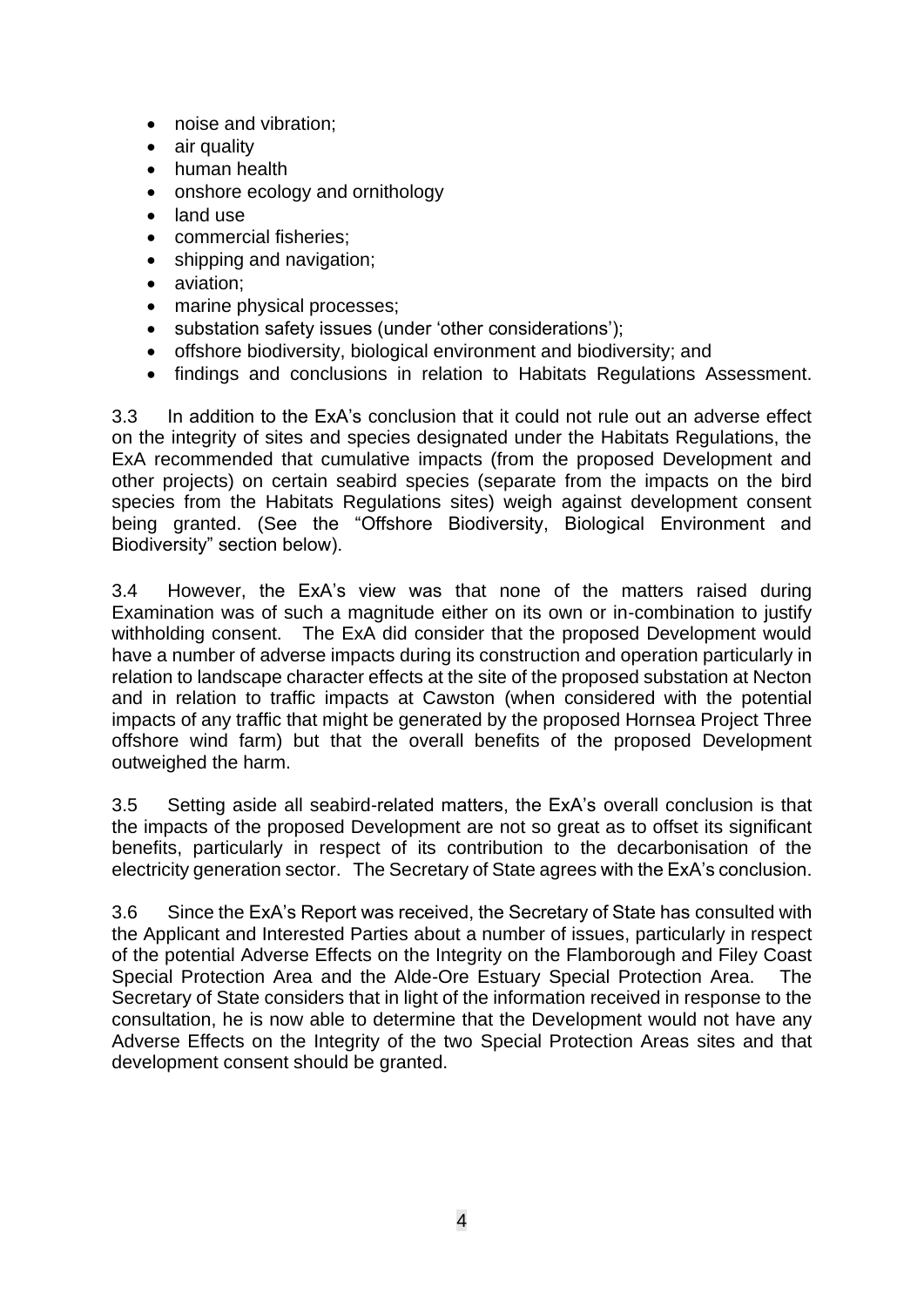## **4 Matters considered by the ExA during the Examination**

### Need for the Development

4.1 The Planning Act 2008 sets out a process for decision-makers to follow in considering applications for nationally significant infrastructure projects ("NSIPs"). In the first instance, the decision-maker needs to consider whether the proposed NSIP is in accordance with the relevant National Policy Statement(s). The proposed Development is a 'Nationally Significant Infrastructure Project' ("NSIP") as defined in sections 14 and 15 of the Planning Act 2008 by virtue of being an offshore generating station with a generating capacity of greater than 100MW.

4.2 Section 104 of the Planning Act 2008 sets out that decisions on NSIPs where a National Policy Statement has effect must have regard to the relevant Statement and any other matters that are both important and relevant to the decision. Any decision must be taken in accordance with the relevant national policy statement except where doing so would lead to a breach of the UK's international obligations, lead to the Secretary of State being in breach of any duty imposed on him/her by or under any enactment, be unlawful by virtue of any enactment, or where the adverse effects of a development outweighs its benefits (the last at section 104(7) of the Act).

4.3 National Policy Statements EN-1 (the Overarching National Policy Statement for Energy - "NPS EN-1") and EN-3 (the National Policy Statement for Renewable Energy Infrastructure – "NPS EN-3") set out a national need for development of new nationally significant electricity generating infrastructure of the type proposed by the Applicant. NPS EN-1, in particular, sets out that the assessment of development consent applications should start with a presumption in favour of granting consent. The ExA noted the strong need case for renewable energy projects that was set out in NPS EN-1 and NPS EN-3. The ExA also considered the onshore and offshore cables and substations against the tests set out in National Policy Statement EN-5 ("the National Policy Statement for Electricity Networks Infrastructure – "NPS EN-5").

4.4 The Secretary of State considers that the proposed Development is in accordance with the NPS EN-1, NPS EN-3 (and NPS EN-5) and benefits from the presumption in favour of electricity generating stations in general and in favour of offshore wind farm generating stations in particular. In addition, granting development consent for the Development would be consistent with government policy and will contribute to the delivery of low-carbon and renewable energy, ensuring a secure, diverse and affordable energy supply in line with legal commitments to "net zero" and the need to address climate change.

## Consideration of Alternatives

4.5 The Applicant`s consultation efforts and its consideration of alternatives (particularly in respect cable landfall, the onshore cable route and the location of the grid connection for the Development) were all raised by many Interested Parties to the Examination as sources of concern. The main focus for the discussion about alternatives was the cable route from Happisburgh to Necton and the siting of the project substation and an extension to the existing National Grid substation in the same general location (close to Necton).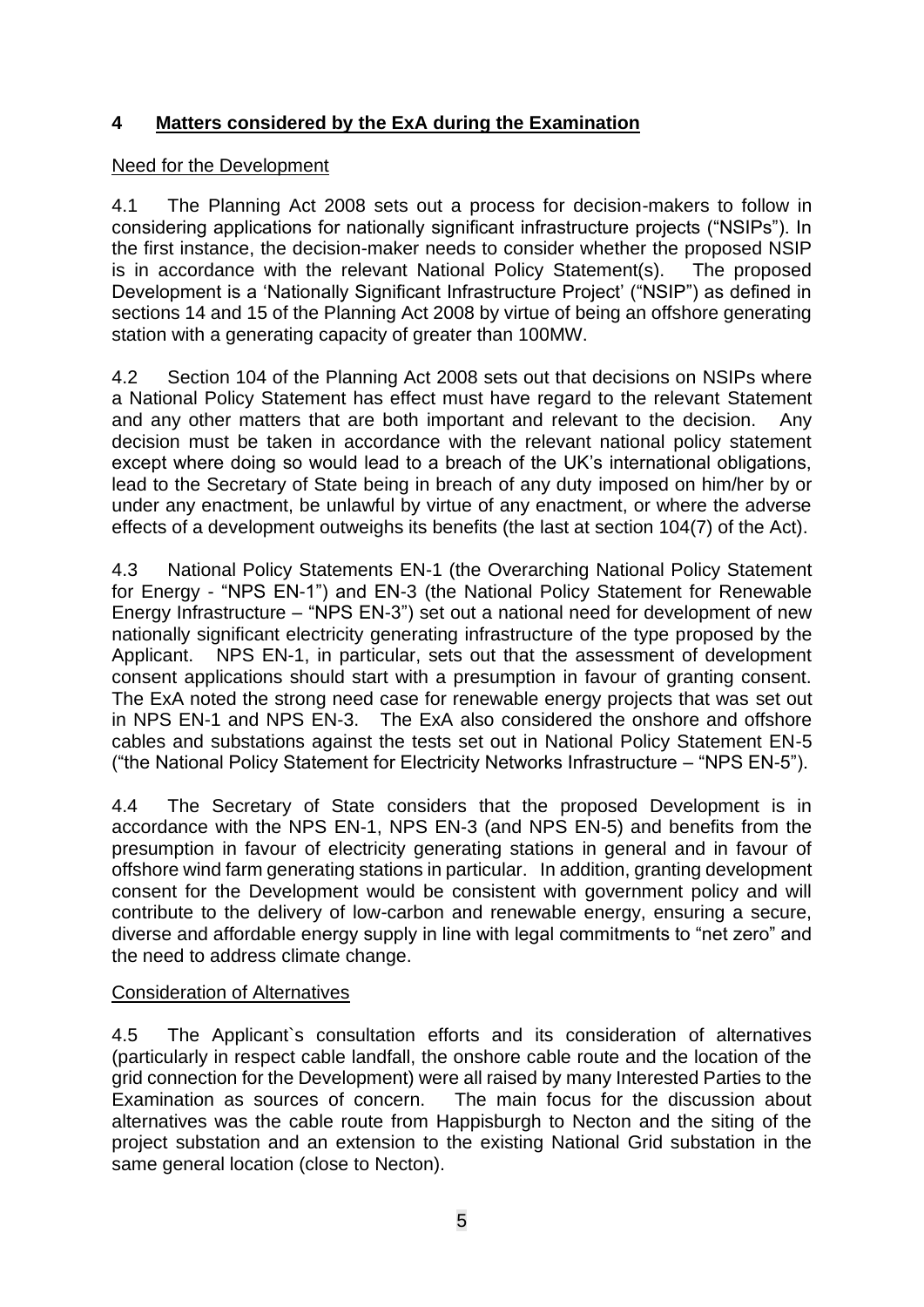4.6 The ExA noted that concerns had been raised by many local people about the consultation process followed by the Applicant and the Applicant`s failure to respond to ideas and worries that had been submitted to it as a result of the consultation. The ExA also noted that eleven district and local councils and City and County Councils had confirmed that the Applicant's statutory duty to publicise and consult on the Application had been complied with. The ExA further noted that the Applicant had made changes to the Application proposal as a result of the consultation responses. The ExA concluded that the consultation undertaken by the Applicant was adequate and sufficient to comply with the requirements of the Planning Act 2008. The Secretary of State sees no reason to disagree with the ExA on this matter.

4.7 As far as the consideration of alternatives is concerned, the ExA notes that the Applicant set out its rationale for the choices it made about offshore and onshore locations for the proposed Development in its 'Strategic Approach to Selecting a Grid Connection Point' document [ER 4.4.22]. As indicated above, the Applicant's decision-making on site locations came under scrutiny during the Examination with views being expressed that an offshore ring main, which would consolidate a number of grid connections for wind farms proposed off the Norfolk and Suffolk coasts into a single connection point, should be adopted for the Norfolk Vanguard, Norfolk Boreas and Hornsea Project Three projects. The Secretary of State received representations on this matter from three Norfolk MPs (George Freeman, Jerome Meyhew and Duncan Baker).

4.8 The ExA also notes that there were suggestions from Interested Parties that it would be beneficial if the grid connection points for the proposed Development (at Necton) and for the proposed Hornsea Project Three (at the Norwich Main substation) could be swapped between the projects.

4.9 The ExA notes the Applicant`s approach to site selection for the onshore and offshore elements of the projects and the part that was played by National Grid in narrowing down the range of options, particularly in respect of the onshore substation at Necton. The ExA notes [ER 4.4.26] that the consideration of an offshore ring main is a strategic matter which involves many layers of interested organisations and is not, therefore, suitable for consideration by the ExA in a forum which is considering a development consent application for a single site. Similarly, the ExA concluded that suggestions about a grid connection swap between the proposed Development and Hornsea Project Three were not matters to be considered during the Examination.

4.10 In light of this position, the ExA's conclusion is that the Applicant did undertake a reasonable alternatives process in finalising its site options. The ExA also concludes [ER 4.4.33] that *the "SoS should also be aware of the strongly held views that, in view of the number of offshore wind farm projects coming forward in this region, there should be a strategic approach in terms of contributions towards the development of an offshore ring main".*

4.11 While acknowledging the views expressed both during and after the Examination, the Secretary of State notes that NPS EN-3 states "When considering grid connection issues, the IPC should be mindful of the constraints of the regulatory regime for offshore transmission networks" [paragraph 2.6.36]. The Secretary of State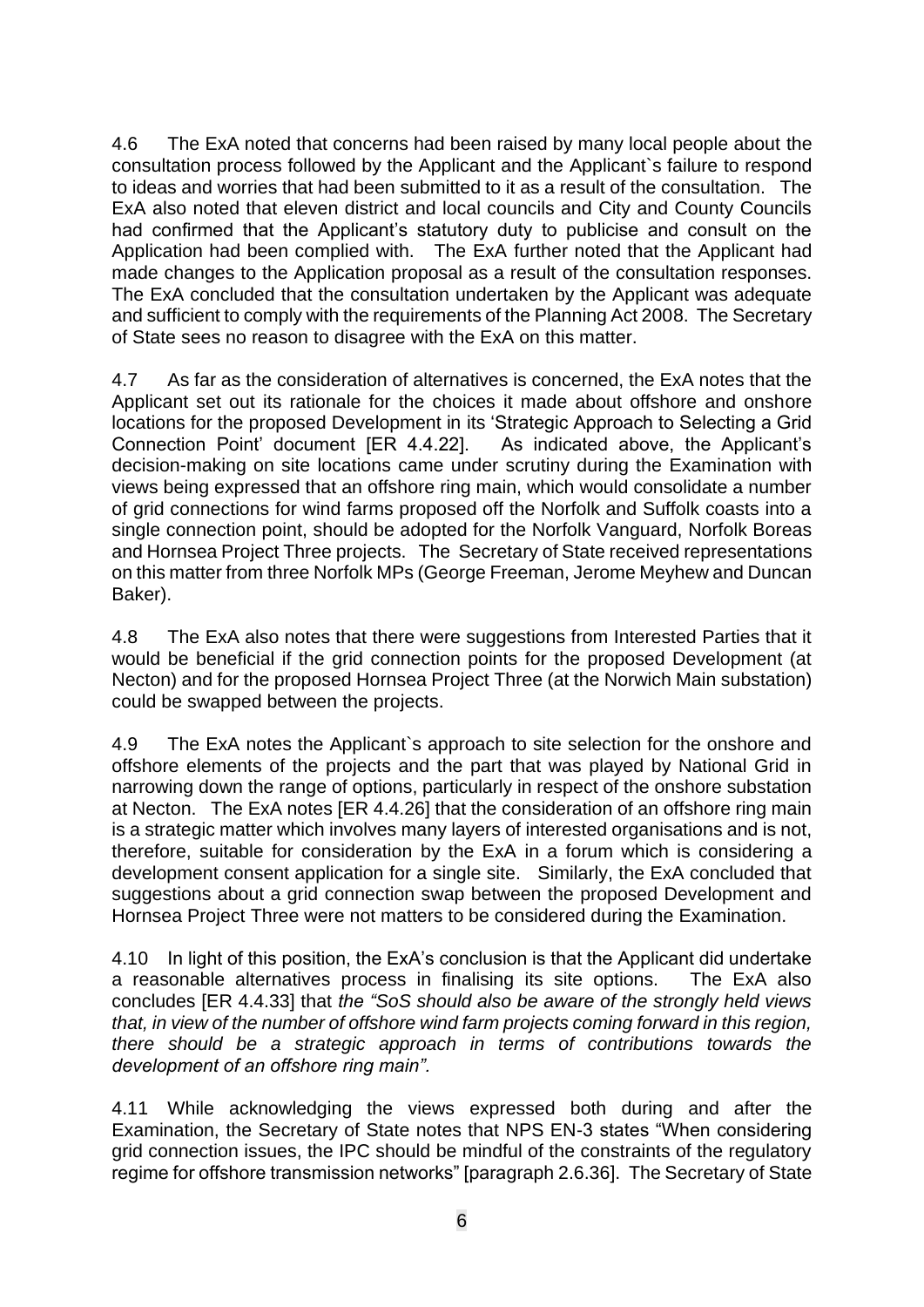considers that the offshore transmission proposal for the Development has been brought forward in line with the existing regulatory regime. Whilst discussions are taking place in respect of the future shape of the offshore transmission network, such discussions are at the preliminary stage. The Secretary of State considers that he must assess the Development in line with current policy as set out in the National Policy Statements. He does not consider that the decision should be delayed to await the outcome of the discussions on the offshore transmission network given the urgent need for offshore wind development as identified in the National Policy Statements.

#### Landscape and Visual Assessment

4.12 The Applicant assessed the potential visual impacts of the proposed Development in relation to the offshore wind farm itself, the onshore cable corridor and the substation and extension to an existing substation at Necton. Given their distance from the shore, the offshore wind farm areas were scoped out of the environmental assessment process under this heading.

4.13 Paragraph 5.9.18 of NPS EN-1 sets out the following guidance for decisionmakers:

"All proposed energy infrastructure is likely to have visual effects for many receptors around proposed sites. The [Secretary of State] will have to judge whether the visual effects on sensitive receptors, such as local residents, and other receptors, such as visitors to the local area, outweigh the benefits of the project."

4.14 NPS EN-1 and NPS EN-3 also set out that developers of Nationally Significant Infrastructure Projects should use good design wherever possible to mitigate any impacts on landscape and visual impacts. The need for good design is set out in the ExA's Report [ER 4.5.4 et seq].

4.15 The National Planning Policy Framework sets out that policies and consent decisions should contribute and enhance the natural environment by recognising the "intrinsic character and beauty of the countryside."

4.16 The ExA also notes [ER 4.5.9 et seq] that the relevant Development Plan policies for each of the local authorities which had an element of the proposed Development within its jurisdiction generally required that infrastructure should enhance or at least should not diminish landscape features.

4.17 The Applicant carried out various studies of the potential landscape and visual impacts of the onshore works. [ER 4.5.12 et seq]

4.18 In respect of the impacts of the proposed substation works at Necton are concerned, there were concerns from local councils, individuals and George Freeman MP about the scale of what was being proposed across the two sites and that it would be completely disproportionate to the size of the village (Necton) near to where they would be located and be a major visual blight. [ER 4.5.18 et seq]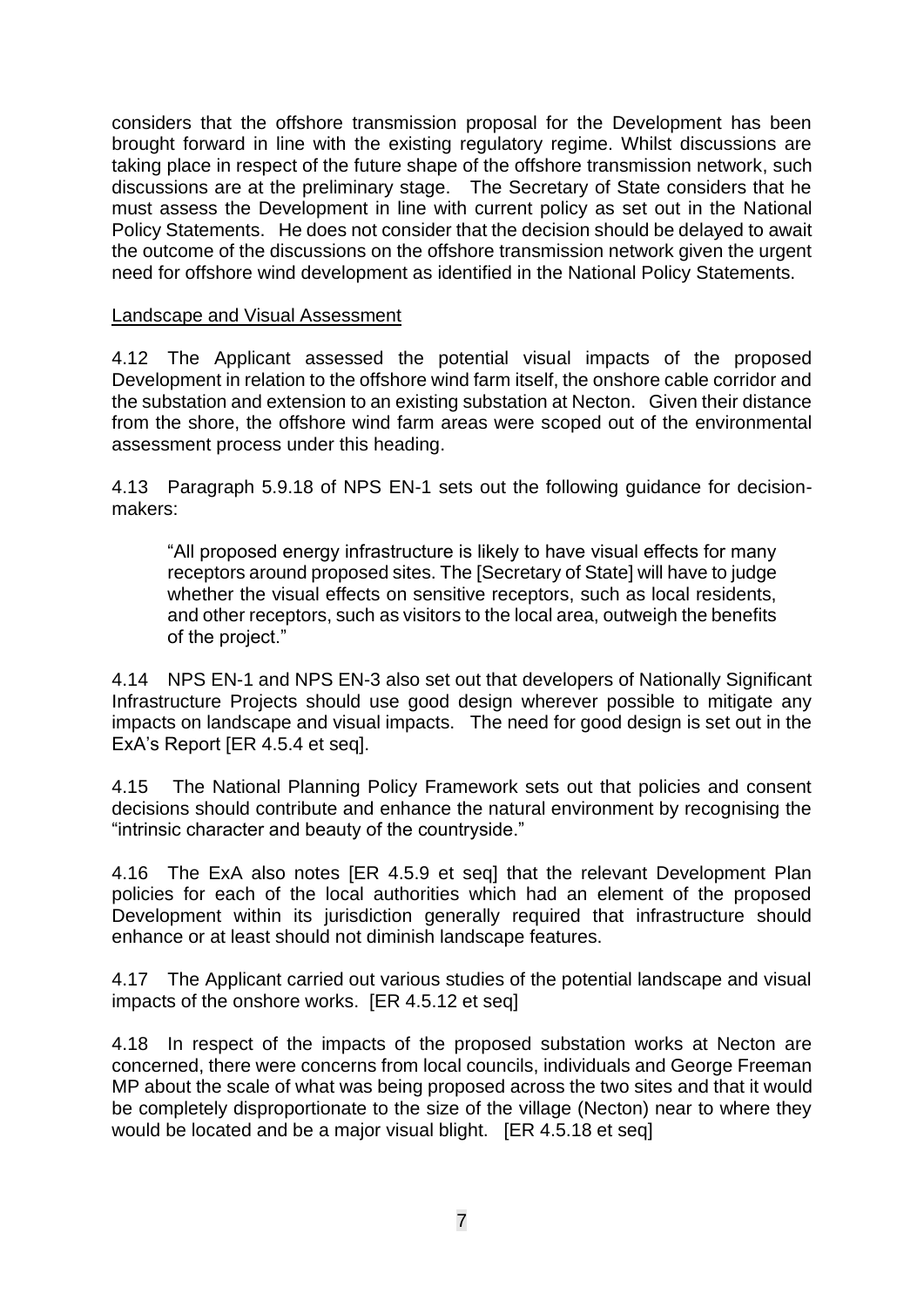4.19 Other concerns were expressed about the removal of hedgerows and trees along the onshore cable route although agreement was subsequently reached about the inclusion of a suitable condition for replacement planting in any development consent order that might be issued [ER 4.5.24]. There were also concerns from residents of Happisburgh about the potential impact of the works at the landfall site of the offshore export cable.

4.20 The ExA notes [ER 4.5.27 et seq] the continued opposition to the proposed onshore works throughout the examination process because of visual impact concerns and concerns about related matters such as the time period that should be allowed for replacement planting to take effect.

4.21 The Secretary of State's consultation letter of 6 December 2019 sought views on this matter. In response, North Norfolk District Council re-stated the need for a 10 year period of remedial work to ensure that proposed vegetation had the chance to establish itself. The Applicant`s response was that it would not be able to undertake remedial work over a ten year period because it did not, by and large, have land access rights for plots of land for more than a five year period and it would not, therefore, be possible to work to a ten year period unless it could secure voluntary agreements with relevant landowners. Where that was the case, then the Applicant would work to a ten year window as secured in the Outline Landscape and Ecological Management Strategy and therefore secured through Requirement 18 of the DCO. North Norfolk District Council made the point that this proposal was not secured in the development consent order and suggested additional wording for the order to ensure suitable coverage.

4.22 In response, the Secretary of State accepts the arguments put forward by the Applicant in this matter and has decided, therefore, to maintain the planting period of five years on the face of the DCO while noting that the period of 10 years is maintained in the OLEMS.

4.23 The ExA notes [ER 4.5.34] that the substation buildings would have a height of 19 metres with lightning protection masts being 25 metres tall. The Applicant had prepared visualisations of the built structures on the basis of 25-metre-high buildings to represent the worst case 'Rochdale Envelope' of the substations. However, during the examination, the ExA asked the Applicant to produce revised visualisations to show more accurate representations of the building heights.

4.24 The ExA carefully considered the position at Necton which would accommodate an extension to the existing National Grid substation as well as a new project substation. [ER 4.5.35] The ExA notes that the proposed infrastructure would introduce significant additions to the built environment and that there was no guarantee that it would be possible to screen it to avoid it being seen. The ExA further notes that the development in Necton would represent a material change to the landscape character and visual characteristics of this locality.

4.25 The ExA considered the extension of the National Grid substation and the removal of one overhead line pylon tower and its replacement with two towers each with a maximum height of 50 metres. The ExA noted that the maximum height of the extension would be 15 metres and that it would more than double the floor area of the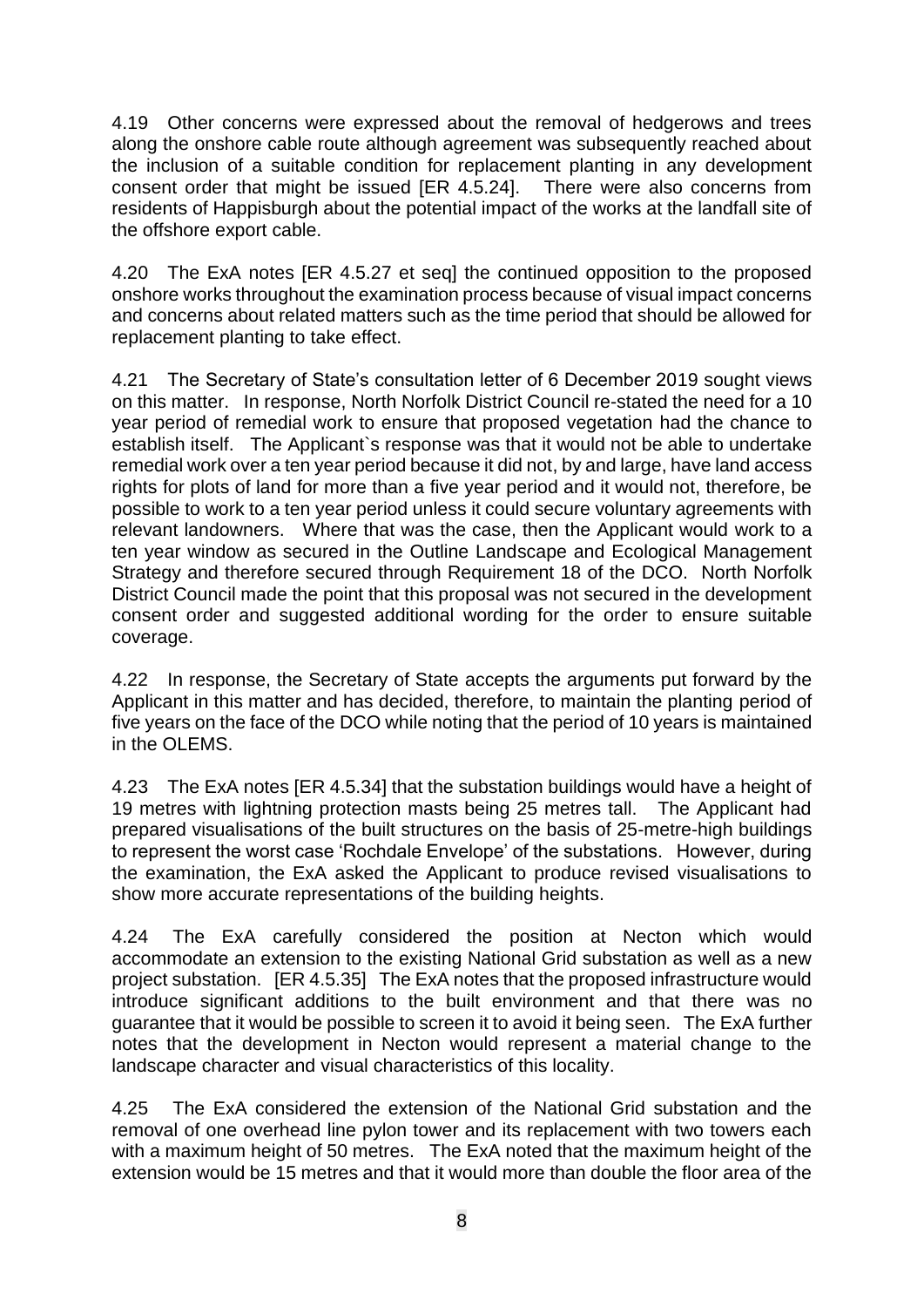existing substation to cover in excess of 50,000 square metres. The ExA also considered the effect of highways access points at the substation extension and noted that the need to clear vegetation from these areas would increase the visibility of the infrastructure for road users along the A47 trunk road which passes within reasonable proximity of the extension to the National Grid substation.

4.26 As far as the project substation was concerned, the ExA noted that the permanent footprint of the development would have dimension of around 300 metres x 250 metres. The Applicant had proposed that planting of trees and shrubs around some of the substation (including on top of a 2 metre high bund along its western edge) would mitigate the impacts to some extent although the degree of mitigation was not guaranteed. Assessments had, therefore been based on precautionary growth rates.

4.27 In considering the effects on landscape of the two developments at Necton, the ExA notes [ER 4.5.46] that the substation location is not within any designated landscape areas. The ExA sets out that the landscape is typically rural with hedgerow framed roads and much of the area being productive farmland. The ExA further notes that the location or the proposed new project substation would benefit from existing hedgerow and plantations of trees which would help to reduce potential visual and landscape impacts although some of the hedgerows would be removed during construction and would be replaced once construction had finished.

4.28 In respect of the extension to the existing substation at Necton, the ExA notes [ER 4.5.50] that the existing National Grid substation is a noticeable feature in the local landscape with the development being slightly incongruous within it. The ExA goes on to say that the extension to the substation would add to the impression of a largescale energy development. This would be exacerbated for some vantage points by the removal of hedgerows during construction  $-$  for example along a section of the A47 trunk road alongside the substation extension. However, the ExA considers that over time, the initial significant effects would reduce.

4.29 The ExA notes [ER4.5.58] that for many viewpoints in the village of Necton the views of the substations would be screened by vegetation and the undulating topography. Similarly, in the small hamlet of Ivy Todd, there would be views of the upper parts of the new substation from certain properties on the north edge of the hamlet. The ExA concludes that the most significant impacts would be for walkers and drivers on certain local routes. The ExA's overall conclusion for Necton and Ivy Todd is that there would be no significant impacts on the views of residents within those villages. [ER 4.5.60]

4.30 Looking at the cumulative impacts of the two proposed substation developments, the ExA comments that someone walking around the Necton area would be conscious of two large scale energy plants. The ExA concludes [ER 4.5.62] that these views would be localised, there would be no open views of the whole of the project infrastructure and mitigation planting would reduce the impacts over time.

4.31 The onshore cable route would run 60km from Happisburgh on the Norfolk coast to Necton. As indicated above, the cables would be undergrounded for their entire length. The proposed works would also include the ducting within which any cables from the proposed Norfolk Boreas offshore wind farm would be laid for use in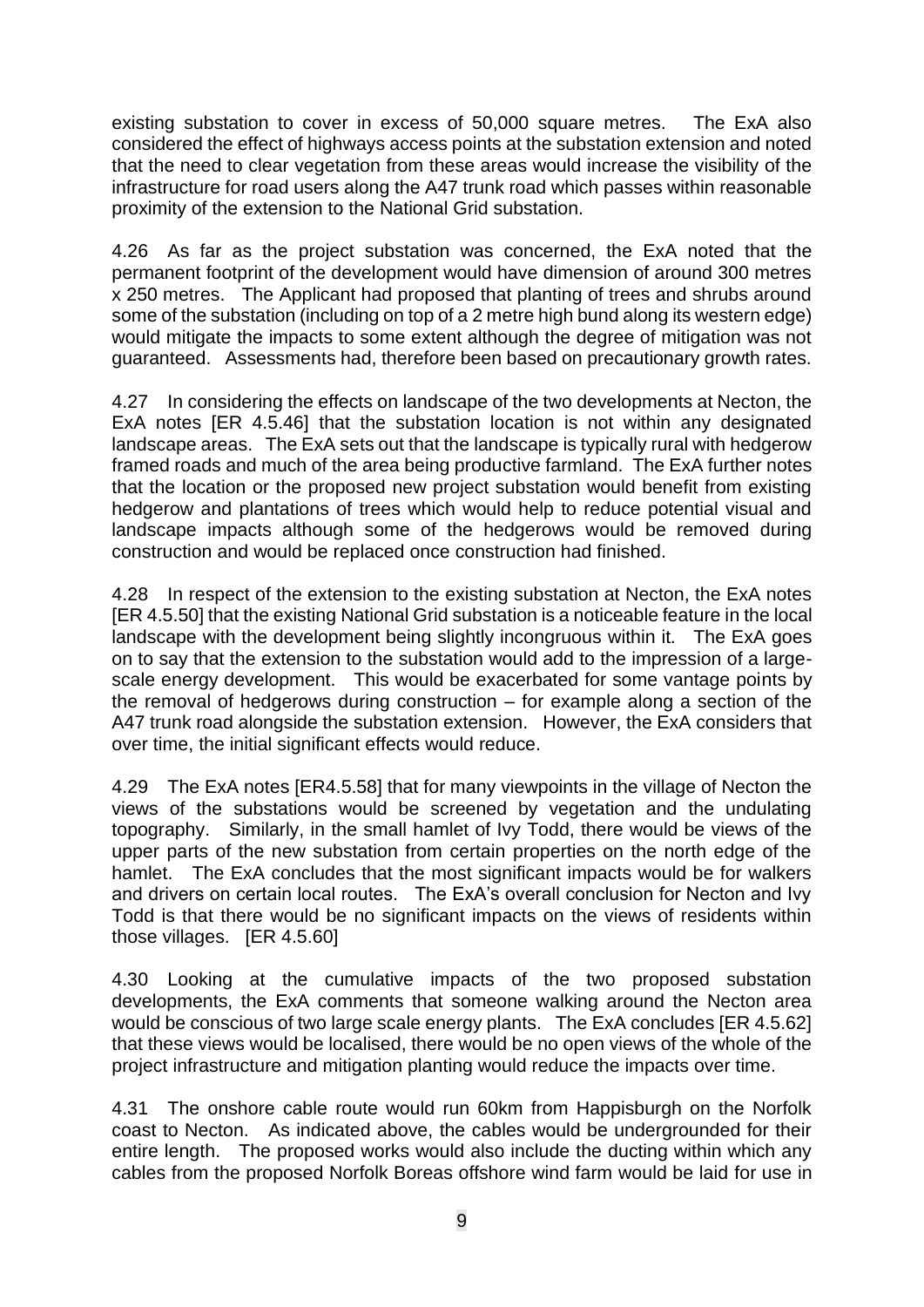the event that it was consented and taken forward to development. The cable corridor would be 45 metres wide along its length and include room for the cable trenches, a 'running track' (which allows construction equipment to move along the cable route) and spoil heaps of the excavated earth. There would also be along the length of the cable route various compounds (including 'mobilisation areas' with an area of around 10,000km2) that would be used to provide storage and working space for the activities that would be needed to dig the cable route and install the cables within it. At the end of the construction period, the land over the cable route would be re-instated. [ER 4.5.64]

4.32 In addition, for the duration of the operation of the onshore cables, there would be link boxes (of 1.5m x 1.5m dimensions) set into the ground every 1.5km along the cable route. These would generally not be visible.

4.33 In terms of the onshore cable route's impact on landscape character is concerned, the ExA notes that the flat landscape and the enclosed nature of the cable route means that there would be only limited visibility of the cable works. The ExA also notes that the short-term duration of the works and the fact that they would be reversible would limit the significance of the impacts. **IER 4.5.671** However, the ExA draws attention to concerns from Broadland District Council in its Local Impact Report about the loss of hedgerows and trees in hedgerows along the cable route – particularly at road crossing points – and the effect this would have on landscape character. The Council highlighted one particular crossing point where the loss of the trees would result in a significant detrimental impact on the landscape character and visual amenity. The Council suggested that a trenchless crossing technique (where the cable route would be tunnelled underneath the road in question – a technique which is used at a number of points along the cable route) should be utilised to minimise disturbance. The ExA agreed with the Council and the location in question has been added to the list of trenchless crossing points in the development consent order. The Secretary of State notes that there were competing arguments about whether trenched or trenchless crossing techniques should be used at Colby Road. Having weighed them up, the Secretary of State has decided that, on balance, a trenched crossing would be the most appropriate for this location. (He has, however, decided that a trenchless crossing would work best on the B1149.)

4.34 The ExA also considered the potential impacts of the onshore cable route on two designated landscapes – Salle Park and Blickling Hall – which would lie quite close to the cable route. [ER 4.5.71] Both landscapes feature in Historic England's Register of Parks and Gardens. The ExA concluded that the impacts on both landscape areas would be short term and reversible.

4.35 In concluding its assessment of the onshore cable route's effect on landscape character areas, the ExA considered that, while there would be harmful impacts, these would be limited and temporary The impacts on the designated landscapes mentioned above would not be significant. [ER 4.5.73]

4.36 The ExA next considered the impacts of the onshore cable route on visual amenity. The loss of hedgerows and trees along the cable route would have some impacts for local residents and travellers using routes along the cable route until the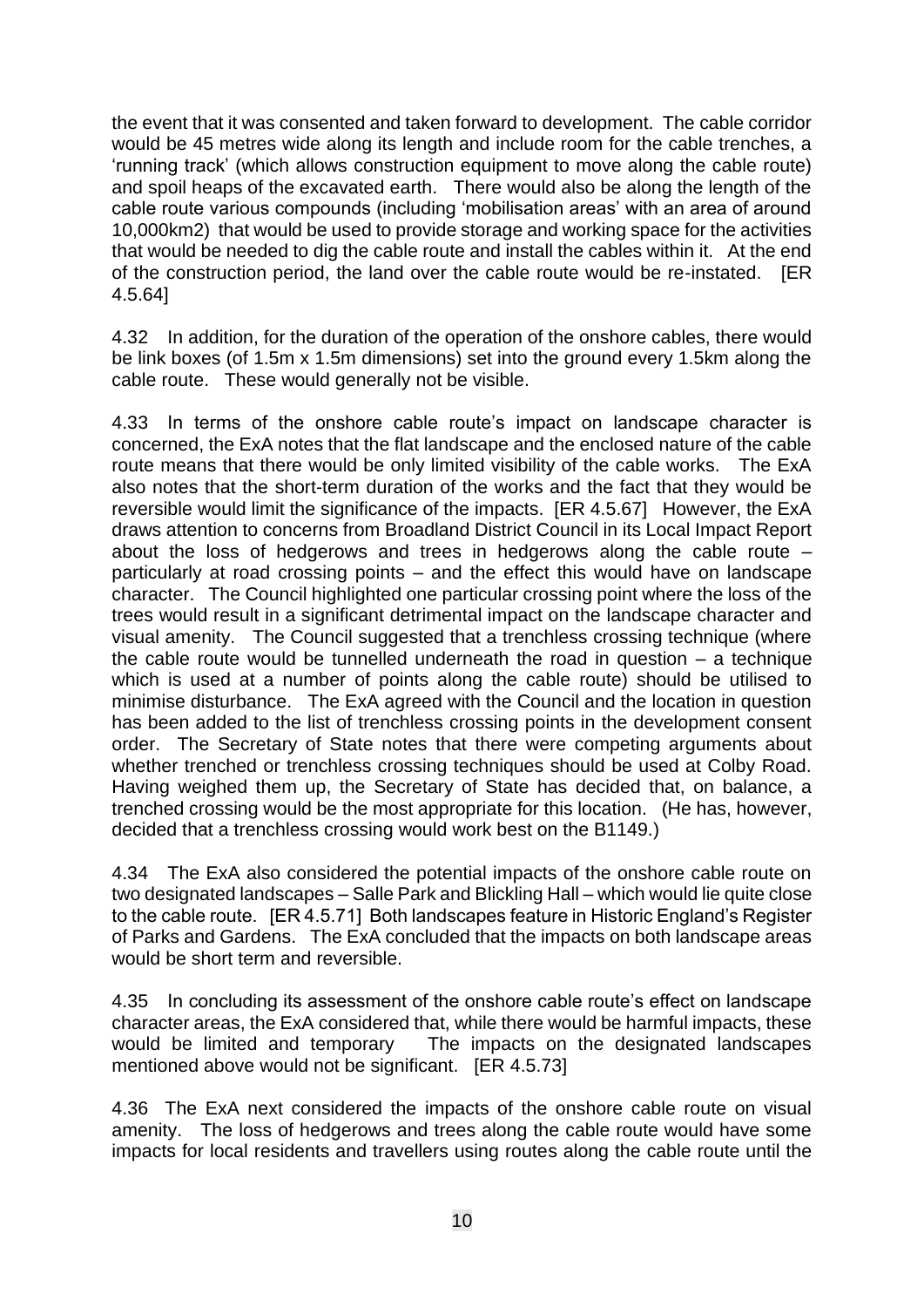re-planting had taken effect. The ExA's conclusion on hedgerow removal is that there would be some localised harm to visual amenity. [ER 4.5.77]

4.37 The ExA also looked at the potential visual impacts of the users of a number of designated footpaths along the onshore cable route – particularly Wensum Way, Marriott's Way and Paston Way. In respect of Wensum Way, the ExA notes the potential for significant detrimental visual effects along a 550 metre section of the path following removal of hedgerow and trees. Replacement planting would fill the gaps but only over a long period of time. The ExA concludes, therefore that impacts would be moderate, localised and of medium-term duration. There would be impacts on Marriott's Way but these would be limited, short term and reversible. Finally, the ExA considers that the onshore cable route would have limited impacts on Paston Way. Overall, the ExA concludes that Wensum Way would be significantly affected over localised sections but the other routes would not be affected to the same extent. [ER 4.5.80]

4.38 There are a number of major and minor roads that run either alongside or across the onshore cable route. There would be a range of impacts arising from the onshore cable route with some roads having extended lengths of exposure to the construction works. However, in general terms, the ExA considers that the impacts would be time -limited (albeit for a two year period in some cases) and reversible.

4.39 The ExA also considered the potential impacts of the offshore cable landfall to the south of Happisburgh on the Norfolk coast. There would need to be construction works at the Happisburgh site (inland rather than on the beach) to ensure the onshore and offshore cables were joined together. The works would necessitate two 60 metre x 50 metre compounds within which two transition pits would be constructed. There would be no workings on the beach as the export cables would be drilled under the coastal strip from an offshore location to a point inland.

4.40 The ExA considered the impact of the landfall works on landscape character. While noting that the works would be visible within what is a largely agricultural landscape, the ExA concluded that any impact would be modest and reversible once the construction works had been removed. [ER 4.5.89]

4.41 The ExA also considered the impacts of the landfall works on visual amenity and noted that they would be visible for some residents of Happisburgh and nearby Eccles-on-Sea with the former being significantly affected. The ExA also notes that walkers along a section of the Norfolk Coastal Path would clearly notice the works which would be an unexpected intrusion in landward-facing views. The ExA refers to the significance of the impact but notes again that this limited to a short stretch of the Coastal Path and be reversible, although some residual impacts would remain until replacement planting took hold. [ER 4.5.91 et seq]

4.42 The ExA notes the proximity of the onshore cable route to the Norfolk Coast Area of Outstanding Natural Beauty (1.7km away at its closest point) and the Broads National Park (less than 1.2km away at its closest point). The ExA considers that given topography and vegetation cover between the onshore cable route and those designated areas, there would be only limited visibility of the works from those areas.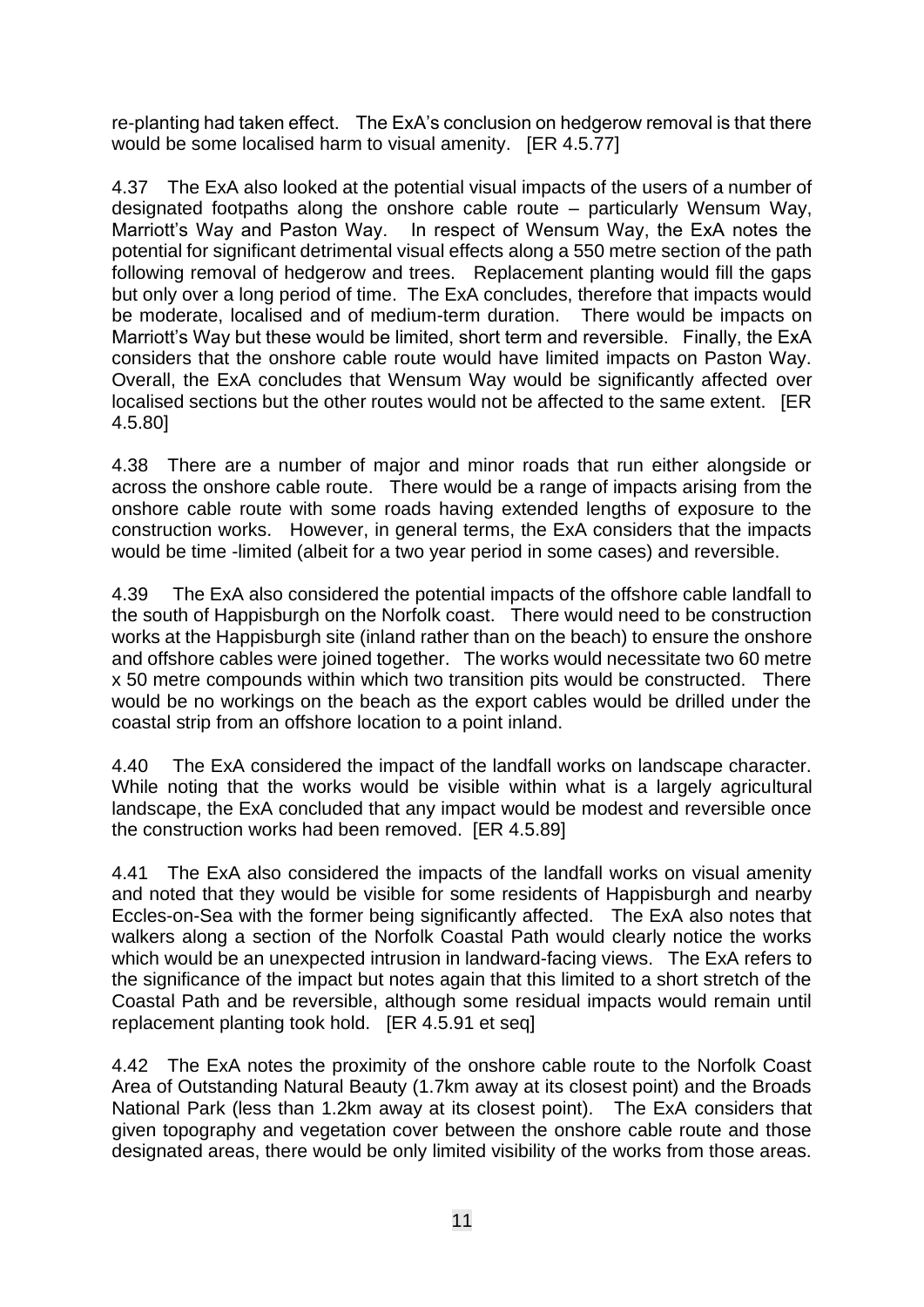Natural England agrees that there would be no adverse effects on the designated areas.

4.43 The Applicant identified the potential for cumulative visual and landscape effects to arise in relation to the onshore cable route for the proposed Development and the onshore cabling works for the proposed Hornsea Project Three offshore wind farm. In particular, the crossing point for the two cable routes just outside the small town of Reepham in Norfolk. For a short stretch of the path, walkers along Marriott's Way would be able to see both sets of construction works. However, the ExA notes that, while there would be some significant effects, they would be localised, be short term and be reversible. [ER 4.5.97 et seq]

4.44 The Applicant also noted cumulative effects from the construction compounds for the proposed Development and the proposed Hornsea Project Three offshore wind farm which would be located close to the village of Oulton. The ExA considered that while the compounds were reasonably close together, there would be no materially harmful cumulative effects on landscape character or visual amenity arising from them. [ER 4.5.100]

4.45 The ExA also considered whether there would be any cumulative impacts arising from the construction compounds in respect of Salle Park and concluded that there would be no significant adverse effects because of the dense woodland enclosing the Park. [ER 4.5.101]

4.46 The ExA notes that, while the Applicant's Landscape and Visual Impact Assessment cumulative assessment included the proposed Norfolk Boreas offshore wind farm, it was not considered by the ExA because of the limited information available on that project. The ExA concluded, therefore, that this matter should be considered in the future as part of the examination of the development consent application for the Norfolk Boreas offshore wind farm. [ER 4.5.102]

4.47 The ExA's Report also considers possible changes to the DCO to include new or modify old mitigation conditions in respect of landscape character and visual impact.

4.48 In concluding its assessment of the impacts of the proposed Development on landscape character, the ExA considers that with mitigation measures enacted, there would be significant local effects in the vicinity of the onshore substations which would lessen over time and affect only a small part of the overall landscape character area. In respect of visual amenity, the ExA notes there would be localised but significant effects during construction along parts of the A47 trunk road and some minor roads. In terms of the onshore cable route and landfall location, there would be local but short term harm to landscape character which would not be significant. There would be significant but short term and reversible effects along some roads and footpaths. Considering all these matters in the whole, the ExA finds that the proposed Development would accord with the policy requirements of NPS EN-1 and NPS EN-2 and would not cause material harm to key characteristics of Norfolk County Council's relevant development plans and policy strategies covering the onshore cable route and the cable landfall. The ExA noted that the impacts of the proposed Development would be generally acceptable except in respect of the harm to visual amenity in relation to the substation works. The proposed Development would not, therefore,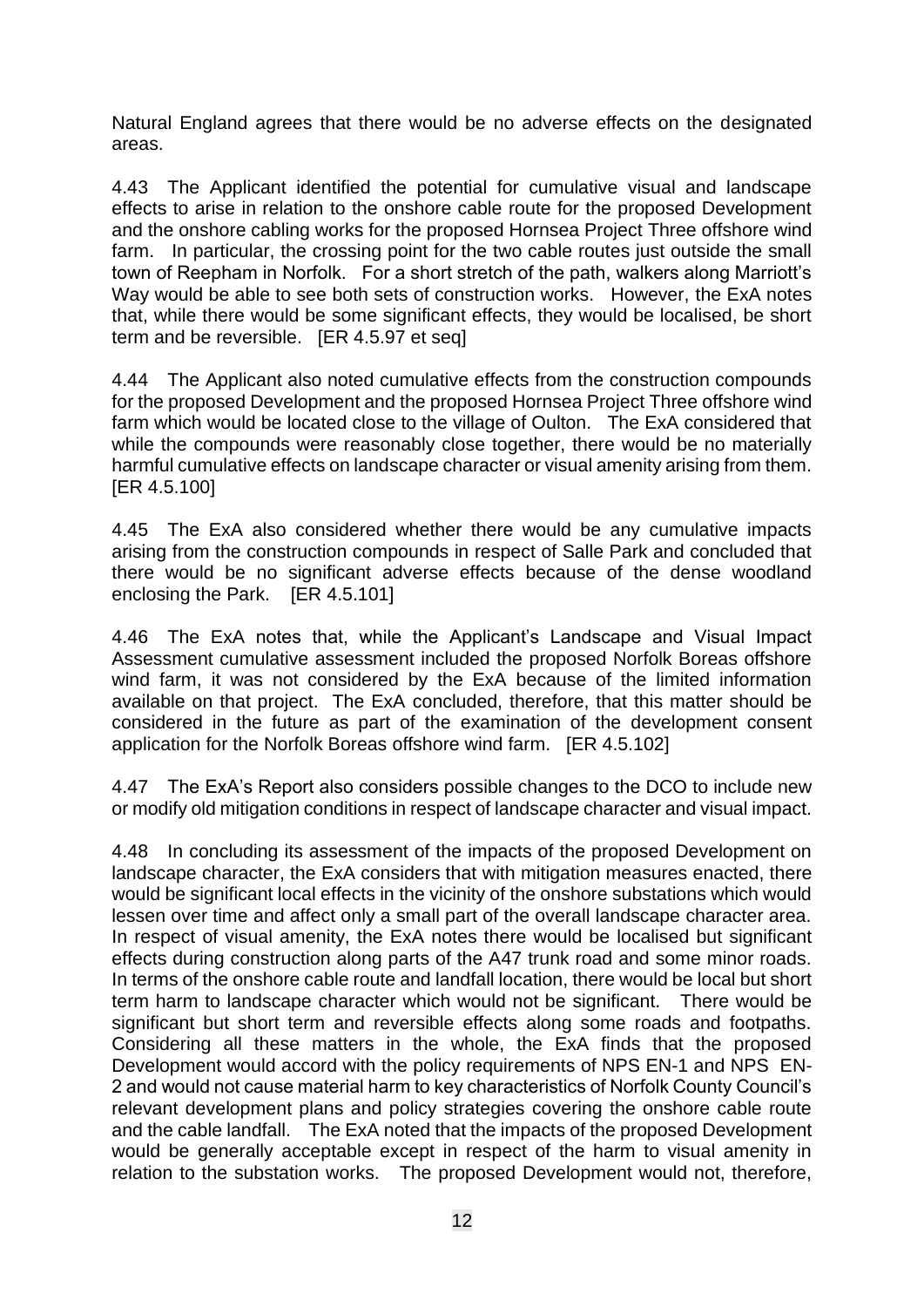fully conform to relevant policies in Breckland Council's Core Strategy documents. However, given the localised nature of the harm that would arise, the ExA gives this matter limited weight in the overall planning balance.

4.49 The Secretary of State notes the opposition to the Development's onshore substations at Necton (which has driven calls for an offshore ring main to provide a single infrastructure connection point). The substations are very large and local people in Necton (and their local MP, George Freeman) feel that the scale of development would be completely out of keeping with the local setting. However, The Secretary of State considers that the ExA's analysis of the landscape character and visual amenity impacts is sound and see no reason to disagree with its conclusions.

### The Historic Environment

4.50 The ExA notes that NPS EN-1 sets out the cultural heritage/historic environment issues that should be addressed by an Applicant for a development consent order in submitting its application for development consent and considered by the Secretary of State in determining any application. The ExA specifically notes the presumption in favour of the conservation of designated heritage assets and that any significant impact on those assets should be weighed against the public benefit of the development in question.

4.51 The Applicant assessed both the onshore and offshore areas covering the wind farm, export cable route, onshore cable route and substation locations. The Applicant's assessment for onshore areas showed that with one exception – the Blickling Conservation Area – that the area of the proposed Development and the proposed works would avoid direct physical impacts on designated heritage assets. However, there could be indirect impacts on designated assets though mitigation measures would avoid significant adverse impacts. Similarly indirect impacts would be avoided.

4.52 During the examination, the Applicant produced further information on possible impacts on heritage assets – the Grade I listed St Andrew's Church at Bradenham and the Cawston Conservation Area in the town of Cawston. The assessment of St Andrew's Church indicated that, while the onshore project substation and the extension to the National Grid substation would be visible from a part of the churchyard, there would be a less than significant impact. As far as the Cawston Conservation Area is concerned, the assessment concluded that changes to the town through highway mitigation measures would affect the character and appearance of the CCA. In addition, there would be harm – identified as short term and reversible, once construction traffic had finished passing through Cawston.

4.53 As far as offshore areas were concerned, the Applicant's study showed potential archaeological resources within the boundary of the proposed Development but noted that these could be avoided with mitigation, including micrositing of assets. The Applicant's conclusion was that there would be no significant adverse impacts.

4.54 Broadland District Council raised concerns about the impact that HGVs travelling along Cawston High Street might have on listed buildings in the Cawston Conservation Area. Cawston Parish Council and local people raised similar concerns.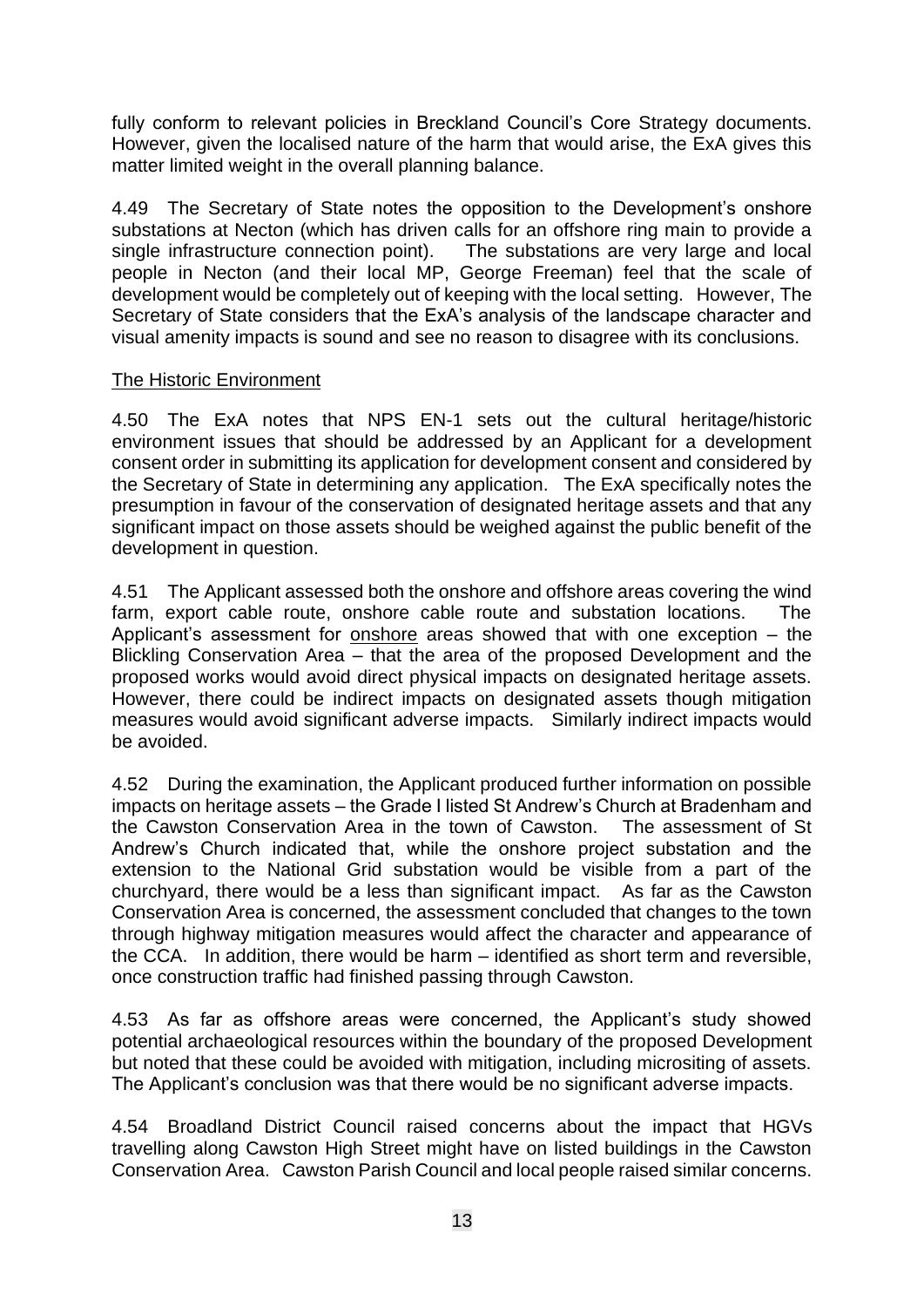Broadland District Council welcomed some of the traffic control measures that would be put in place but had a concern about whether the widening of a footpath in the High Street would increase the risk of a listed building – Whitehouse Farm - being struck by passing vehicles. [ER 4.6.18]

4.55 North Norfolk District Council indicated the impacts from the proposed Development on heritage assets would be less than significant and the benefits of the proposed Development would outweigh any harm to those assets.

4.56 Historic England was generally content that any harm to designated historic assets – St Andrew's Church, Salle Park, Blickling Hall and the Blickling Conservation Area – would be limited in duration and be less than substantial.

4.57 Residents of Happisburgh raised concerns about potential impacts on the Grade 2 listed Happisburgh Lighthouse and Cottages and on the Grade 2 listed Bradenham Hall. [ER 4.6.25]

4.58 There were no real concerns about the impacts of the proposed Development on offshore heritage assets (but see paragraph 4.61 below).

4.59 In its analysis of the above issues, the ExA notes [ER 4.6.28] that the need for a Written Scheme of Investigation to be put in place to inform mitigation strategies. There would also be engagement with the National Trust about its Blickling Estate and mitigations and archaeological activities that might be put in place. The ExA considers therefore, that matters relating to onshore and offshore archaeology have been satisfactorily addressed. Further, the ExA notes the potential harm to the properties and Conservation Areas outlined above, particularly on the Cawston Conservation Area (through an increase in HGV traffic through the village) and on St Andrew's Church at Bradenham (from the proximity of the substation). [ER 4.6.28 et seq]

4.60 In reaching its conclusions, the ExA notes [ER 4.6.40 et seq] NPS EN-1's presumption in favour of the conservation of heritage assets and notes the legal requirements placed upon in considering applications for development consent where the setting of heritage assets might be affected. The ExA notes any impacts on onshore and offshore archaeology would be mitigated by measures in the Written Scheme of Identification that would need to be provided by the Applicant. There would be no impacts on the setting and heritage significance on the majority of onshore and offshore heritage assets. The ExA does consider that the setting of St Andrew's Church at Bradenham would not be preserved and this harm, thus, must be considered against the public benefit of the proposed Development. The ExA undertakes such a consideration and concludes that the public benefits of the proposed Development, in terms of the policy support in the National Policy Statements for renewable energy electricity generation, would outweigh the less than significant harm that is identified. The ExA concludes that the effect on the historic environment carries limited weight in the planning balance.

4.61 The Secretary of State notes that on 8 November 2019, Historic England notified the Planning Inspectorate of the Designation Decisions under the Ancient Monuments and Archaeological Areas Act 1979 (as amended) for two vessels – The Seagull and Xanthe – lying off the Norfolk coast. The vessels were added to the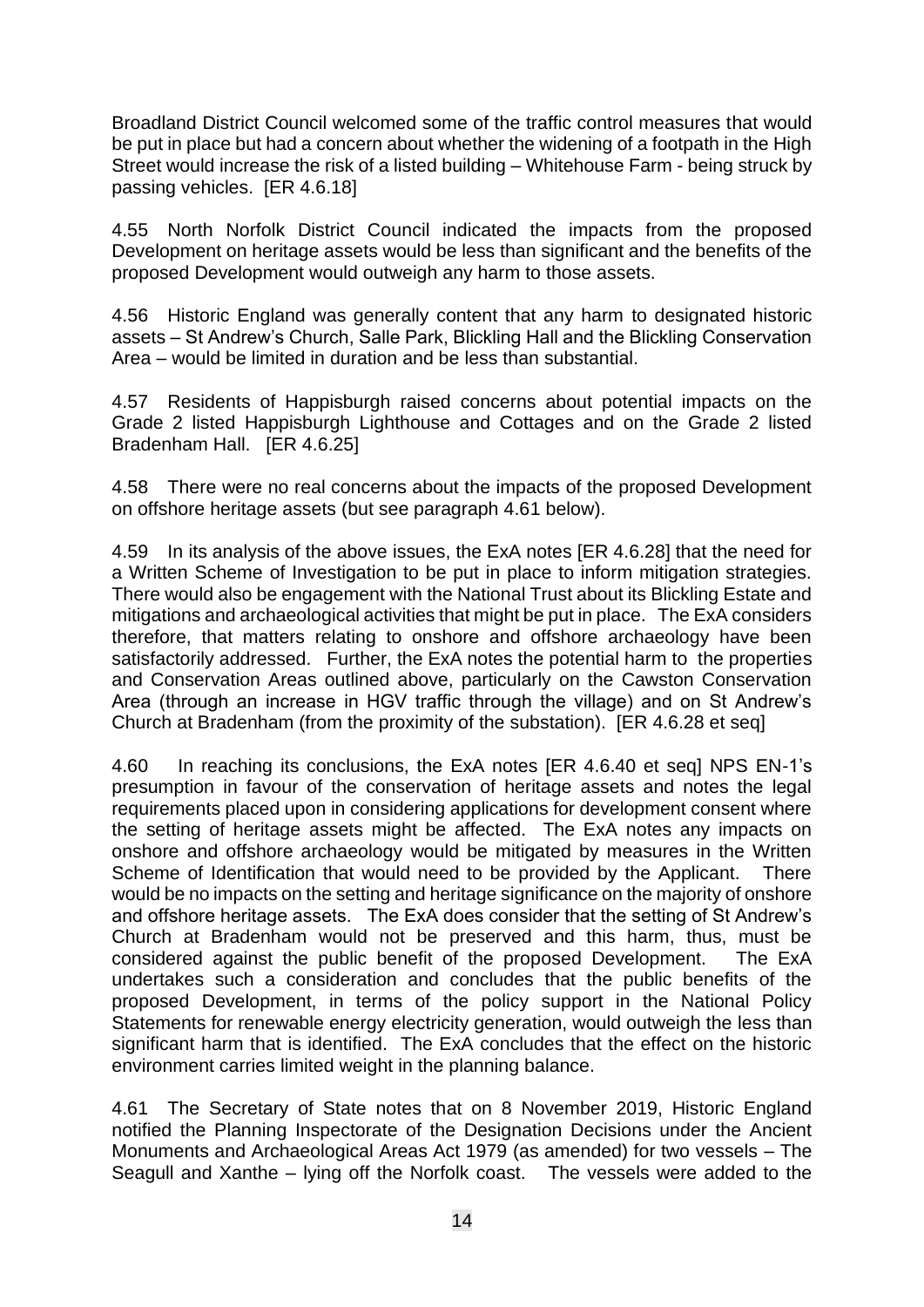Schedule of Monuments after the close of the examination. The Secretary of State is aware that the vessels are located close to the offshore cable route for the Development. The Secretary of State also notes that the ExA records [ER 4 6.16] that the Applicant proposes to avoid heritage features by way of Archaeological Exclusion Zones and micro-siting during detailed design of the Development and that embedded mitigation has been incorporated into the detailed project design and this would be set out in an Outline Written Scheme of Investigation for consideration by Historic England and other relevant authorities.

4.62 The Secretary of States notes the potential impacts on the historic environment and that weight is given to those impacts in relation to St Andrew's Church at Bradenham. However, he has also had regard to the ExA's overall conclusion in respect of the historic environment [ExA 7.3.10] – "In terms of onshore and offshore heritage assets any impact on onshore and offshore archaeology would be adequately addressed and mitigated through the measures secured in the DCO" - and agrees that the matters set out above carry limited weight in the planning balance.

## Traffic and Transport

4.63 The consideration of traffic and transport impacts arising from the proposed Development was a major issue through the Examination. The ExA notes that consideration of the impacts was made more difficult by the need to factor in the impacts arising from the proposed Hornsea Project Three offshore wind farm, the development consent application for which has not yet been determined by the Secretary of State. The ExA also notes that discussions between the Applicant and relevant councils about traffic and transport impacts and mitigations were taking place throughout the examination process. [ER 4.7.1 et seq]

4.64 The ExA notes the position set out in NPS EN-1 in relation to the information to be provided by the Applicant about traffic and transport assessments and mitigation measures to support an application and the way that information should be considered by the decision-maker. The Applicant's methodology for traffic assessment and cumulative impacts was agreed with Highways England and Norfolk County Council.

4.65 The main areas for consideration of traffic and transport impacts were the cable landfall at Happisburgh, the onshore cable route and the traffic access to the onshore substation construction sites at Necton (from the A47 trunk road).

4.66 There was considerable discussion about the substation access points off the A47, with particular emphasis on the safety of vehicle movements both accessing the sites and using the road for other, non-construction, purposes. The Applicant worked closely with Highways England and Norfolk County Council during the examination to address issues about access to the substation sites. The ExA concludes that, with mitigation being set out in an Access Management Plan which would need to be agreed with the local planning authority in consultation with the relevant highways authority, the access arrangements are satisfactory.

4.67 The B1145 road runs across Norfolk to link King's Lynn to Mundesley on the north east coast of the County. Part of the road runs through the village of Cawston. Concerns were expressed by the local parish council, local residents and Broadland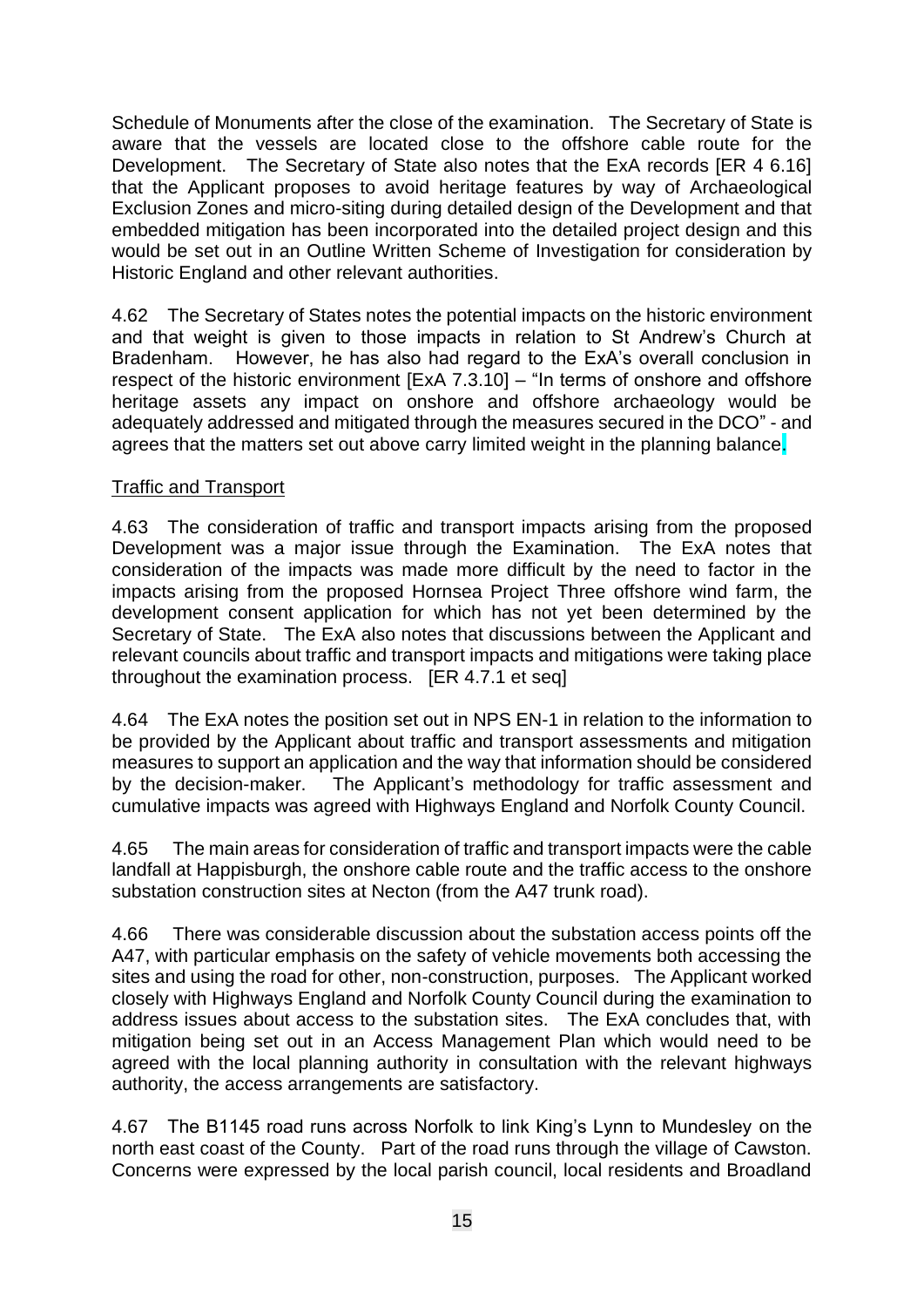District Council about the potential impacts of construction traffic related to the onshore cable route for the proposed Development – particularly in relation to the number of Heavy Goods Vehicles that would need to drive through the village along the B1145. The concerns were compounded because of the cumulative impact of vehicles associated with the construction of the onshore cable route for the proposed Hornsea Project Three offshore wind farm using the same road through the village.

4.68 The concerns revolved around whether the narrow main road through Cawston (effectively the High Street) would be able to cope with the extra traffic, with implications for local amenity and the safety of pedestrians and other road users. As indicated above, there were also concerns about the impact of Heavy Goods Vehicle movement through Cawston on the village's Conservation Area. During the examination, there were extensive discussions between various parties to try to address the issues, including the possibility of using a route that would avoid using the road through the village.

4.69 The ExA notes the mitigation proposals that the Hornsea Project Three developers had put forward for their works. The ExA also noted that the Applicant committed to reducing the number of the proposed Development's daily Heavy Goods Vehicle traffic movements through Cawston from a peak of 144 to 112. The ExA sets this in the context of 127 daily Heavy Good Vehicle movements for the Hornsea Project Three works. Norfolk County Council was of the view that it would be possible to produce a mitigation scheme for Cawston but that it needed more information to do so. However, there would be caps on the numbers of Heavy Good Vehicle movements using the Cawston route which would mean the peak flow would happen only over a limited period rather than throughout the construction phase.

4.70 In considering the issues related to traffic impacts in Cawston, the ExA assesses two scenarios: one with the traffic related to the Hornsea Project Three included and one without. In the event that Hornsea Project Three did not proceed, then the ExA considers that the traffic impacts at Cawston would be acceptable subject to suitable mitigations being put in place. [ER 4.7.59]

4.71 The ExA acknowledges the complications that arise in the event that a development consent for the Hornsea Project Three wind farm has been granted by the time the Secretary of State determines the Application. The ExA assesses the combined Heavy Goods Vehicle traffic that would use the road through Cawston and notes that on a worst case scenario there could be a maximum of 222 HGV movements associated with the two projects using the village every day. (The existing baseline HGV flow through the village would add another 100 plus vehicles to the traffic flow.) The ExA notes that there would be 34 HGV movements an hour through the village over the 12-hour construction working day – one every two minutes (or more frequently). [ER 4.7.58 et seq]

4.72 The ExA is sceptical that the mitigation measures proposed by the Applicant in the scenario where both the proposed Development and the Hornsea Project Three projects constructed the onshore cable route at the same time would avoid a material harm to highway safety. [ER 4.7.66]. The ExA's rationale is that the narrowness of the roadway, the narrow footways, parked vehicles along the route and the volume of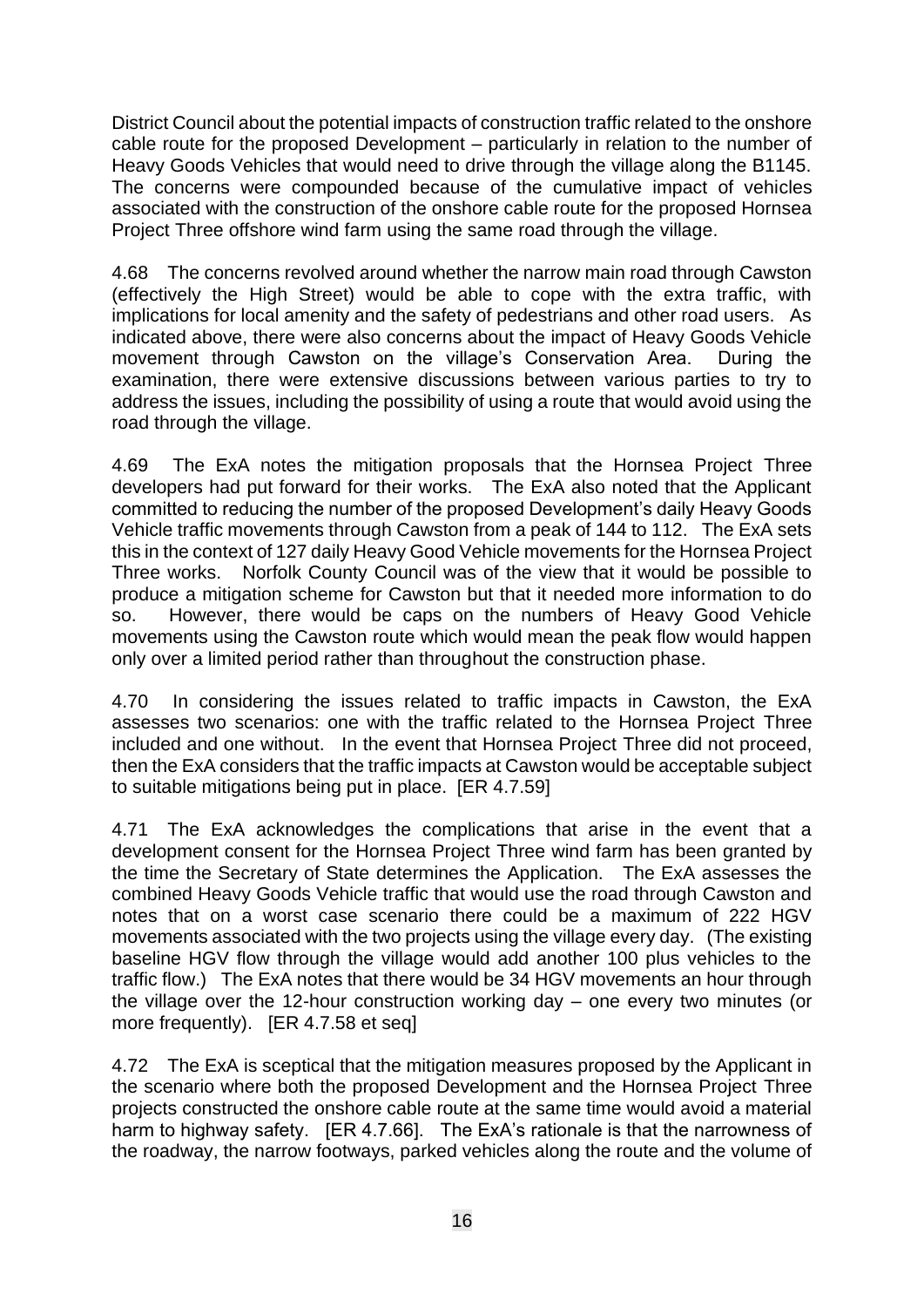HGV traffic would impact on pedestrian and walker safety and increase the prospects of delays and blockages of the carriageway. [ER 4.7.70]

4.73 The ExA notes that Norfolk County Council was of the view that an acceptable mitigation scheme could come forward from the Applicant. The ExA concludes that it disagrees with the Applicant and Norfolk County Council and believes that material revisions would be need to the mitigation measures to make the scheme acceptable. Accordingly, the ExA recommends to the Secretary of State that the Applicant should be made to secure a revised mitigation scheme "which considers each project in combination and the overall scheme context". [ER 4.7.72]

4.74 The Secretary of State consulted on this matter on 6 December 2019 seeking views on the inclusion of a provision in the development consent order that would provide additional mitigation for traffic impacts that might arise at Cawston in the event that both the proposed Development and the proposed Hornsea Project Three offshore wind farms were granted development consent. In light of the responses received, the Secretary of State considers that amendments should be made to the development consent order to require further mitigation measures to be agreed between the Applicant and relevant local authorities should the Hornsea Project Three and Norfolk Boreas projects be granted consent.

4.75 The ExA also considered potential impacts on other sections of road that might be affected by traffic associated with the onshore works – The Street at Oulton (where there would be potential cumulative impacts from works that would be undertaken for the Hornsea Project Three offshore wind farm), the B1149 at Edgefield, the B1149 at Horsford, the B1436 at Felbrigg, a local road at Happisburgh, and Blickling Road close to the Blickling Estate. In these cases, the ExA considered that mitigation measures would satisfactorily remediate any significant harm. [ER 4.7.73 et seq]

4.76 The ExA also considered the use by construction traffic for the proposed Development of a number 'sensitive junctions' along the A47 road and the cable crossing of the A47 at Scarning. In each, case the ExA notes agreement with the mitigation measures that would be put in place. [ER 4.7.101 et seq]

4.77 The ExA records that there was disagreement between the Applicant and Norfolk County Council over the need for trenchless crossings for the onshore cable route in respect of the A1067 and B1149 roads. Agreement was reasonably easily reached that trenchless crossing would be utilised in respect of the A1067. In contrast, there was considerable discussion about the best way for the onshore cable route to cross the B1149 north of Cawston which would be used by construction traffic for the onshore cable route for the proposed Development and the proposed Hornsea Project Three projects. Norfolk County Council was adamant that trenchless crossing techniques should be used while the Applicant sought to utilise its trenching option supported by changes to traffic management measures. The ExA's consideration of the issues led it to conclude that the B1149 should be subject to trenchless crossing for the onshore cable route. However, the ExA does make the point that the need for trenchless crossing of the B1149 would be avoided if the Hornsea Project Three development was not granted consent as it would be easier to manage the traffic from the single development. [ER 4.7.110 et seq]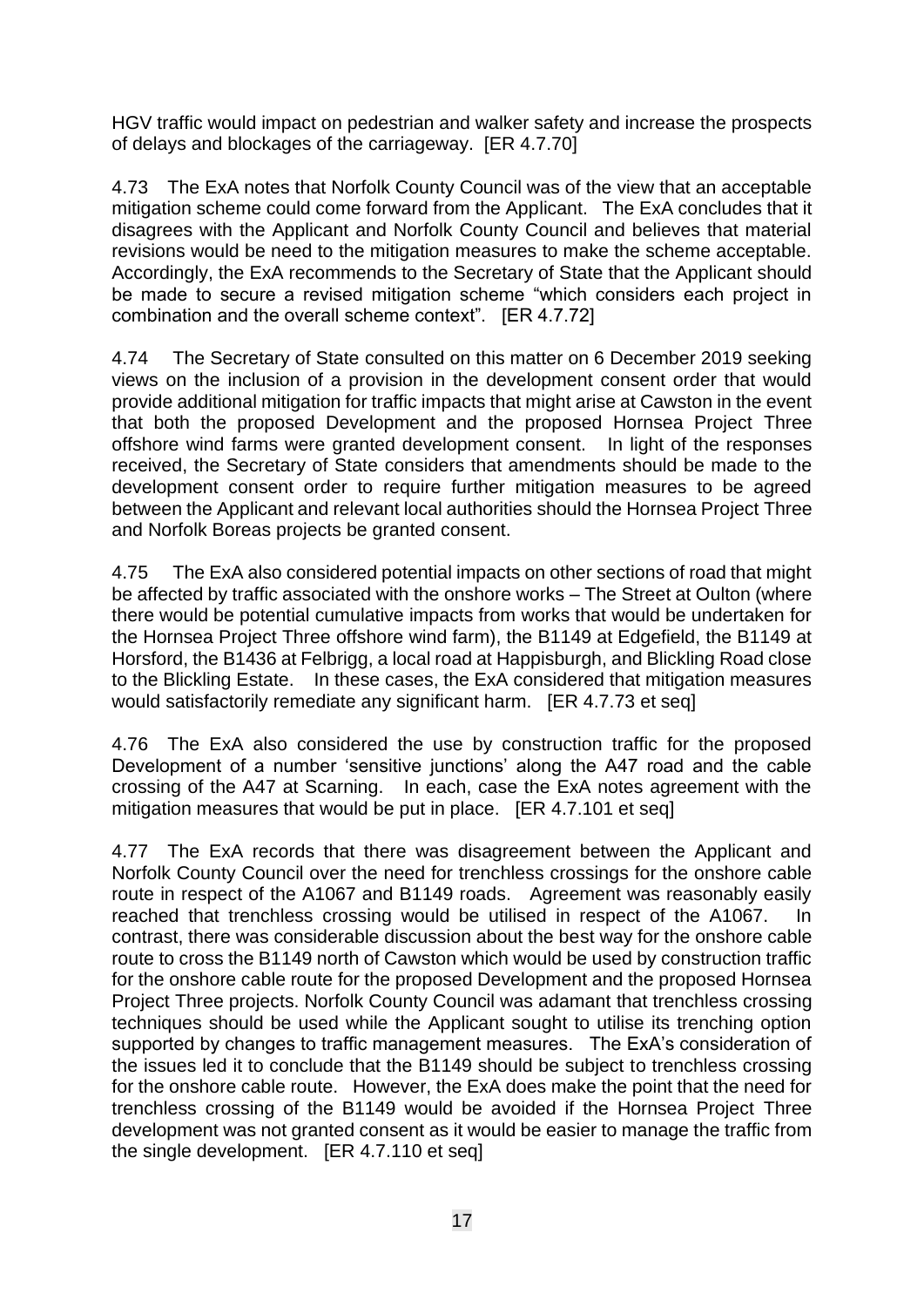4.78 As a result of the above issues, the ExA made a number of suggestions to modify the development consent order that might be granted by the Secretary of State.

4.79 In its conclusion [ER 4.6.132 et seq], the ExA points out that the construction of projects such as the proposed Development will always generate an increase in traffic movements – often Heavy Goods Vehicles. However, the ExA notes that the impacts would be acceptable subject to the adoption of suitable mitigation measures as set out in the development consent order submitted to the Secretary of State by the ExA.

4.80 The Secretary of State acknowledges that the impacts of traffic and transport measures from the proposed Development on local people and their villages and ability to move around the local area are of concern to many parties potentially affected by them. It should also be noted that the impacts at any given location will be spread over many months However, in light of the ExA's conclusions, the responses to the Secretary of State's consultation and the inclusion of suitable wording in the development consent order, the Secretary of State considers there is no reason why traffic and transport impacts should stop the grant of consent for the proposed Development.

### Socio-Economic Impacts

4.81 The main discussions about the potential socio-economic impacts of the proposed Development were about the potential for community benefits, job creation and the potential (adverse) impacts the project would have on tourism. The ExA noted that NPS EN-1 requires that applicants for development consent should make an assessment of socio-economic impacts and of the existing socio-economic setting. The ExA also notes that there were a number of local policies on socio-economics which also needed to be considered. **IER 4.8.1 et segl** 

4.82 The Applicant provided a socio-economic analysis of the impacts of the proposed Development. On employment opportunities, the Applicant estimated the proposed Development might create more than 1,000 FTE jobs during its construction and around 290 FTE during its operation: the jobs would generally be filled by workers from the East Anglian jobs market. The onshore cable route would employ between 250 and 420 people in the summers of 2022 and 2023. More generally, the Applicant was working with local businesses and representative bodies to look at local economic benefits arising from the proposed Development. On communities and community benefits, the ExA notes that there were strong local calls for a community fund to be set up but that the Applicant argued these were not directly related to planning issues and so should not be dealt with as part of the examination process. On tourism, the Applicant recorded moderate adverse short-term impacts in the vicinity of the landfall works (at Happisburgh) although there were claims that there would also be an impact on some holiday lets in the vicinity of the substations. [ER 4.8.10 et seq]

4.83 North Norfolk District Council made strong representations during the examination about the potential harm that the proposed Development would have on the local tourist sector. The Council sought the inclusion of a Requirement in any development consent order that might be made to require the Applicant to contribute to organisations that aimed to boost local tourism to increase tourist footfall across the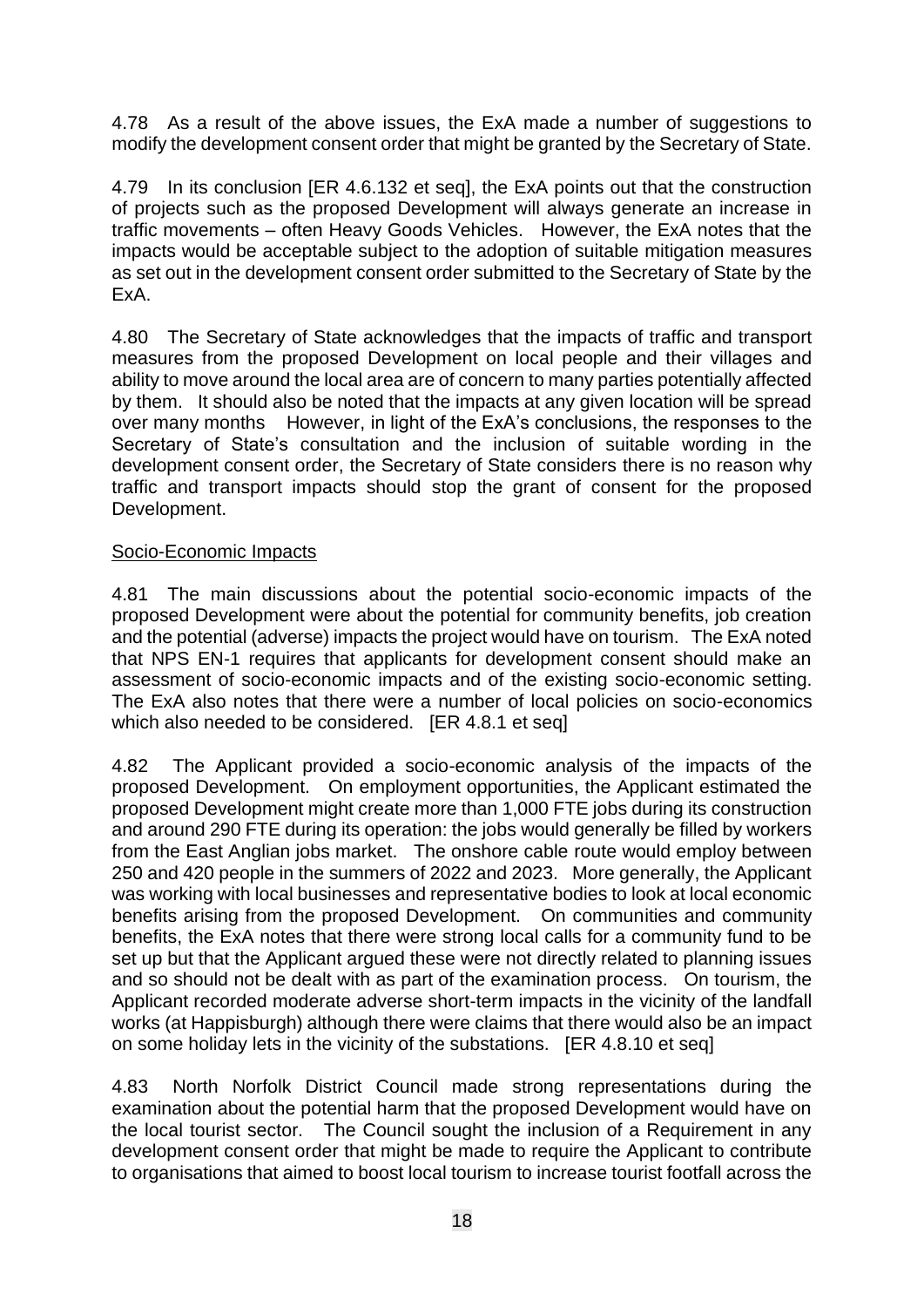area. The Applicant disputed the rationale for such a requirement arguing that it was unnecessary and unlawful. [ER 4.8.25 et seq]

4.84 In considering the various issues raised under the socio-economic heading, the ExA notes that the wording of the Council's proposed Requirement was not justified in light of the absence of any authoritative information that there would be an actual or perceived impact on tourism and the case has not, therefore, been made for its inclusion in a development consent order. In respect of the other socio-economic matters mentioned above, the ExA concluded that the jobs and skills package proposed by the Applicant would be capable of supporting the region's aspirations and achieving sustainable economic growth.

4.85 The Secretary of State sees no reason to disagree with the ExA's conclusions in this matter.

### Contamination and Ground Conditions

4.86 This issue was a major concern for local people with particular focus on the possibility of residual impacts from the crash of a Royal Danish Air Force F-16 fighter plane in 1996 which came down in the vicinity of Necton, close to the proposed site of the substation and over part of the cable corridor.

4.87 In line with the requirements of NPS EN-1, the Applicant produced an assessment of potential risks from contaminated land. The Applicant's overall conclusion was that provided embedded and proposed mitigation measures were put in place, there would be only minor adverse effects arising from the proposed Development. [ER 4.9.6]

4.88 However, the crash site was not included in the Applicant's risk assessment – a matter of serious concern for local people. The particular concern for local people was the possibility that some of the remains of the plane and its various contaminants might remain below ground and could be disturbed by the construction work on the substation and onshore cable route. The concern covered the possibility that the crash site had not been cleared properly leaving radioactive contaminants, hydrazine (which is highly toxic and unstable), oil, and shards of carbon fibre in situ. One member of the public raised the possibility of a cancer cluster in the vicinity of the crash (although the cluster had not been investigated by Public Health England). [ER 4.9.14]

4.89 The Environment Agency ("EA") stated during the examination that it had not been established whether the land around the crash site was contaminated by radioactivity. The EA also said that based on the records kept by the RAF, there was little risk of contamination of water courses or aquifers and any impacts were likely to be localised and risks appeared to have been addressed and mitigated. The EA did not, therefore, see the need for a site investigation prior to the commencement of the development but stated that a discovery strategy should be in place during the works in case contamination was discovered. [ER 4.9.16]

4.90 Breckland District Council did not raise the possible contamination of the crash site in its Local Impact Report. However, once it had considered the documents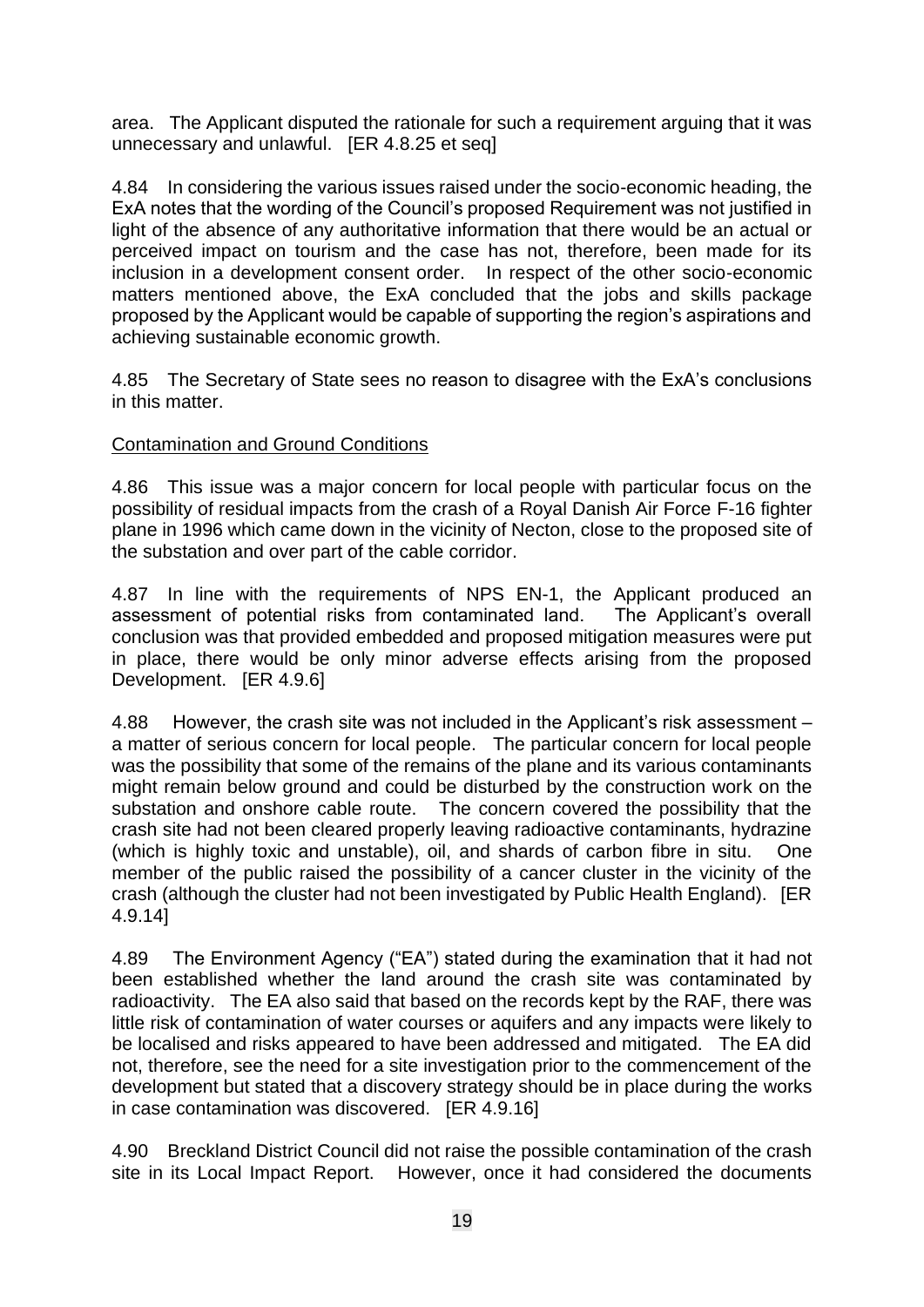submitted by Necton Parish Council about the crash site, it confirmed it had no reason to raise the risk level of the site. The Council was also content that the Applicant's commitment to produce a Contaminated Land and Groundwater Plan as part of its Code of Construction Practice was adequate to deal with potential contamination at the site.

4.91 Other issues were raised under this heading which were generally agreed with the EA and other bodies. The possibility of subsidence occurring at a point on the B1145 road just outside Cawston because of the increase in Heavy Goods Vehicle movements. [ER 4.9.21]

4.92 The ExA acknowledges the concerns of local people about the potential for contamination of the land at the site of the plane crash. However, the ExA is satisfied that appropriate mechanisms for the discovery and remediation of any discoveries would be secured in an development consent order that might be granted by the Secretary of State. Other potential sources of contamination related to the proposed Development have been agreed with relevant bodies. As far as the possibility of subsidence related to construction traffic is concerned, the ExA notes that the Applicant will survey highways before and after construction and make good any damage that might occur. [ER 4.9.22 et seq]

4.93 Overall, the ExA concludes that any adverse impacts would be mitigated by conditions in the development consent order. There would be no significant adverse impacts. These matters were satisfactorily considered during examination. The ExA considers, therefore, that the proposed Development would accord with NPS EN-1 and with the National Planning Policy Framework. [ER 4.9.32]

4.94 The Secretary of State acknowledges that the question of possible contamination at the crash site has generated strong feelings among people living in proximity to the site. However, the ExA's analysis of the issue is robust and mitigation would be put in place in the event any contamination was discovered. The Secretary of State sees no reason to disagree, therefore, with the ExA's conclusion in this matter.

## Coastal Change

4.95 Again, this was an important matter for residents of Happisburgh where cable landfall would be made in a context of an increasing rate of coastal erosion along that section of coastline. The matter was also of concern to North Norfolk District Council, Natural England and Happisburgh Parish Council and there were discussions throughout the examination about it.

4.96 The Applicant made the case that its approach to horizontal drilling of the cable under the beach and cliffs adopted a conservative approach which took account of the retreat of the coast and cliff lines over time. The Applicant also argued that the proposed Development would not have any impact on the coastal erosion processes. In the end, there was general consensus that the Applicant's design of the cable landfall at Happisburgh appropriately factored in coastal retreat and that mitigation measures secured in the development consent order would provide further comfort.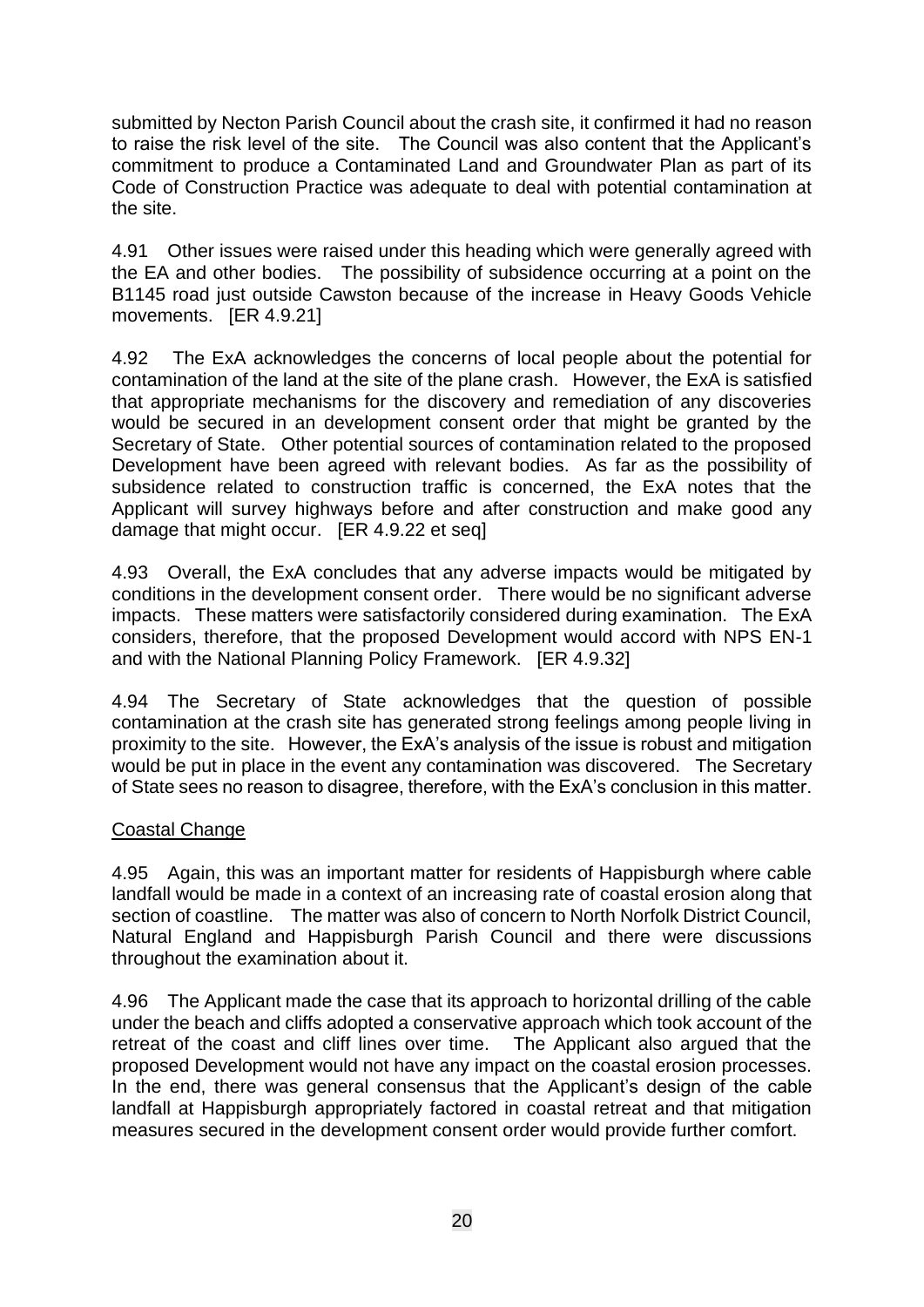4.97 The ExA concludes [ER 4.10.19] that the cable landfall as proposed would neither exacerbate coastal erosion nor be affected by it. The proposed Development would be in accord with the relevant provisions of NPS EN-1.

4.98 The Secretary of State sees no reason to disagree with the ExA's conclusion in this matter.

#### Flood Risk and Water Resources

4.99 The ExA notes the policy requirement in EN-1 in relation to the potential impacts of national significant energy infrastructure projects on the water environment and the need for applicants to assess these impacts and for the decision-maker to consider them against a range of relevant issues (e.g. flood risk, requirements of the Water Framework Directive etc). [ER 4.11.1 et seq]

4.100 The Applicant's assessment recorded that most of the proposed Development (including the onshore project substation and the extension to the National Grid substation) would lie within the low risk Flood Zone 1 designation, although some parts of the onshore cable route would be in areas with Flood Zone 2 and Flood Zone 3 designations. Various mitigations were proposed which would be secured by requirements in the development consent order. [ER 4.11.7 et seq]

4.101 Norfolk County Council, as Lead Local Flood Authority initially had concerns about the design of the onshore substation and the wording of some of the proposed Requirements in the development consent order but was in agreement with the Applicant on these issues by the end of the examination. The Environment Agency also had concerns about certain aspects of the proposed Development. More specifically, there were concerns from members of the public and landowners about the possibility that all the onshore components of the proposed Development would increase the risk of flooding – with an existing flooding issue near Necton (in the vicinity of the onshore substations) being mentioned as a particular issue. [ER 5.11.14 et seq]

4.102 In considering the issue, the ExA notes that the Applicant's assessment methodology for flood risk and water resources was agreed with Norfolk County Council and the Environment Agency. The ExA also notes that various mitigation measures would be included in any development consent order that might be made. As far as the flooding near Necton was concerned, the ExA concludes that the drainage systems that would be put in place at the onshore substations would mean the presence of those structures would not exacerbate the existing risk of flooding. (The ExA determined that it would not be reasonable to require the Applicant to undertake repairs to the culvert that was causing the flooding.) [ER 4.11.17 et seq]

4.103 The ExA concludes that, taking account of all relevant issues, it was unlikely the proposed Development would cause any significant impacts on flood risk or water resources. It continues that the proposed Development would accord with the requirements of NPS EN-1 and that this matter should not weigh against the development consent order being made. [ER 4.11.26] The Secretary of State sees no reason to disagree with the ExA's position.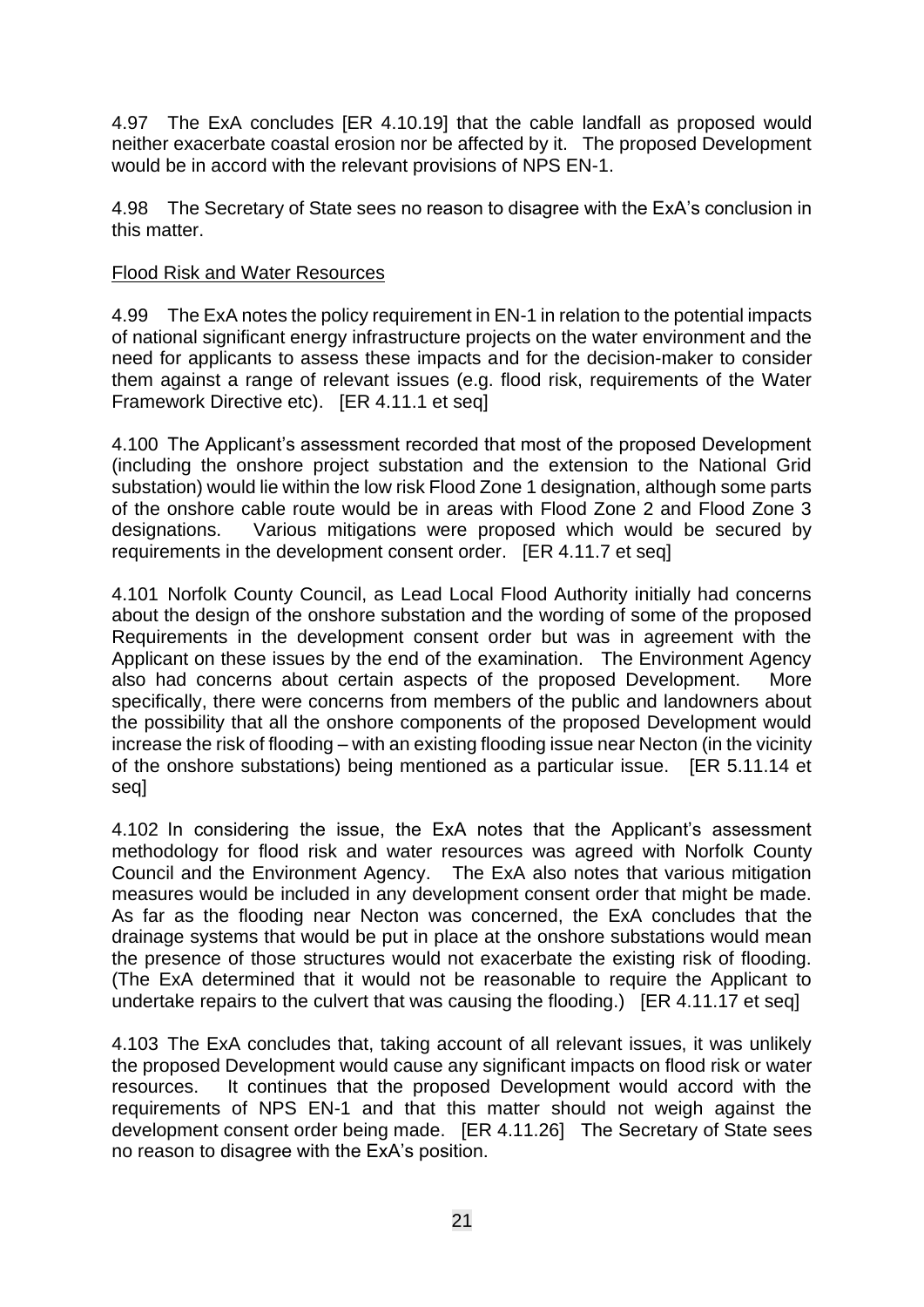#### Noise and Vibration

4.104 The topic heading covers the noise and vibration arising from the construction and operation of the onshore elements of the proposed Development. Airborne noise from the construction operation and decommissioning of the offshore wind farm element of the proposed Development were scoped out of the noise and vibration assessment.

4.105 The ExA notes that NPS EN-1 highlights the adverse effect that excessive noise and vibration can have on human health and that development consent should not be granted unless significant impacts on health and quality of life can be avoided. NPS EN-5 refers to noise from substations and sets out that where an applicant has demonstrated that appropriate mitigation measures can be put in place then it should be possible for the decision-taker to give limited weight to residual noise impacts. [ER 4.12.4 et seq]

4.106 The Applicant identified some areas where there would be significant noise impacts in a worst-case situation. However, it would be possible to mitigate those impacts to reduce them to negligible. It was noted that there were proposals for 24 hour working at some locations along the onshore cable route.

4.107 There were many concerns about the potential impact of the proposed Development's onshore elements particularly in respect of construction noise, noise and vibration from Heavy Goods Vehicle movements (especially at Cawston and Oulton where there would be considerable numbers of such movements because of the cumulative impacts of the Development and the proposed Hornsea Project Three development) and noise from the operational substations. Residents of Necton had concerns about the potential impact of the construction of the substations near their village having experienced the impact of the construction of the substation that services the Dudgeon offshore wind farm. [ER 4.12.20 et seq]

4.108 The ExA notes the range of concerns that have been expressed about the noise and vibration impacts of the Development and acknowledges the adverse impacts that excessive noise and vibration can have on human health. However, the ExA also notes the extensive mitigation measures that would be put in place by the Applicant requiring approval from the relevant planning authorities to limit those impacts and considers that these measures will provide adequate safeguards for residents and others potentially affected by the construction and operation of the proposed Development. While there would be some minor adverse effects, the ExA concludes that impacts would be minimised and mitigated in accordance with the provisions of NPS EN-1 and, therefore, attract limited weight in the planning balance. [ER 4.12.31] Notwithstanding the ExA's general position, the Secretary of State did consult about how mitigation measures in this matter might be given effect and suggested amended wording for the Order to do this. In light of responses received, the Secretary of State has incorporated his suggested wording into the Order and agrees with the ExA's overall conclusion in this matter.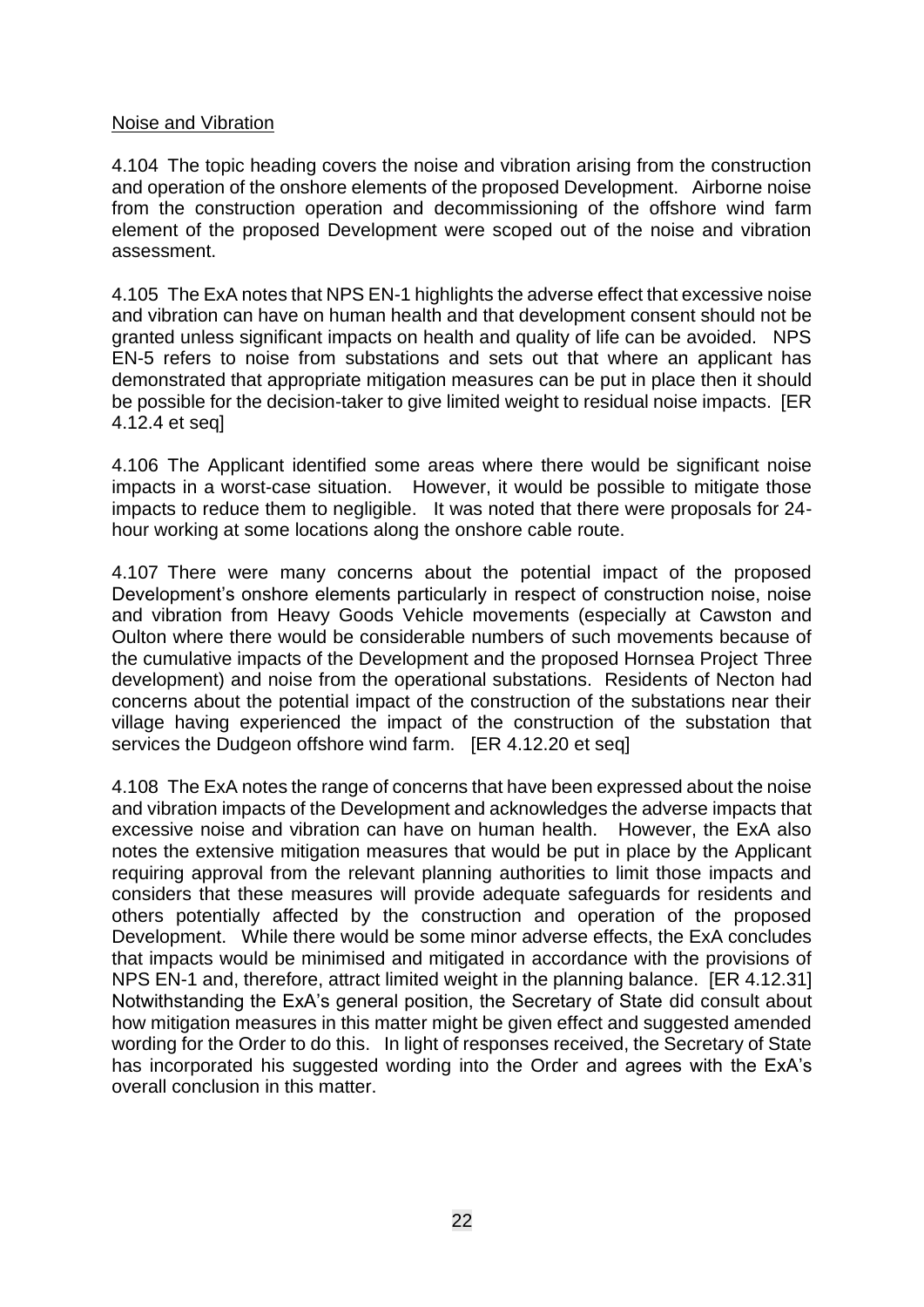## Air Quality

4.109 The ExA notes that this heading covers air quality impacts from the construction and decommissioning of the onshore elements: the offshore elements and the onshore operational impacts were scoped out of the Applicant's assessment because hey were negligible.

4.110 NPS EN-1 sets out that large infrastructure projects can have adverse effects on air quality which may lead to impacts on health. Significant weight should be given to air quality issues is situations where a deterioration in air quality was likely to result or national air quality limits would be breached. [ER 4.13 1 et seq]

4.111 The Applicant considered that air quality impacts could arise from the construction and decommissioning of the onshore works with the primary sources being dust and vehicle emissions. The Applicant had identified a suite of mitigation measures which would form part of an Air Quality Management Plan that would sit within a Construction Code of Practice which would be secured by a condition in the development consent order. The Applicant notes that the Swaffham Air Quality Management Area would be 1km south of the A47 road but anticipated that as no construction traffic would be going through Swaffham there would be no increase in pollution concentrations in the Air Quality Management Area. The Applicant`s overall conclusion at the point of application was that the application of mitigation measures would mean any air quality impacts (for the project alone and in combination with other plans or projects) would not be significant.

4.112 Emissions of dust from construction activities and emissions from vehicles engaged in those activities were raised as concerns by a number of Interested Parties to the examination including Cawston Parish Council (with concerns about pollution from vehicle movements) and Oulton Parish Council.

4.113 While noting concerns about adverse air quality impacts arising from the proposed Development, the ExA was satisfied that the Applicant had appropriately addressed air quality matters and that suitable mitigation would be put in place to limit any air quality impacts arising from the proposed Development. The ExA concludes that local air quality objectives would not be breached and predicted pollution levels would be below air quality objectives for all receptors. There would also be adequate mitigation for dust emissions. The ExA concludes that the proposed Development would be in accordance with NPS EN-1 and that air quality matters should not weigh against the development consent order being made. [ER 4.13.17 et seq] The Secretary of State has no reason to disagree with the ExA's conclusions in this matter.

#### Human Health

4.114 The examination considered impacts on human health in respect of the onshore works only as it was not considered there were any sensitive receptors in close enough proximity to the offshore works to trigger any human health impacts. [ER 4.14.1]

4.115 Large energy infrastructure projects have the potential to affect the health of people in their vicinity. The ExA notes that NPS EN-1 sets out that significant health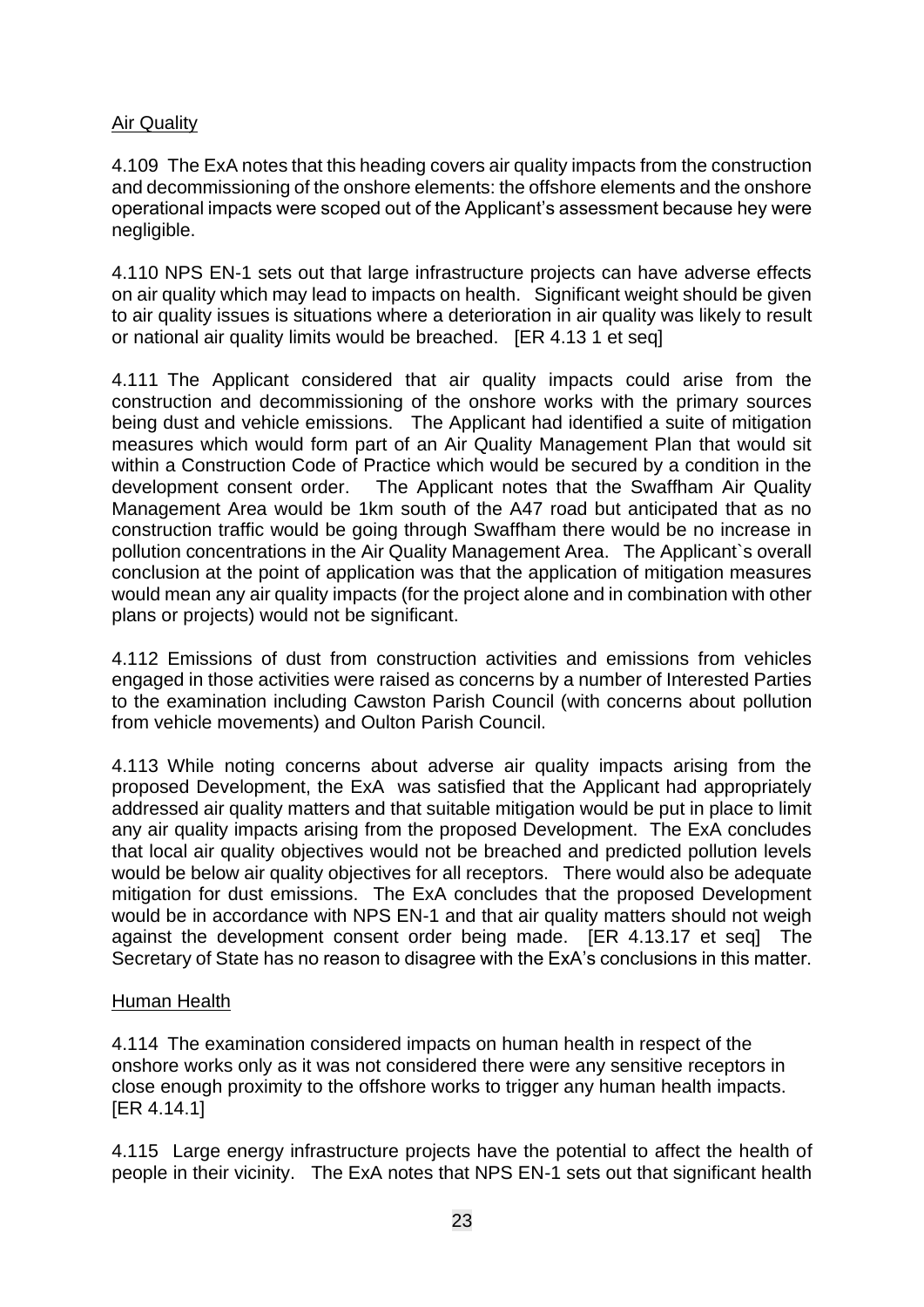impacts arising from those projects are likely to be subject to separate legislation which would constitute effective mitigation. It is unlikely, therefore, that health impacts would constitute a reason to refuse consent or require mitigation. However, the decisiontaker would need to consider health impacts when looking to set conditions relating to potential impacts.

4.116 The ExA further notes that NPS EN-5 refers to electromagnetic fields generated by electric cables and their potential impacts on human health. While primarily an issue for overhead lines (the potential for electromagnetic fields is diminished by the undergrounding of electric cables), NPS EN-5 requires the decision-taker to be satisfied that any infrastructure proposal is in accordance with the International Commission on Non-Ionizing Radiation Protection (ICNIRP) Guidelines. NPS EN-5 concludes that where exposure to electromagnetic fields is within ICNIRP reference levels, then mitigation is unlikely to be required.

4.117 The Applicant produced an assessment of potential health effects arising from the onshore elements of the proposed Development. With the implementation of mitigations, the assessment concluded that the health impacts on the general population would be negligible though with an increased potential for minor adverse effects on older people and those with existing health conditions. The assessment also looked at impacts from electromagnetic fields in light of guidelines from Public Health England which identified threshold above which there could be potential health effects. The Applicant concluded that the level of electromagnetic fields produced by the proposed Development even taking account of the potential impact of the cables for the Hornsea Project Three proposal, the level of electromagnetic fields would be well below the level set in the Public Health England Guidelines. [ER 4.4.11 et seq]

4.118 Many Interested Parties, including Cawston Parish Council and Oulton Parish Council, raised concerns about the health impacts of the electromagnetic fields associated with the cabling. Several Interested Parties also raised concerns about the levels of stress that had been generated by the proposals for the proposed Development's onshore works. [ER 4.14.15 et seq]

4.119 Public Health England decided not to register as an Interested Party for the proposed Development. [ER 4.14.18]

4.120 The ExA assessed the information provided by the Applicant and other parties. It concluded that the electromagnetic fields produced by the cabling for the proposed Development would be within the ICNIRP Guidelines and the in-combination effects at the crossing point for the Hornsea Project Three cabling would also meet those tests. In its conclusion, the ExA sets out that the electromagnetic fields would be within the levels in the ICNIRP Guidelines: the proposed development would, therefore, meet the requirement of NPS EN-5. Overall, the ExA also concluded that the proposed Development would not give rise to any significant mental or physical health impacts and would, therefore, comply with NPS EN-1. Health impacts should not, therefore, weigh against a development consent order being granted [ER 4.4.19 et seq]. The Secretary of State sees no reason to disagree with the ExA's conclusions in this matter.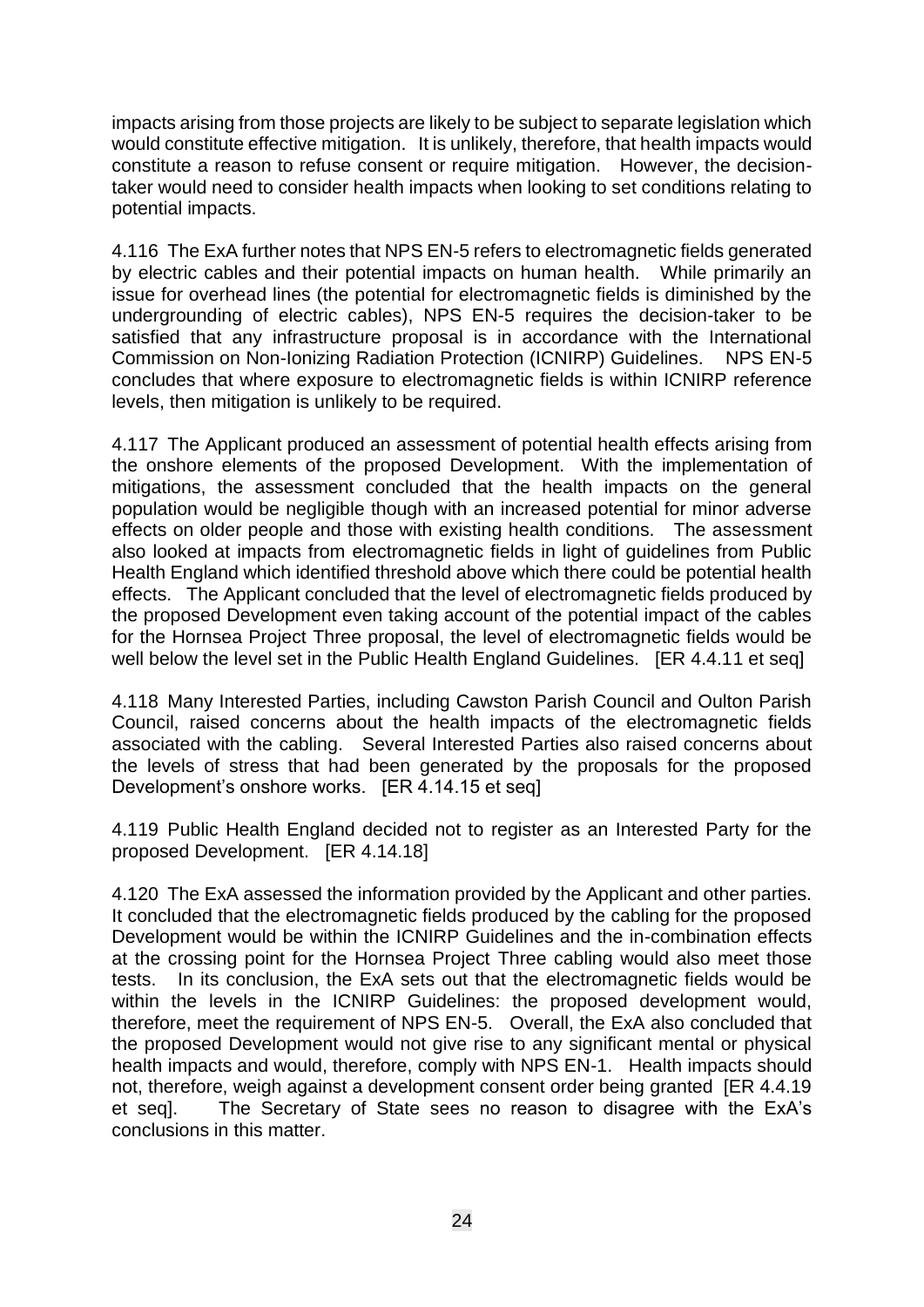### Onshore Ecology and Ornithology

4.121 The National Policy Statements provide extensive references to the considerations that the Applicant must address in framing applications for development consent for nationally significant energy infrastructure and that the decision-taker must weigh in the balance in considering whether to grant development consent. The National Planning Policy Framework takes a similar line. Relevant UK and European legislation and local development plans must also be considered. [ER 4.15.1 et seq]

4.122 The Applicant submitted a wide range of documents as part of its Environmental Statement which formed part of its application. Potential impacts on a broad range of potentially affected flora and fauna were considered and mitigation measures were proposed. All statutory and non-statutory sites within the Order land have been avoided except for the River Wensum Special Area of Conservation and Site of Special Scientific Interest which would be avoided by the use of trenchless crossing technique. There would be impacts on hedgerows with consequential impacts on bats. However, these were expected to be of temporary duration until the hedgerows were reinstated. [ER 4.15.10 et seq]

4.123 The key matters considered during the Examination were: impacts on groundwater; bird features of sites of special scientific interest; the sand martin colony at Happisburgh Cliffs; nesting birds; monitoring; and, air quality and Felbrigg Wood Site of Special Scientific Interest. There were some concerns about whether enough ecological surveying had been carried out over some parts of the onshore cable route but the ExA considered that sufficient baseline information had been provided to allow an assessment of impacts to be undertaken.

4.124 In considering the potential impacts on onshore ecology and ornithology, the ExA notes that there was agreement with relevant parties about mitigation proposals. The ExA further notes that all ecological management proposals put forward by the Applicant were set out in the Outline Landscape and Management Environmental Strategy and these would be further secured by inclusion in an Environmental Management Plan which would need to be approved by the relevant local planning authority in consultation with Natural England. The Environment Management Plan would be conditioned in the development consent order. In the event consent was granted, there would also be surveying of those areas which hadn't been covered in the Application process.

4.125 The ExA concludes that the mitigations proposed by the Applicant in its pre-Application consideration of alternative routes/locations for the Development's onshore works and in any post-consent development consent order would avoid significant harm to onshore ecological interests. There would be some adverse impacts on bats through hedgerow loss but these would be short term in nature. In general, relevant policy considerations have been met and the Assessment Principles set out in NPS EN-1 have been followed. [ER 4.15.46 et seq]

4.126 The Secretary of State notes that a representation from the Necton Substation Action Group was submitted to him on 26 June 2020 drawing attention to the sighting of a red kite close to the location of the electricity substation at Necton. The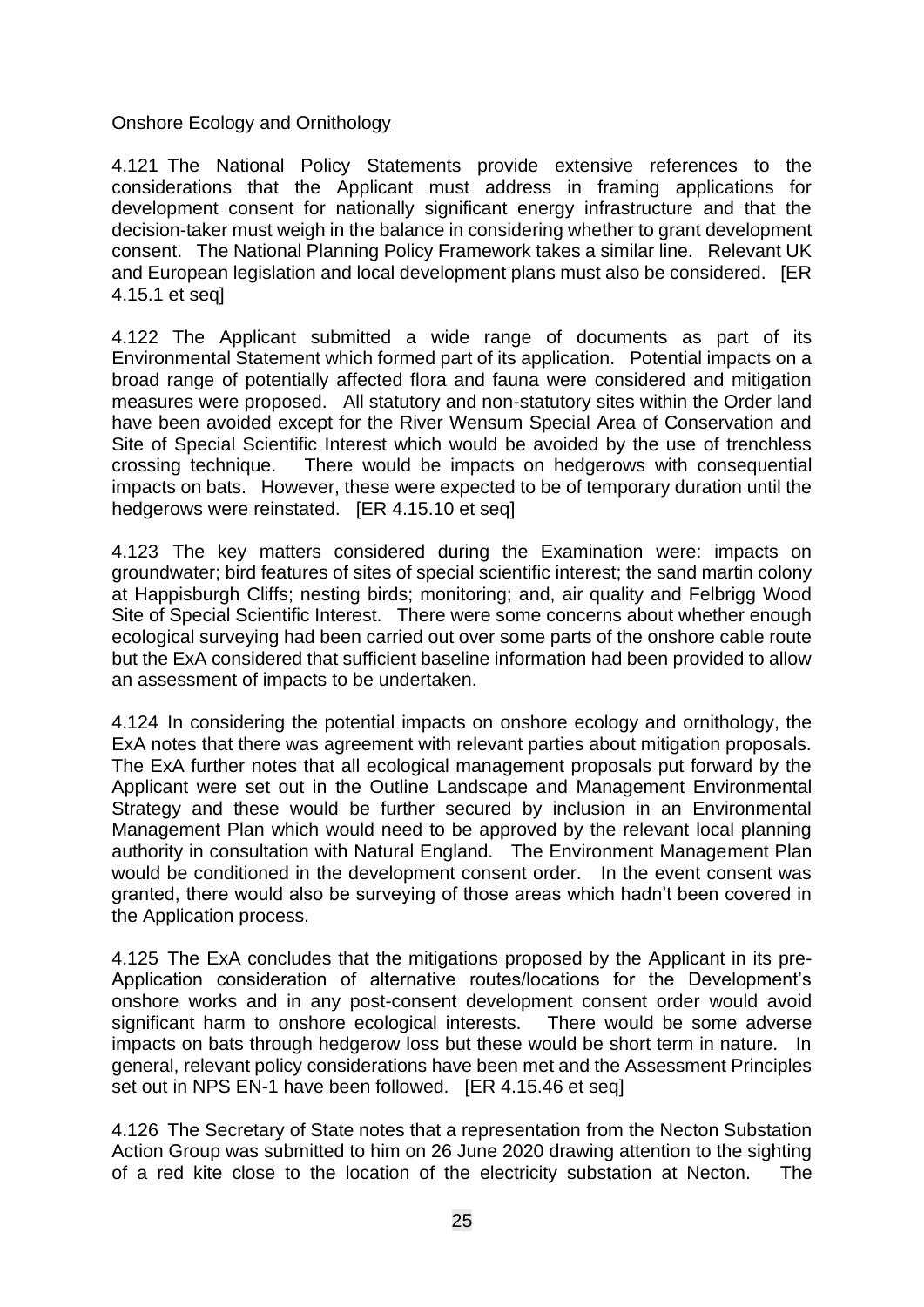representation was accompanied by an e-mail from the British Trust for Ornithology stating that red kite were "increasing in Norfolk and breeding is more widespread than just a few years ago.......and it is likely that a pair are now breeding in your area". The Secretary of State notes that the submission from the Necton Substation Action Group does not provide evidence that the Development would have an impact on red kites and that the ExA does not make any reference to impacts on red kites having been raised by parties to the Examination (including by Natural England). The Secretary of State, therefore, considers this matter does not materially influence his consideration of the Application. Overall, the Secretary of State sees no reason to disagree with the ExA's conclusions on onshore ecology and ornithology.

### Land Use

4.127 The National Policy Statements for Energy set out that nationally significant energy infrastructure projects should aim to minimise impacts on best quality agricultural land (classified as Grade 1, 2 and 3a under the Agricultural Land Classification ("ALC")) and should instead use land of poorer quality (Grade 3b, 4 and 5 under the ALC). NPS EN-1 also requires developers to consider and minimise effects on uses of land including for recreational purposes.

4.128 The Applicant set out that the majority of the land that would be used by the onshore works was agricultural land with Grade 1 to 4 classification under the ALC though mainly between Grades 2 and 3. The onshore project substation would be located in ALC Grade 3 land. An assessment of impacts without mitigation measures in place ranged from 'no impact' to 'moderate adverse' (at the extension to the National Grid substation extension). There would also be impacts of moderate adverse significance on land drainage systems during construction of the proposed Development and the Hornsea Project Three proposal. As far as impacts on recreation are concerned, the Applicant states that tourist sites have been avoided for onshore works. However around 45 public rights of way would be intersected by the onshore works. There were also potential impacts in the coastal area where cable landfall would be made. The Applicant has committed to working with Norfolk County Council to ensure any impacts are temporary across the full range of the project. The updated Statement of Common Ground between the Applicant and Norfolk County Council showed that all matters relating to recreation had been agreed. [ER 4.16.7 et seq]

4.129 At the end of the examination, the only outstanding matters related to concerns by the National Farmers Union about certain compulsory acquisition matters (considered elsewhere) and potential impacts on farmland. In respect of the latter, the Applicant amended its Outline Code of Construction Practice to address the issues. [ER 4.16.37 et seq]

4.130 In considering these matters, the ExA notes that, while there would be impacts on agricultural land – including the loss of some higher grade land – these would be set in the context of occurring over a very small proportion of agricultural land of similar grade within Norfolk and generally being of temporary duration. The ExA notes agreements would be in place with affected parties to minimise impacts, including with the developer of the proposed Hornsea Project Three offshore wind farm. On recreational impacts, the ExA is satisfied that mitigation measures, including horizontal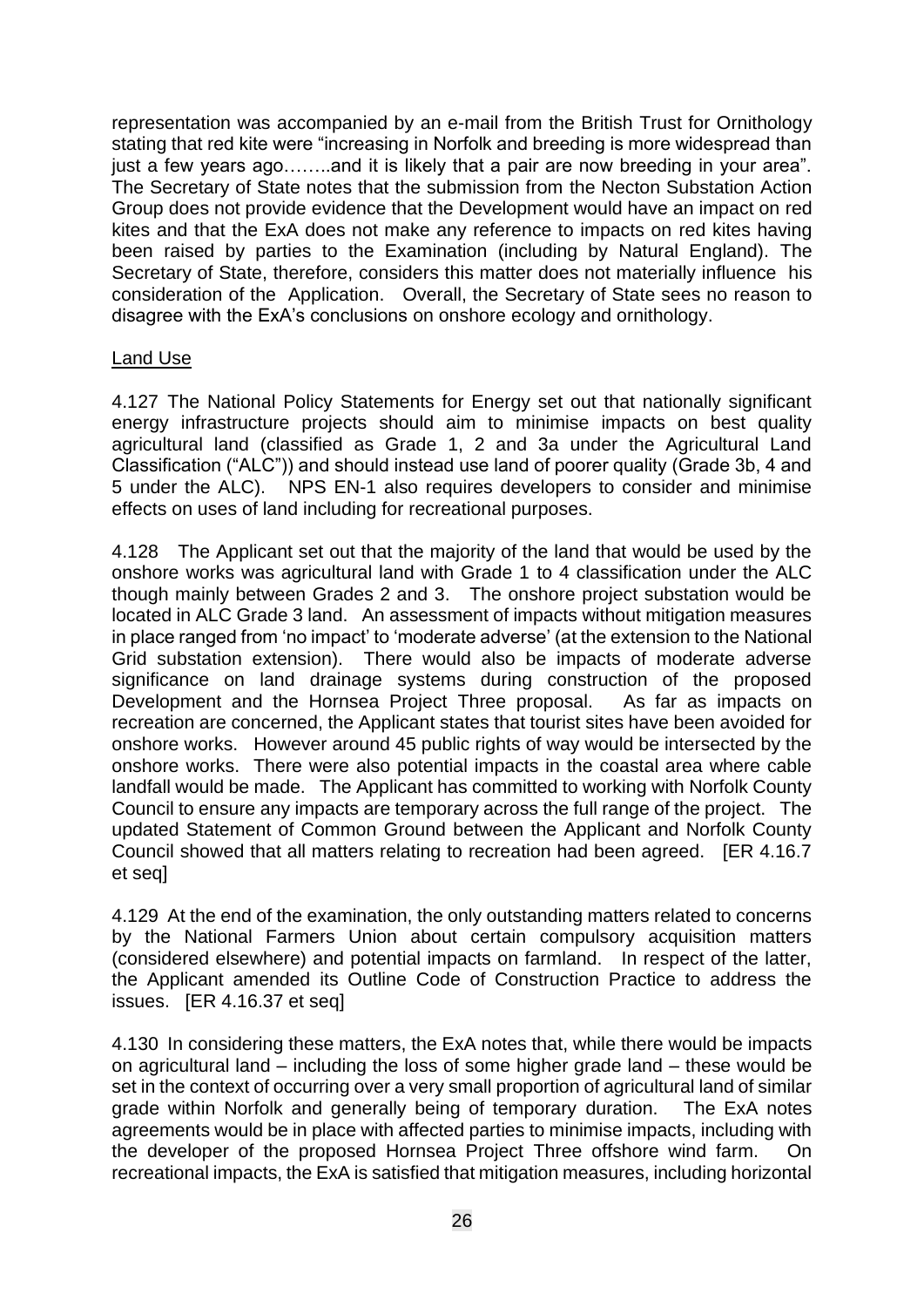directional drilling where necessary to cross heavily used public rights of way and the advertising of alternative routes while rights of way were closed by construction activity would mitigate impacts.

4.131 The ExA's overall conclusion is that land use impacts would be appropriately mitigated and any loss of good quality agricultural land would be justified by the benefits of the proposed Development. The Secretary of State sees no reason to disagree with the ExA's conclusion in this matter.

#### Commercial Fisheries

4.132 The ExA notes that the Applicant identified some impacts on commercial fishing interests arising from the offshore cabling and wind farm elements of the proposed Development ranging from 'negligible' to 'minor adverse' for vessel from the UK and other countries. (There would be minor adverse impacts for UK beam trawlers and UK inshore fishing vessels.)

4.133 A number of concerns about the Development were raised by UK (the National Federation of Fishermen's Organisations – "the NFFO") and foreign representatives of fishing interests. One of the NFFO's concerns was the possibility of floating wind turbines being used for the wind farm but the Applicant discounted this option. The NFFO was also concerned about the likely spacing of wind turbines as this would affect the sort of fishing activity that might take place within the wind farm area. The Applicant indicated it would be able to increase the spacing of turbines within the wind farm array because of a reduction (to 180) in the number of turbines that would be deployed. The ExA notes that the Applicant's proposed increase in spacing would still not meet the NFFO's desired spacings. (The Applicant has further revised down the number of turbines that would be deployed – now proposed as a maximum of 158).

4.134 Further concerns were expressed by fishing representative organisations about areas of the North Sea being closed to specific fishing activities and the cumulative impact the closures and the proposed Development would have on the activities of fishermen. As a result, the Applicant amended its assessment of potential impacts and concluded that for certain activities carried out by Dutch or Anglo-Dutch fishing vessels, the cumulative impact would be of 'moderate adverse' significance which was greater than first predicted.

4.135 In considering commercial fisheries, the ExA notes that some commercial fishing activity would be possible within the wind farm array. The ExA also notes that the proposed closure of areas of the North Sea to fishing activity would have an impact, but that given the relevant designations had not yet been made, only limited weight could be given to the impact this might generate.

4.136 In conclusion, the ExA notes that at the close of the Examination, there was still disagreement between the NFFO and VisNed (the Dutch fishing representative organisation) about whether fishing would be possible within the wind farm array. The ExA concludes that while some commercial fishing would be possible, there would be an impact from the Development combined with the closure of areas to fishing activity. The ExA considers that the requirements of NPS EN-1 and NPS EN-3 have been met.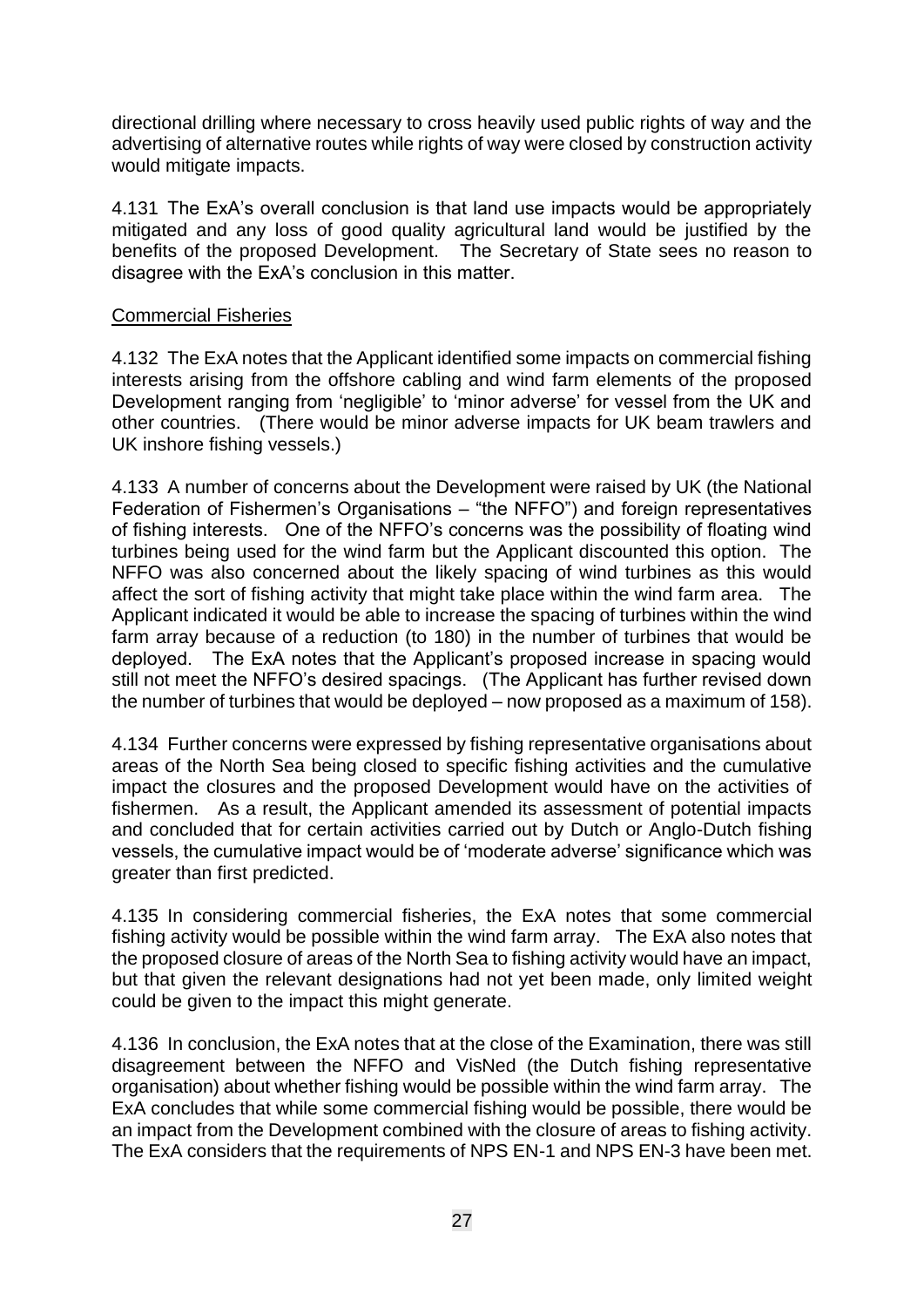The Secretary of State has no reason to disagree with the ExA's conclusion on this matter.

### Shipping and Navigation

4.137 NPS EN-3 sets out very clearly the nationally significant energy infrastructure projects should avoid or minimise disruption or impacts on commercial shipping interests. The NPS states that consent should not be granted for proposed developments if doing so would cause interference to the use of recognised sea lanes essential to international navigation.

4.138 The Applicant undertook an assessment of the potential impacts of the proposed Development (offshore cabling and wind turbines) on navigation and shipping. The conclusion was that potential impacts would be tolerable with mitigation. Mitigation was offered as part of the design of the wind farm and cabling route.

4.139 The ExA notes that most issues that formed the basis of disputes between the Applicant and a small number of parties were agreed before the close of the Examination. The outstanding issues were the timing of notification by the Applicant that a buried electric sub-sea cable had become exposed on the seabed (which had been raised as an issue by the Maritime and Coastguard Agency) and safety concerns raised by the NFFO and VisdNed. The ExA concludes that the timing of notification should be Three business days rather than the five days as proposed by the Applicant and that mitigations in the proposed development consent order would provide suitable mitigation for safety concerns. The ExA states the proposed Development would not conflict with the relevant provisions of NPS EN-3.

4.140 The Secretary of State consulted on the proposed amendment to the notification period for seabed cable exposure. In response, the Applicant, the Marine Management Organisation ("MMO") and the Maritime and Coastguard Agency indicated they had reached agreement that three days was an acceptable period of time from the time when the exposure was discovered. Wording for a development consent order was provided and this has been included in the DCO. Consultation discussions also covered further points in relation to the trigger for the notification to mariners and the timeframe for sending copies of notices to the MMO and MCA. Agreement has been reached on all these matters. The Secretary of State agrees with the ExA's overall conclusion in respect of this matter.

## Aviation

4.141 The ExA sets out that NPS EN-1 and NPS EN-3 provide a robust framework for applicants and decision-takers to work within the terms of the potential impacts of nationally significant energy infrastructure projects on aviation interests. In particular, the ExA notes that NPS EN-1 states that development consent should not be granted if the development in question would impede the safe and effective use of defence assets or have adverse impacts on civil aviation infrastructure.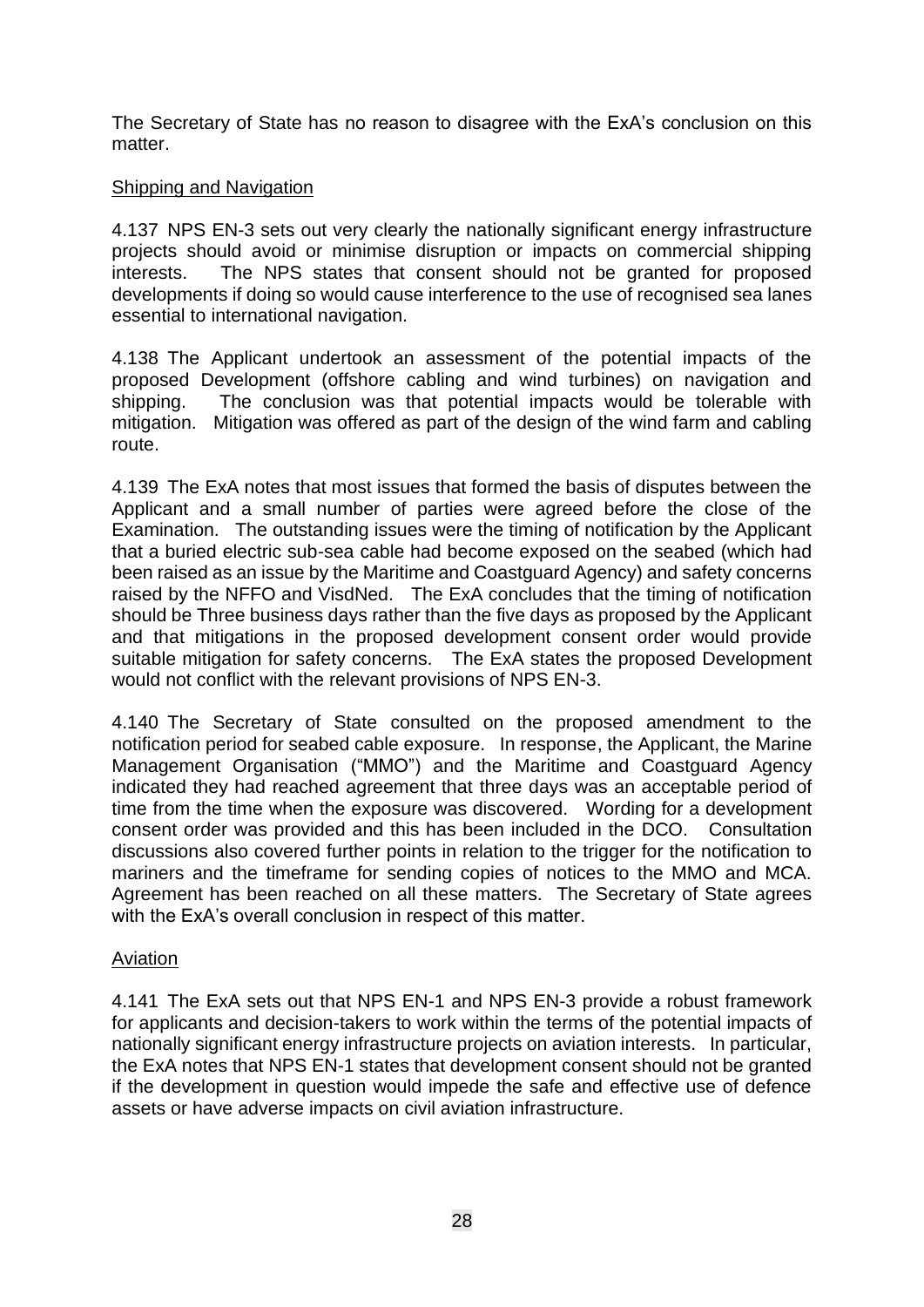4.142 The Applicant assessed that apart from potential interference with defence and aviation radar systems, the worst-case scenarios assessed with appropriate mitigation would produce impacts that are not significant. [ER 4.19.20]

4.143 The key issues for consideration during the examination were the potential impacts on the Ministry of Defence's Air Defence ("MOD") Radar at Trimingham (a village on the Norfolk coast) and the National Air Traffic Services ("NATS") Primary Surveillance Radar ("PSR") at Cromer. During the examination, the MOD agreed wording about suitable mitigation for inclusion in any development consent order that might be made and removed its objection to the proposed Development as long as that wording was used. As far as the potential impacts on the NATS PSR were concerned, NATS and the Applicant discussed a contractual agreement to put in place mitigation measures for the PSR. By the close of the Examination, no agreement had been signed. However, NATS wrote to the Planning Inspectorate on 6 November 2019 to indicate it would remove its objection to the proposed Development subject to the inclusion of specific wording in any development consent order that might be made to mitigate impacts on the PSR.

4.144 The ExA was satisfied that subject to suitable wording being included in any development consent order that might be granted by the Secretary of State, aviation impacts would be satisfactorily addressed and thus meet the policy tests in NPS EN-1. In light of the withdrawal of the objection from NATS, the Secretary of State sees no reason to disagree with the ExA's conclusion in this matter.

#### Marine Physical Processes

4.145 The ExA notes the Applicant considered the potential impacts of the proposed Development to be negligible on its own and minor adverse in combination with other plans or projects. The Applicant produced an updated Outline Scour Protection and Cable Protection Plan during the Examination which took account of changes to the proposed Development, including the reduction in turbine numbers from 200 to 180. The total amount of scour protection would be specified in any development consent order that might be granted.

4.146 The MMO agreed with the methodology used by the Applicant and to the conclusions it reached in relation to project alone and in-combination impacts. However, Natural England disagreed with some of the conclusions on assessment of impact. Natural England was also concerned that material dredged from the seabed should be deposited with other seabed material of similar size. Natural England also had concerns about the fact that the area of scour protection had not been specified by the Applicant and about the extent of cable protection within the Haisborough Hammond and Winterton Special Area of Conservation.

4.147 In considering the issues raised during the Examination, the ExA noted concerns about the volume of inert material that would be disposed of material and how it would be monitored but was satisfied that conditions in the development consent order would address these issues. One outstanding issue was the particle size of deposited material. Here the ExA follows the view of Natural England and considers that a suitable condition should be included in the development consent order. The ExA proposed a form of words but was not able to consider the formulation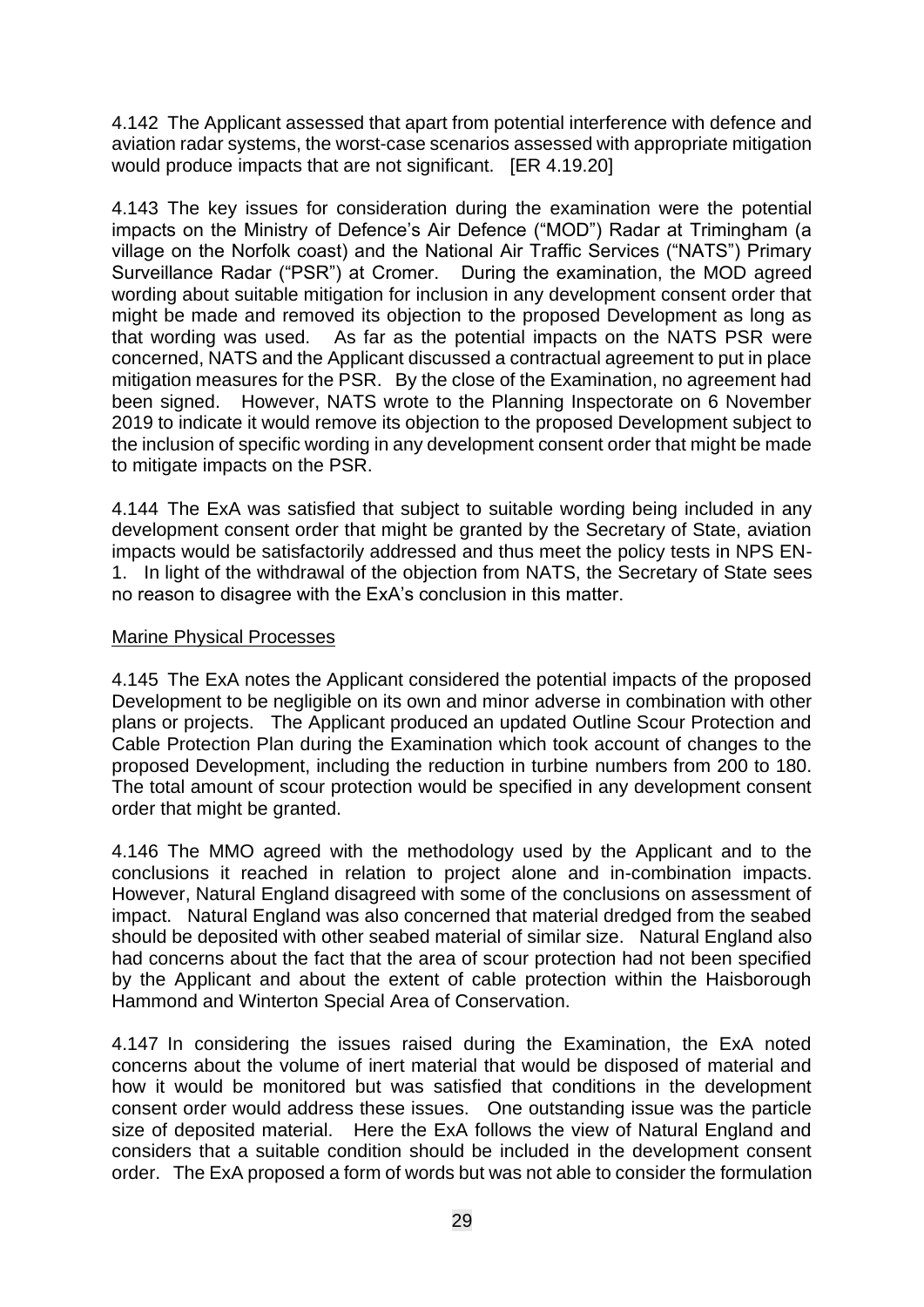with the Applicant so recommended that the Secretary of State should do so. The Secretary of State, therefore, sought comments on the proposed working in his letter of 6 December 2019.

4.148 The Applicant considers that the practicality (for any industry) of sampling all dredged sediment and areas within the disposal site in order to determine 95% similarity is unfeasible. There would be limitations in the extensive sampling of dredged sediment. The Applicant understands that both Natural England and the MMO share these concerns. The Applicant further noted that the disposal principles in the Site Integrity Plan ensure appropriate sediment disposal which must be agreed with the MMO in consultation with Natural England and so a 95% condition is not considered necessary, or achievable.

4.149 While the ExA concludes that, subject to the inclusion of the 'particle condition' in any development consent order that might be made, there would be no reason to withhold consent, the Secretary of State considers that the Applicant's position as set out above is acceptable.

#### Other Considerations

4.150 The ExA notes [ER 4.21.2 et seq] that representations were received from Interested Parties who were concerned that the onshore substations might be the target of terrorism or be a fire risk. The ExA considered these matters and concluded that there was little evidence that a terrorist attack is foreseeable and that the design of the substations would meet health, safety and other regulatory matters. The ExA concluded that these were not matters that weigh against consent being granted. The Secretary of State sees no reason to disagree with the ExA's conclusions in this matter.

4.151 The ExA also notes representations about the potential impacts of the onshore works on property values but states that this is not a planning matter and cannot be taken into account in the planning process.

#### Offshore Biodiversity, Biological Environment and Ecology [see also Habitats Regulations Assessment section below]

4.152 Several disagreements on ornithological methodologies for Environmental Impact Assessment ("EIA") remained between Natural England, the Royal Society for the Protection of Birds ("RSPB") and the Applicant at the end of the Examination. These issues centred on the level of precaution that should be applied to Environmental Impact Assessment which led to Interested Parties arriving at different conclusions on the significance of impacts on seabird populations. Natural England and RSPB considered that the cumulative effect of the proposed Development and other projects would be moderate adverse for key populations of red-throated diver, guillemot, razorbill, kittiwake, gannet and great black-backed gull. In contrast, the Applicant's calculations led to a conclusion of minor adverse effects for these populations. Natural England and RSPB's conclusions equate to significant impact in EIA terms, and noting the conservation status for some of these species, the ExA agreed with this conclusion.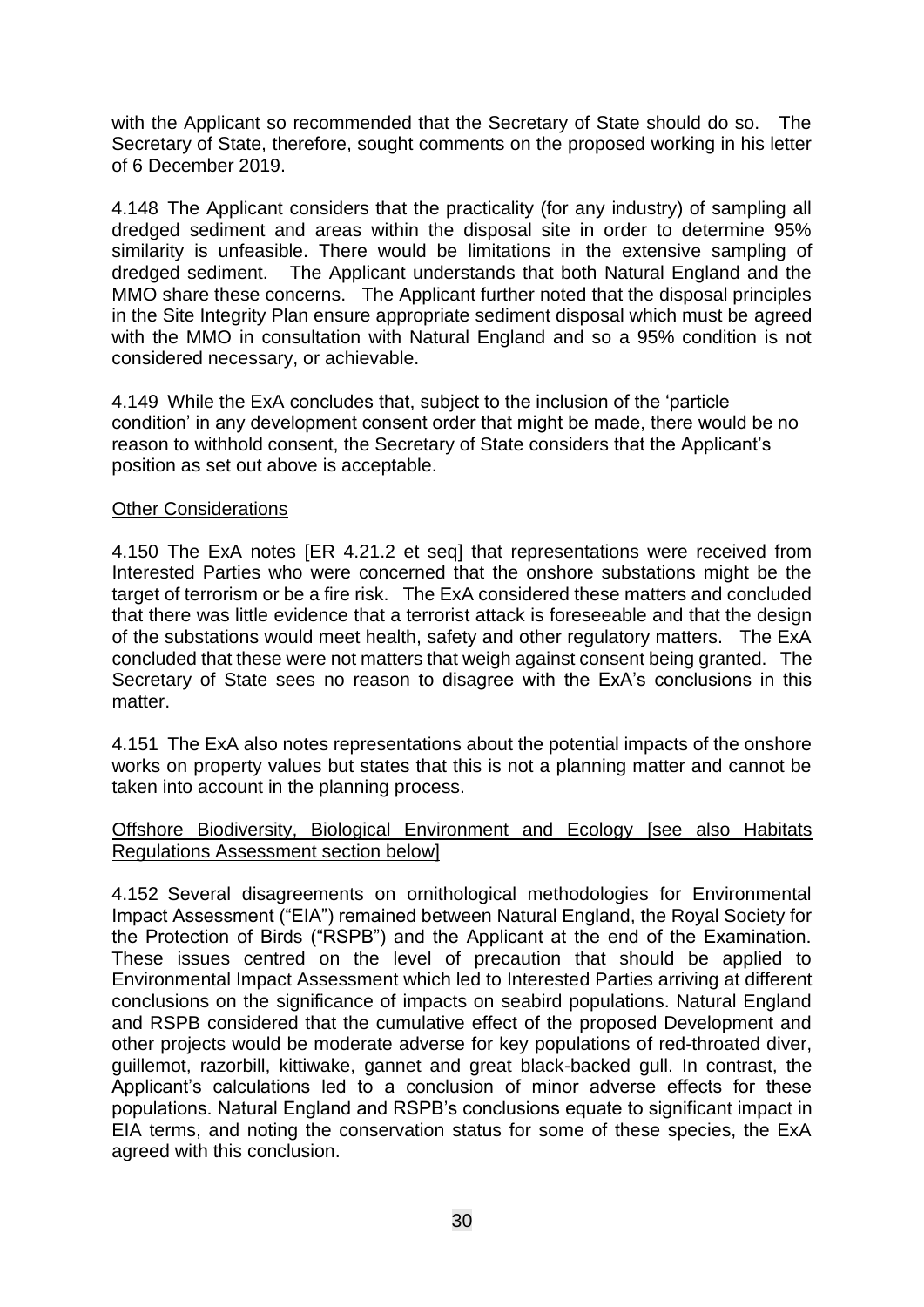4.153 A significant cumulative effect on these populations would weigh against the Order being made as it would not conform with NPS-1. However, in view of the Development's small contribution to the cumulative numbers, the Secretary of State believes that, on balance, this issue should not prevent the granting of a development consent order in respect of proposed Development. The Secretary of State has considered the precautionary nature of the RSPB and NE positions. The Secretary of State has also considered the Habitats Regulations Assessment-specific mitigation that has been secured post-examination, which will go further to reduce the cumulative effect for some species. Furthermore, the Secretary of State is also aware of the potential for lower numbers of predicted seabird mortalities than previously calculated based on built scenarios as opposed to the assessed or consented scenarios ('headroom').

4.154 In addition to matters relating to seabirds, the ExA considered several other issues relating to marine ecology. The Secretary of State agrees with the ExA's conclusions on these matters, notably that:

- whilst some affected marine habitats and communities of benthos, fish, shellfish, and marine mammals are not protected by Natura 2000 sites (because, for example, they are located beyond a designations boundaries or they are not a named feature), HRA-specific mitigation will be used to manage impacts on these receptors to acceptable levels;
- in relation to at-sea piling, appropriate monitoring will be carried to safeguard marine mammals through an Offshore In Principle Monitoring Plan. This document provides that if, in the opinion of the MMO (in consultation with Natural England), initial noise monitoring measurements show different impacts to those assessed in the Applicant`s Environmental Statement or failures of mitigation, then piling activities must cease until an update to the Marine Mammal Mitigation Plan and further monitoring requirements have been agreed.

## **5. Biodiversity and Habitats**

## The Habitats Regulations and the Planning Act 2008 process

5.1 The Secretary of State notes that the Examination, the ExA asked the Applicant to comment on compensatory measures for sites designated under the Habitats Regulations. The Applicant's position was that there would be no Adverse Effects on Integrity on these sites and that, consequently, it did not identify compensatory measures.

5.2 The Secretary of State is clear that the development consent process for nationally significant infrastructure projects is not designed for consultation on complex issues, such as Habitats Regulations Assessment, to take place after the conclusion of the Examination. On occasion, as a pragmatic response to particular circumstances, he may undertake such consultation, but no reliance should be placed on the fact that he will always do so. In this instance, he has exercised his discretion, and allowed the Applicant to make further representations on the matter of possible compensatory measures for those sites. However, he wishes to make it clear that, in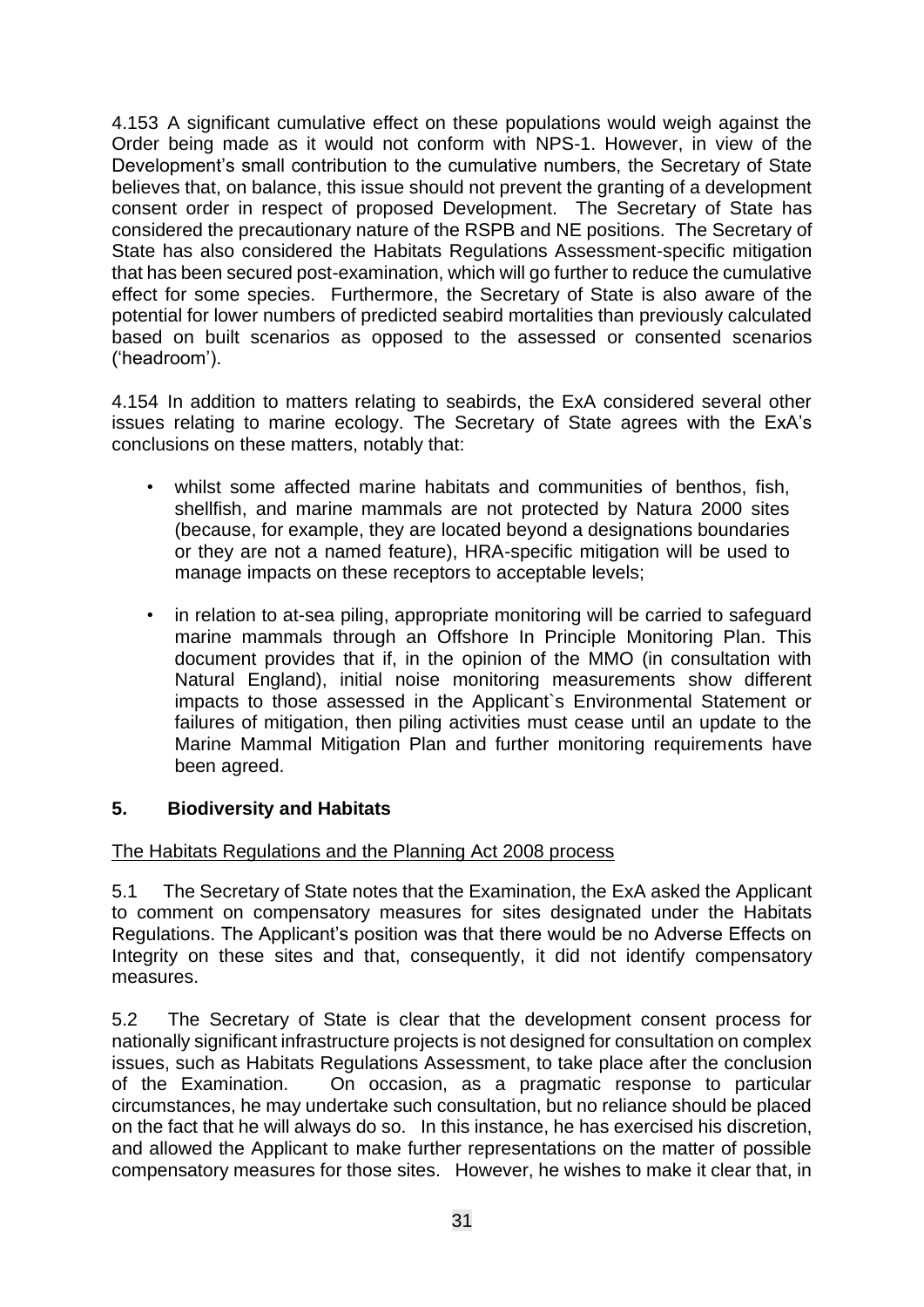order to maintain the efficient functioning of the development consenting system, he may not always request post-examination representations on such matters. Indeed, it should be assumed that he will not do so, and he may, therefore, make decisions on such evidence as is in front of him following his receipt of the ExA's report. It is, therefore, important that potential Adverse Effects on the Integrity of designated sites are identified during the pre-application period and full consideration is given to the need for derogation of the Habitat Regulations during the Examination. He expects Applicants and statutory nature conservation bodies ("SNCBs") to engage constructively during the pre-application period and provide all necessary evidence on these matters, including possible compensatory measures, for consideration during the Examination.

5.3 This does not mean that it is necessary for Applicants to agree with SNCBs if SNCBs consider that there would be significant adverse impacts on designated sites. The final decision on such matters remains for the Secretary of State (though the Secretary of State reserves the right not to request further evidence from Applicants following the Examination). Applicants should be assured that where they disagree with SNCBs and maintain a position that there are no significant adverse impacts, but provide evidence of possible compensatory measures for consideration at the examination on a "without prejudice" basis, both the ExA in the examination and the Secretary of State in the decision period will give full and proper to consideration to the question of whether or not there are significant adverse impacts. It will not be assumed that the provision of information regarding possible compensatory measures signifies agreement as to the existence of significant adverse impacts. The ExA will be required to provide an opinion on the sufficiency of the proposed compensation even if it considers that compensation is not required (in case the Secretary of State disagrees with that conclusion), but such measures would only be required if the Secretary of State were to find that there would be significant adverse impacts (and that the proposed compensatory measures are appropriate).

#### Offshore Ecology and Requirements of the Marine and Coastal Assess Act 2009 and the Habitats Regulations

5.4 The Conservation of Habitats and Species Regulations 2017 ("the Habitats Regulations") and the Conservation of Offshore Marine Habitats and Species Regulations ("the Offshore Regulations") require the Secretary of State to consider whether the proposed Development would be likely, either alone or in combination with other plans and projects, to have a significant effect on a Natura 2000 Site, as defined in the Habitats Regulations. If likely significant effects cannot be ruled out, then an Appropriate Assessment must be undertaken by the Secretary of State pursuant to regulation 63(1) of the Habitats Regulations and regulation 28 of the Offshore Regulations to address potential adverse effects on site integrity. The Secretary of State may only agree to the project if the Secretary of State has ascertained that it will not adversely affect the integrity of a European site. This process is collectively known as a Habitats Regulations Assessment.

5.5 The preparation of the Habitats Regulations Assessment ("HRA") that accompanies this submission has been supervised by environmental specialists in the Energy Infrastructure Planning team in BEIS. The HRA concluded that a likely significant effect could not be ruled out in respect of fifteen European sites when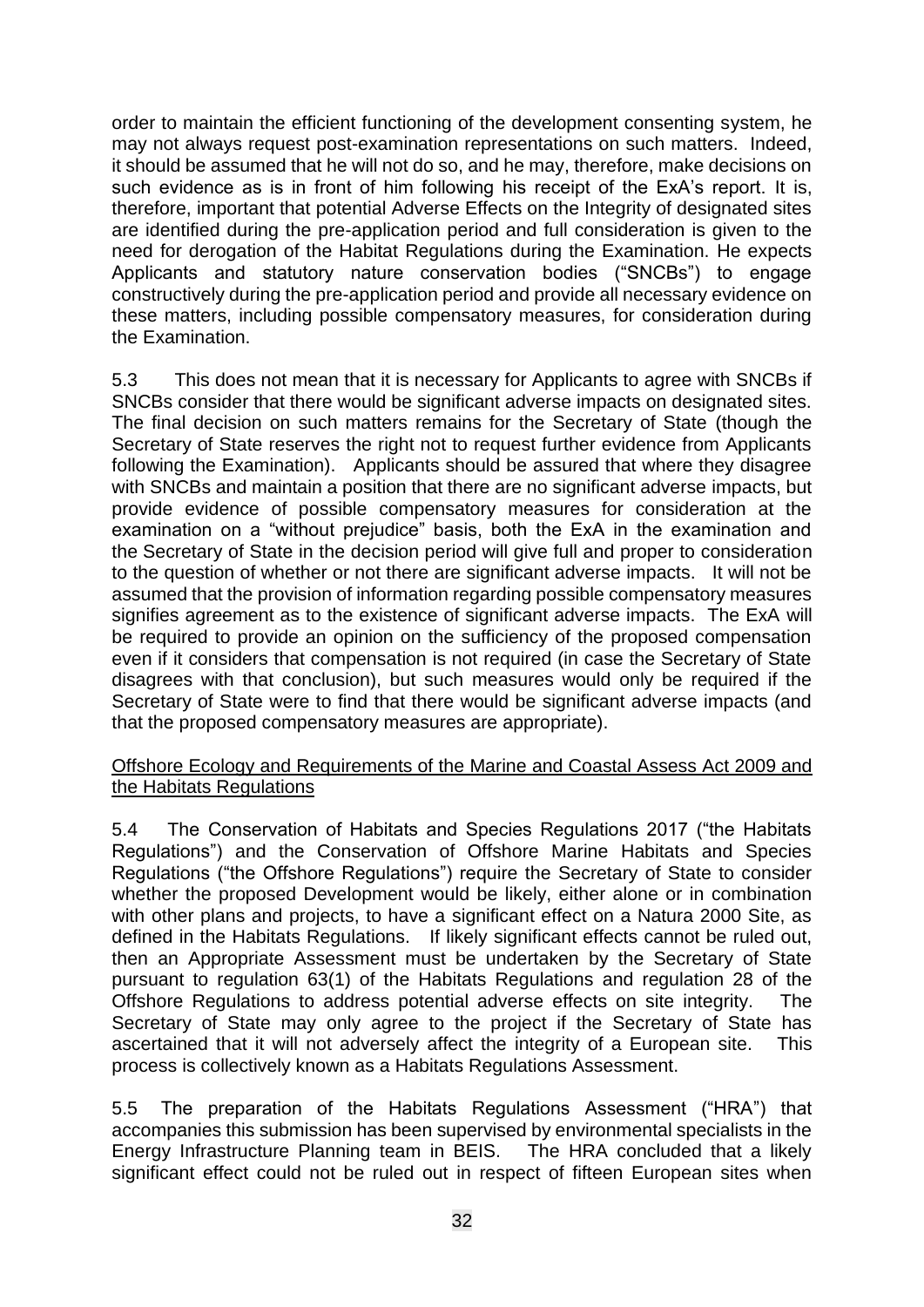considered alone or with other plans and projects. It was, then, necessary to consider whether the proposed Development would have an adverse effect, either alone or incombination, on the integrity of those sites. An appropriate assessment was, therefore, undertaken to determine whether an adverse effect on the sites could be ruled out in light of the sites' conservation objectives. The overall conclusion of the assessment was that the proposed Development would have no adverse effects on the integrity ("AEoI") on any European sites. The Secretary of State does not, therefore, consider that there is any breach of his duty under the Habitats Regulations and the Offshore Habitats Regulations in the event is granted consent for the proposed Development.

5.6 The Secretary of State's assessment differs from the ExA's conclusions on HRA in that, in agreement with the Applicant, he considers that he has been presented with enough information to rule out an AEoI on two sites: the Alde-Ore Estuary Special Protection Area ("SPA") and the Flamborough and Filey Coast SPA. The key details of the Secretary of State's assessment are provided below. Due to a large number of representations regarding the Haisborough, Hammond and Winterton SAC and the Southern North Sea SAC, key details of the assessment for these two sites are also provided below.

## Flamborough and Filey Coast SPA and the Alde-Ore Estuary SPA

5.7 In relation to these SPAs, the ExA came to its conclusion in view of the potential for a range of seabird species, protected as features of these sites, to collide with the turbines or be disturbed and displaced from the array (depending on the species). On the advice of Natural England, the ExA's recommendation concluded that an AEoI could not be ruled out when the total number of birds impacted is added to the incombination total for other windfarms. The ExA's recommendation also warned that the Applicant's in-combination assessment was incomplete due to the use of incomplete seabird survey data from the Hornsea Three project. However, the Secretary of State considers that a robust in-combination assessment has been made in view of additional survey data provided by Hornsea Three. Furthermore, due to additional mitigation commitments made by the Applicant during the post-examination period, the Secretary of State considers that the potential loss of a relatively very small number of birds through collision impacts does not contribute in a significant way to the total number of birds predicted to be impacted in-combination ("*de minimis*"). On this basis the Secretary of State concludes that the proposed development will not have an adverse effect on the above SPA sites and, therefore, developmental consent should not be refused on Habitats Regulations grounds.

#### Haisborough, Hammond and Winterton Special Area of Conservation ("SAC")

5.8 The SAC is designated for Annex I Sandbanks which are slightly covered by seawater all the time and Annex I Reefs (*Sabellaria spinulosa*). The ExA recommended that a conclusion of no AEoI can be reached on the basis of the information submitted during Examination. Having reviewed all representations received during and after Examination, the Secretary of State agrees with a conclusion of no AEoI as the Applicant has demonstrated that the area of the site affected will be relatively small (in the case of reef, kept to a minimum through micrositing), any affected features are able to recover, and all cable protection will be removed at the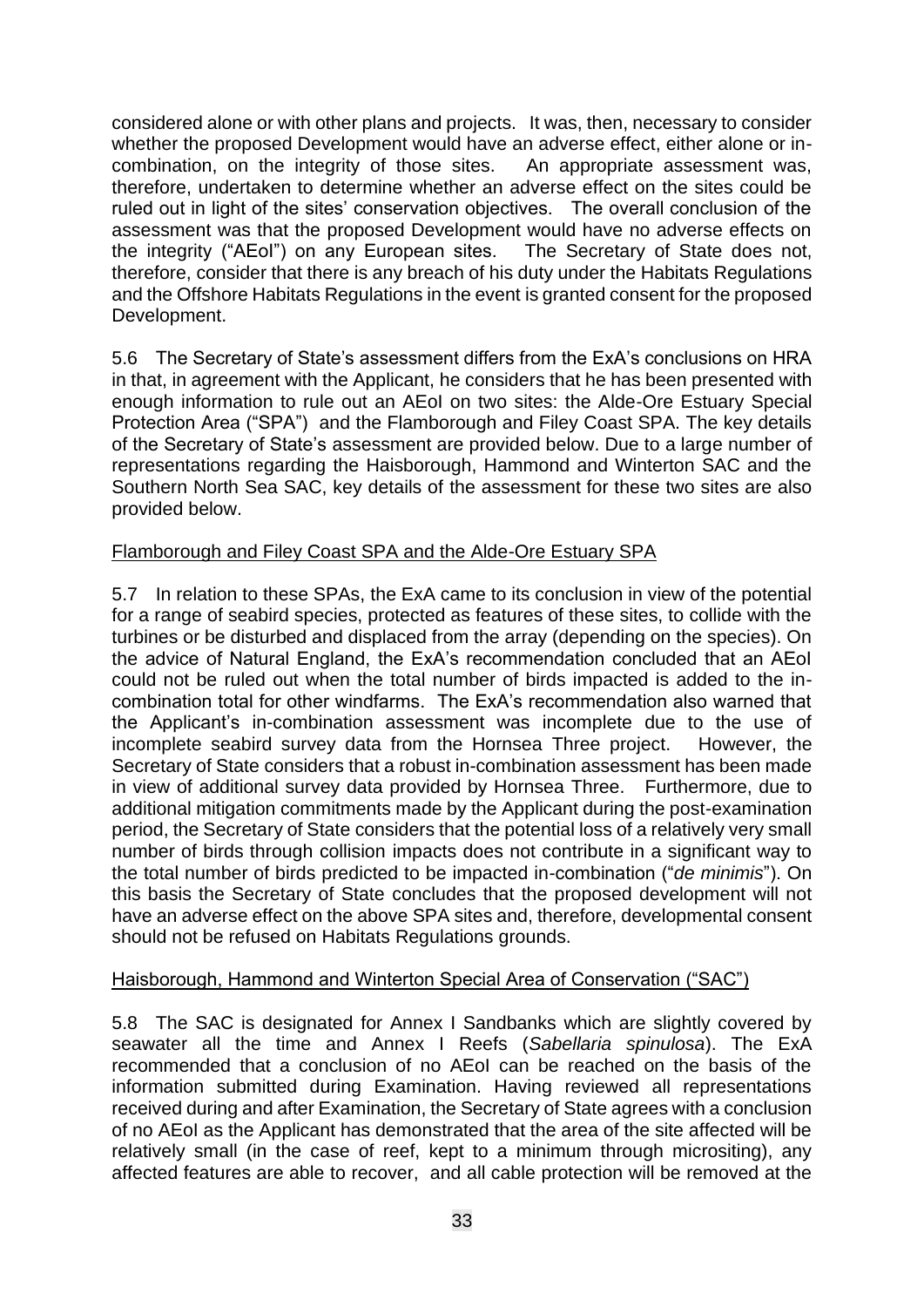time of decommissioning. In relation to this last point, The Secretary of State notes that the decommissioning of cable protection will be secured in the DCO to ensure that any effects are lasting (for the duration of the project) but temporary (repairable effect).

5.9 Also in relation to this site, the Secretary of State notes the Applicant's commitment to producing a Haisborough, Hammond and Winterton Site Integrity Plan, which he views as an additional safeguarding mechanism, although it is not critical to our recommendation. The Site Integrity Plan commits the Applicant to agree all works and potential mitigation measures associated with offshore cable installation (including seabed preparation works and cable protection) and maintenance within the Haisborough, Hammond and Winterton SAC, with the MMO in consultation with Natural England, in order to ensure there would be no AEoI. The Secretary of State considers that it provides sufficient detail on potential mitigation measures at this stage, whilst granting the Applicant a flexible approach until the extent and nature of mitigation becomes clear.

5.10 Finally, the ExA's recommendation also included a change to the DCO that had not been agreed during Examination. This was made in order to meet Natural England's request that the Applicant should commit to depositing any dredged material in location within the SAC that contain benthic material of similar particle size. The Secretary of State consulted on this request post Examination; however, the Applicant has not been able to commit to ensuring that the particle size composition is within 95% of the similarity to the particle size composition of the seabed at the disposal location. This is on the basis that it is not feasible to extensively sample all sediments to enable a realistic analysis of 95% similarity. However, the Applicant has committed to requiring the location and method for sediment disposal being agreed with the MMO in consultation with Natural England. This will be secured in the Haisborough, Hammond and Winterton SAC Site Integrity Plan. The Secretary of State of State is satisfied with this approach.

#### Southern North Sea SAC

5.11 The ExA's recommendation made clear that at the close of Examination, a number of matters remained unresolved in relation to in-combination disturbance to the harbour porpoise feature of this site. Of particular note are the residual concerns from Natural England, Whale and Dolphin Conservation and the Wildlife Trusts over the effectiveness of the Applicant's Southern North Sea Site Integrity Plan. Nevertheless, the ExA was satisfied that with this plan secured, the Applicant will use the most appropriate mitigation measures based on best knowledge, evidence, and proven available technology at the time of construction in order to avoid adversely affecting this SAC. Having reviewed this plan, the Secretary of State considers that it provides sufficient detail on potential mitigation measures at this stage, whilst granting the Applicant a flexible approach until the extent and nature of mitigation becomes clear. On this basis, the Secretary of State considers that in-combination disturbance will not have an AEoI of the Southern North Sea SAC.

5.12 In relation to this site, the ExA's recommendation included a change to the DCO that had not been discussed during Examination with regard to the use of vibropiling or 'blue-hammer' technology. In response to the Secretary of State's post-examination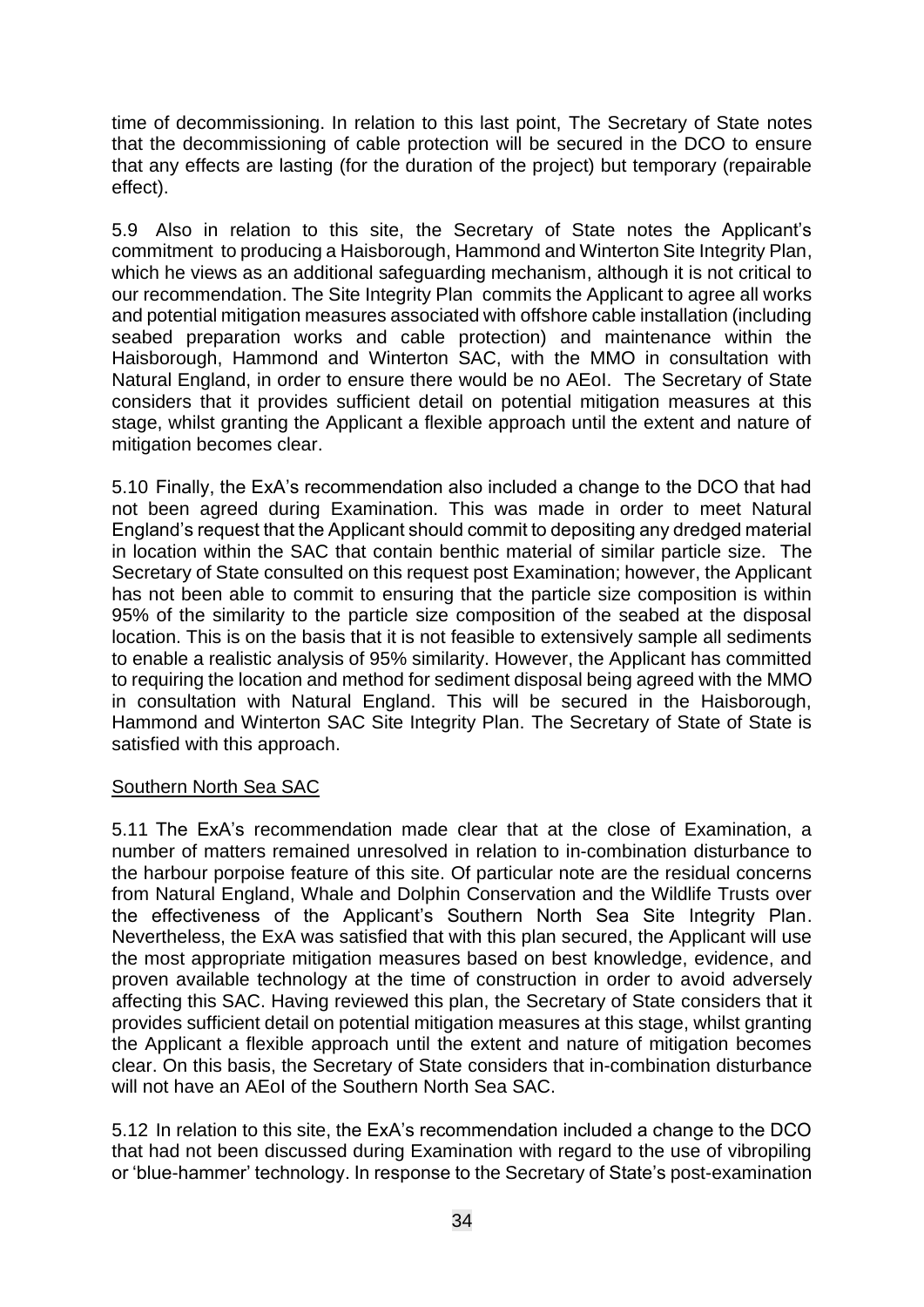consultation, the Applicant highlighted that during the Examination, alternative text had been proposed that referred to all piled foundations irrespective of the technology used to install them. The Secretary of State is content that the text proposed by the Applicant captures all possible installation scenarios involving piling and so specific mention of those techniques in the condition is not required. The Applicant informed the Secretary of State that the Marine Management Organisation and Natural England were in agreement with the Applicant's position.

5.13 For the protection of marine mammals, the ExA also recommended that a maximum hammer energy should be secured in the DMLs and the DCO. Following the ExA's recommendation, the Secretary of State has included a provision in the deemed Marine licences that limits the maximum hammer energy to 5,000KJ.

5.14 Finally, the Secretary of State notes that the French Biodiversity Agency participated in the Examination because of the potential impacts of the proposed Development on birds from two sites in French waters designated under the Habitats Directive. The ExA did not consider that the proposed Development, either alone or in-combination with any other projects, would give rise to any significant effects on the French sites (or any other transboundary sites) but suggested the Secretary of State might want to consider whether any further information was needed from the Agency. The Secretary of State considers that no further information is needed in relation to this matter. Further details can be found in the Secretary of State's Habitats Regulations Assessment that is published alongside this decision letter.

## Marine and Coastal Assess Act 2009 ("MCAA")

5.15 The Secretary of State notes that the ExA considered the potential impact of the Development on the Cromer Shoal Chalk Beds Marine Conservation Zone. The ExA noted that the embedded mitigation measures in the Application mean the offshore cable route avoids the Cromer Shoal Chalk Beds. The Secretary of State does not consider that there is any evidence of adverse impacts arising from the Development on the Cromer Shoal Chalk Beds Marine Conservation Zone.

# **6. Consideration of Compulsory Acquisition and Related Matters**

6.1 The Applicant is seeking powers for the Compulsory Acquisition of land, rights over land and related matters including temporary possession. The Applicant is seeking those powers, "*to acquire compulsorily land and interests and other related powers to support the delivery of the Project".*

6.2 The Planning Act 2008, together with related case-law and guidance, provides that compulsory acquisition can only be granted if certain conditions are met. Under section 122 of the Planning Act compulsory acquisition may only be authorised if:

- the land is required for the development to which the consent relates, or
- it is required to facilitate or is incidental to that development; or
- it is replacement land which is to be given in exchange for the Order land under sections 131 or 132 of the Planning Act; and
- there is a compelling case in the public interest for the land to be acquired compulsorily.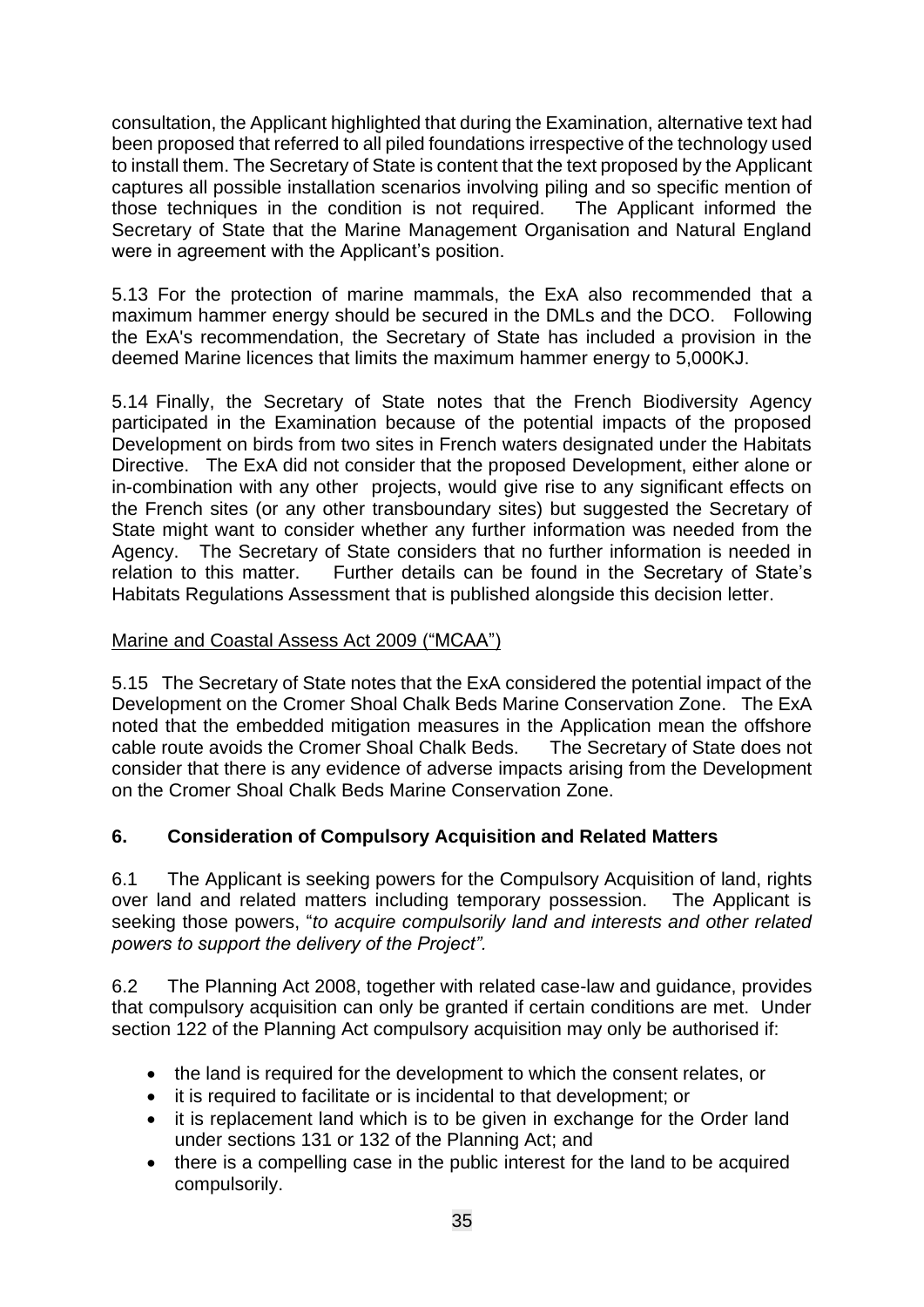- 6.3 In connection with this:
	- The land required to be taken must be no more than is reasonably required and be proportionate
	- there must be a need for the project to be carried out;
	- all reasonable alternatives to compulsory acquisition have been explored;
	- the applicant has a clear idea of how it intends to use the land and can demonstrate that funds are available to pay for the acquisition; and
	- they are satisfied that the purposes stated for the acquisition are legitimate and sufficient to justify the interference with the human rights of those affected.

6.4 The ExA notes that the Applicant submitted documentation with the Application to support the request for compulsory acquisition powers. The powers sought were set out in the development consent order that the Applicant submitted with its application for development consent. The ExA considered a broad range of matters related to the request for compulsory acquisition powers and asked a considerable number of questions during the Examination.

6.5 One of the issues covered was whether the ducting related to the proposed Norfolk Boreas offshore wind farm could be classed as 'Associated Development' as defined in the Planning Act 2008 and thus be subject to compulsory acquisition powers. The ExA considered relevant legislation (the Planning Act 2008) and guidance ("DCLG Guidance on Associated Development Applications for Major Infrastructure Projects" which was issued in 2013) before concluding that 'Boreas ducting' could be classified as Associated Development and would, therefore, benefit from the compulsory acquisition powers that the Applicant sought. The Secretary of State agrees with this conclusion.

6.6 Prior to and during the Examination, the Applicant sought to make some minor changes to the Application and to the compulsory acquisition requirements which were accepted by the ExA suitable for consideration during Examination.

6.7 The Applicant provided a Funding Statement to explain how the acquisition of land would be funded. The Statement confirmed that the Applicant`s parent company would provide sufficient funds to cover any requests for compensation arising from the acquisition of land and rights, the creation of new rights and from statutory blight where compensation is claimed. The ExA sought further information from the Applicant about the overall cost of the proposed Development. In response, the Applicant indicated that the owner of the parent company – Vattenfall AB – was 100% owned by the Swedish state and that necessary funding would be made available as required. However, specific costs of the project were not provided. The Applicant further stated that it would not seek to implement the development consent order or exercise any of the powers in it until Final Investment Decision had been reached.

6.8 There were a considerable number of objections to the grant of compulsory acquisition powers over certain plots of land although many were withdrawn before the end of the Examination.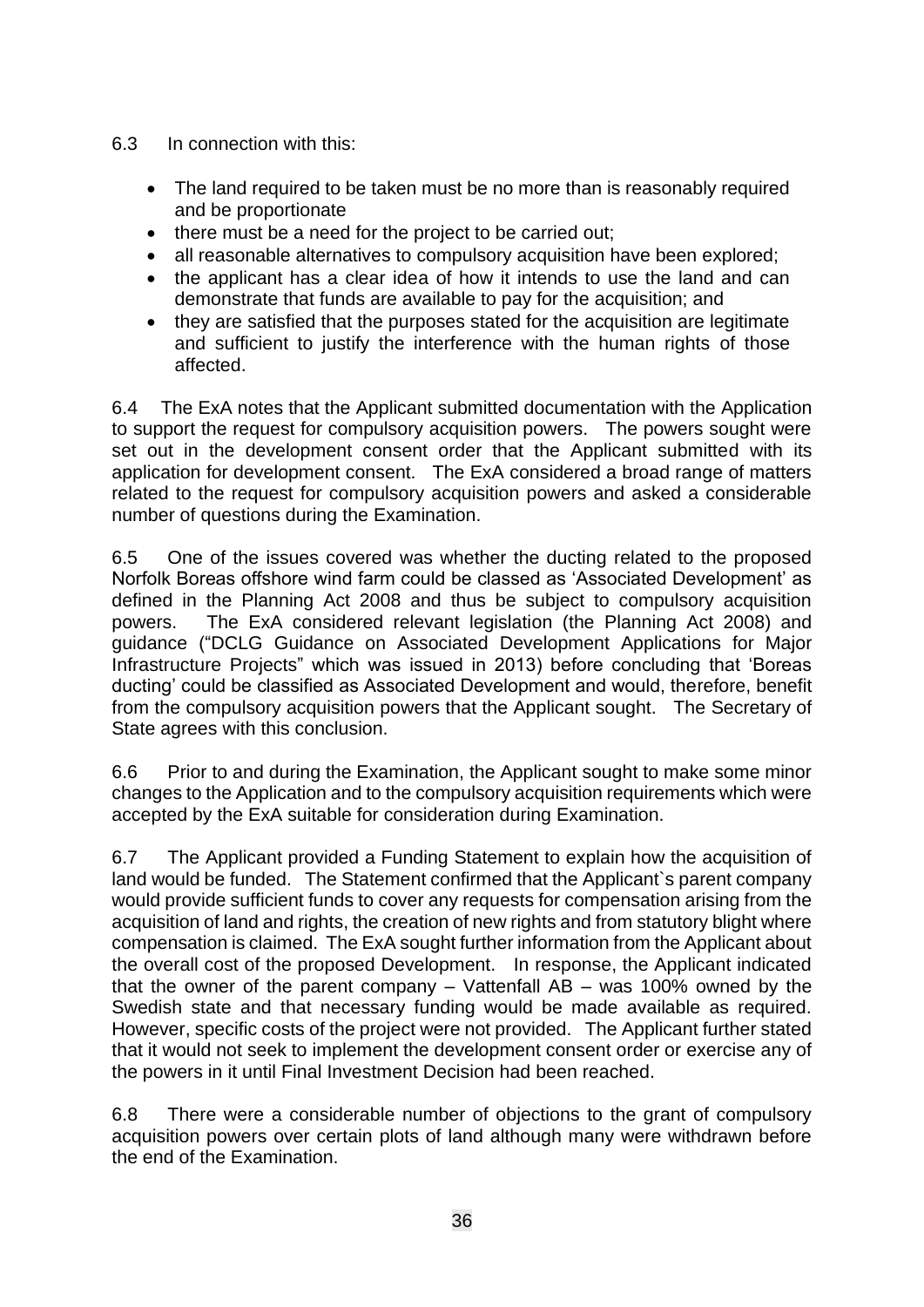6.9 Provisions in the Planning Act 2008 permit developers of nationally significant infrastructure projects to extinguish or relocate the rights of Statutory Undertakers where the Secretary of State is satisfied that the use of those powers is necessary for the project in question. The ExA notes discussions between the Applicant and a number of Statutory Undertakers with interests that were subject the request for compulsory acquisition powers. In most cases, the parties reached agreement over the interests that were sought and/or any protective provisions that would be included in any development consent order that might be granted. The exception was the discussion with Network Rail which was not concluded at the close of the Examination with Network Rail maintaining its objection. Notwithstanding this position, the ExA concluded that the powers sought by the Applicant in relation to Statutory Undertakers were necessary to carry out the proposed Development and that the relevant Planning Act provisions had been met. The Secretary of State notes that Network Rail subsequently wrote to him to withdraw its objection. In light of this, the Secretary of State agrees with the ExA's conclusions in this matter.

6.10 'Crown Land' is also subject to special provisions under the Planning Act 2008 – the interests in Crown Land cannot be compulsorily acquired but third party interests can be. In the case of the proposed Development such land is held by The Crown Estate ("TCE") only. (Highways England owns land interests affected by the proposed Development but these are not technically Crown Land although they are treated as though they are.) Consent has been granted by TCE under section 135(1) of the Planning Act 2008 in respect of Crown land on the foreshore. The consent is conditional on TCE being consulted if any variation to the Order is proposed which could affect other provisions of the Order subject to sections 135(1) and or 135(2) of the Planning Act 2008, and the inclusion of amendments to the development consent order. These amendments were included in the development consent order that was submitted to the Secretary of State by the ExA and are incorporated into the development consent order that the Secretary of State will make.

6.11 'Open Space Land' was also considered by the ExA in relation to the Applicant's compulsory acquisition requests with relevant land plots on the beach at Happisburgh and the Marriott's Way long distance path. The Open Space Land is owned by a number of interests including individuals but also Norfolk County Council and North Norfolk District Council. The ExA notes that trenchless crossing techniques would be used to install cables and ducting under the Open Space Land so that it should not be affected by the proposed Development. The Open Space Land would, therefore, be no less advantageous than it was before for its owners, occupiers, tenants, members of the public etc.

6.12 The proposed Development would use National Trust land which, in the absence of an agreement between the parties, would only be permitted under a Special Parliamentary Procedure. The ExA notes that the National Trust and the Applicant were discussing agreement during the Examination but that these had not concluded by the time the Examination closed: the Trust was still, therefore, formally objecting to the use of its land. However, the Secretary of State notes that the National Trust wrote on 25 September 2019 to withdraw its objection.

6.13 The ExA notes that here were still a number of issues outstanding at the close of the Examination but that considered that these had been satisfactorily addressed.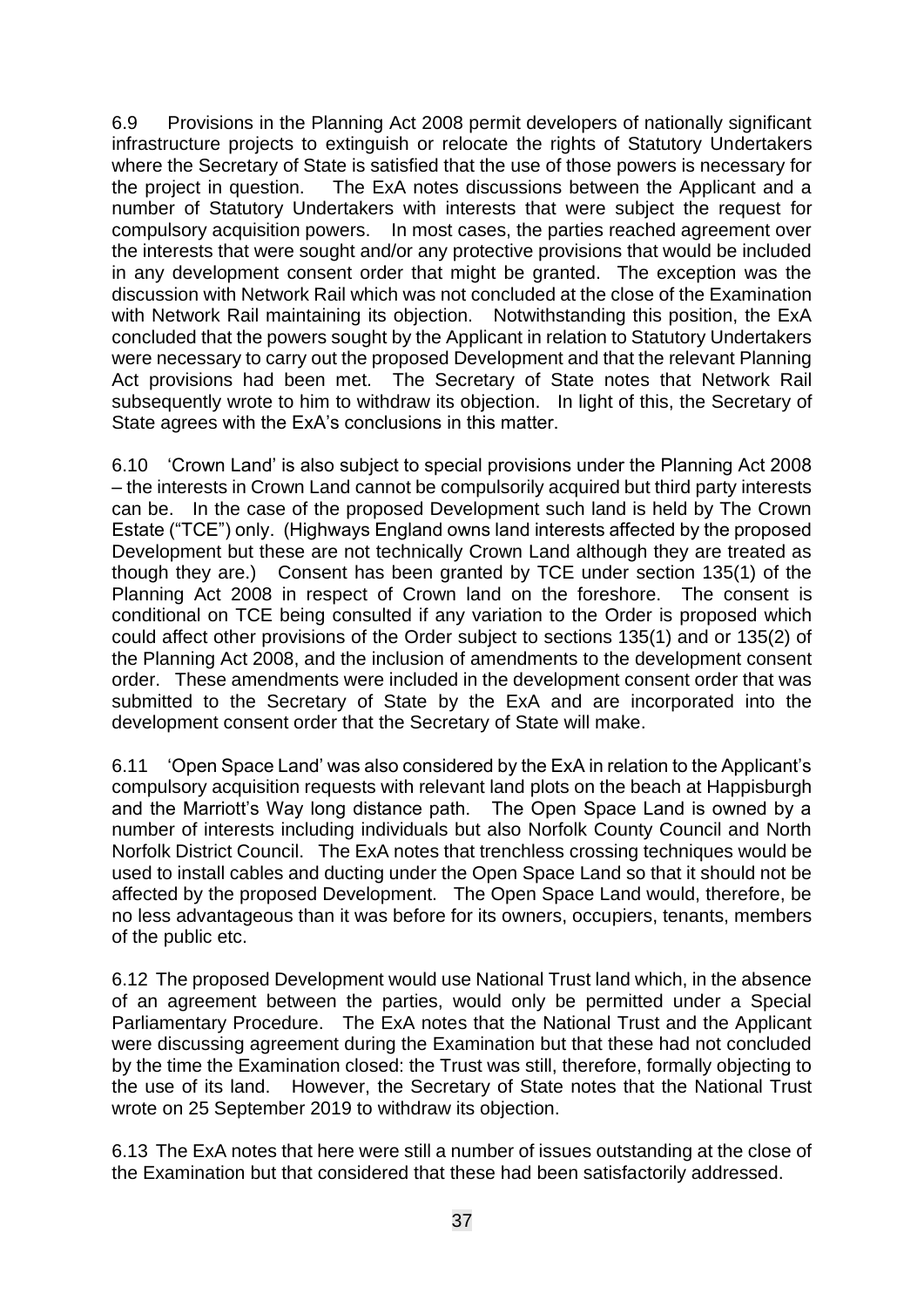## Human Rights

6.14 As far as human rights in relation to the proposals for compulsory acquisition and temporary possession of land and rights over land are concerned, the ExA is satisfied that: the Examination ensured a fair and public hearing; any interference with human rights arising from implementation of the proposed Development is proportionate and strikes a fair balance between the rights of the individual and the public interest; and that compensation would be available in respect of any quantifiable loss. The Secretary of State sees no reason to disagree with the ExA's conclusion that there is no disproportionate or unjustified interference with human rights so as to conflict with the provisions of the Human Rights Act 1998.

## Overall Conclusion on Compulsory Acquisition

6.15 Because the ExA concluded that development consent should not be granted, it consequently considered that the compelling case in the public interest for the land to be acquired compulsorily had not been made out. However, it was mindful that the Secretary of State might conclude that development consent should be granted and so examined the case for Compulsory Acquisition and Temporary Possession on that basis. The Secretary of State considers that relevant legislation and guidance relating to compulsory acquisition and temporary possession have been followed by the Applicant and that, given his overall consideration that development consent for the proposed Development should be granted, there is a compelling case in the public interest to grant compulsory acquisition and temporary possession powers to facilitate the Development.

# **7. Secretary of State's Consideration**

7.1 The Secretary of State notes that the ExA determined that consent should not be granted for the proposed Development because of potential impacts on habitats and species afforded protection under the Habitats Directive. In determining that it was not possible on the basis of the information available to it to rule out an AEoI on two sites protected by the Directive – the Flamborough and Filey Coast Special Protection Area and the Alde-Ore Estuary Special Protection Area – the ExA concluded that the proposed Development would not be in accordance with NPS EN-1 and could not therefore be granted consent.

7.2 However, in other respects, the ExA concluded that, while there would be impacts arising from the proposed Development across a range of issues (including on local landscape and traffic and transport), those impacts were not of such significance or would be mitigated to such a degree as to be not significant as to outweigh the substantial benefits that would derive from the development of a very large, low carbon, infrastructure project. The ExA notes that, if one set aside the conclusion on Habitats-related issues, then in all other matters, the proposed Development would be in accordance with the National Policy Statements and national policy objectives. This conclusion was subject to some clarification on specific points, including mitigation proposals.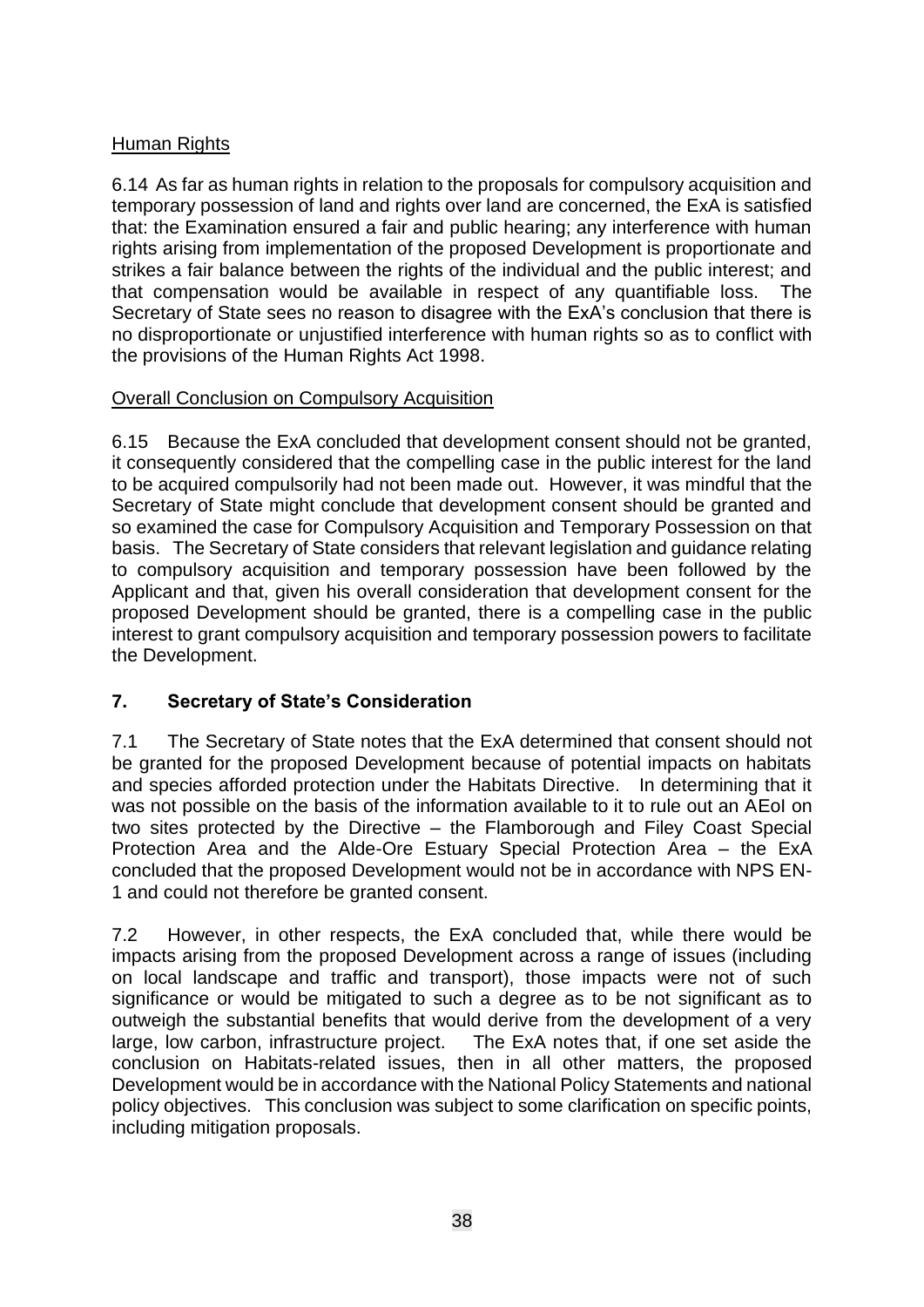7.3 As is set out elsewhere in this submission, in light of the ExA's Report to the Secretary of State, the Secretary of State consulted a range of parties including the Applicant about the Habitats-related issues and other relevant matters that had been raised in the ExA's Report. On Habitats, further information on potential bird impacts such that the Secretary of State is now able to conclude that, on balance, there would be no Adverse Impact on Integrity for the Flamborough and Filey Coast Special Protection Area and the Alde-Ore Estuary Special Protection Area.

7.4 The Secretary of State notes that there were a range of views about the potential impacts of the Development with strong concerns expressed about the impacts on, among other things, the landscape around the substation, traffic and transport impacts and potential contamination effects at the site of the F-16 plane crash. However, he has had regard to the ExA's consideration of these matters and to the mitigation measures that would be put in place to minimise those impacts wherever possible. The Secretary of State considers that findings in the ExA's Report and the conclusions of the HRA together with the strong endorsement of offshore wind electricity generation in NPS EN-1 and NPS EN-3 mean that, on balance, the benefits of the proposed Development outweigh its adverse impacts. He, therefore, concludes that development consent should be granted in respect of the Development.

# **8. Other Matters**

## Representations Received Following the Close of Examination

8.1 In addition to the responses that were submitted to the Secretary of State in the wake of the 6 December 2019 consultation, and the matter raised above concerning Red kites, a number of other parties have made representations about the proposed Development. Many of these representations cover ground that was considered during the Examination of the Application and a large number seek the deferral of a decision on the proposed Development pending the consideration of proposals that might come forward as part of any offshore ring main project. These matters are considered in the letter above.

8.2 However, other matters were raised which fall outside the scope of the ExA's consideration and these are set out below.

8.3 The energy company, ENI UK Limited wrote to the Planning Inspectorate on 5 September 2019 asking it to draw to the Secretary of State's attention the fact that the company was planning to drill an offshore exploratory hydrocarbon well in the vicinity of the proposed Development. The company explained that it wanted to drill the well in September 2019 and that it wanted to ensure that the exploration drilling and any subsequent development should a commercial discovery be made would co-exist with the proposed Development. ENI said it would it would engage with Norfolk Vanguard going forward. The Secretary of State understands that the exploration well was drilled at the end of October 2019 but we have heard nothing more from ENI about its outcome. However, there is a presumption that the oil and gas and offshore wind farm sectors can work together to maximise energy production around the UK coast.

8.4 A member of the public wrote to suggest that the Secretary of State should seek to move the site of the Necton substations to a new site in the vicinity to lower its visual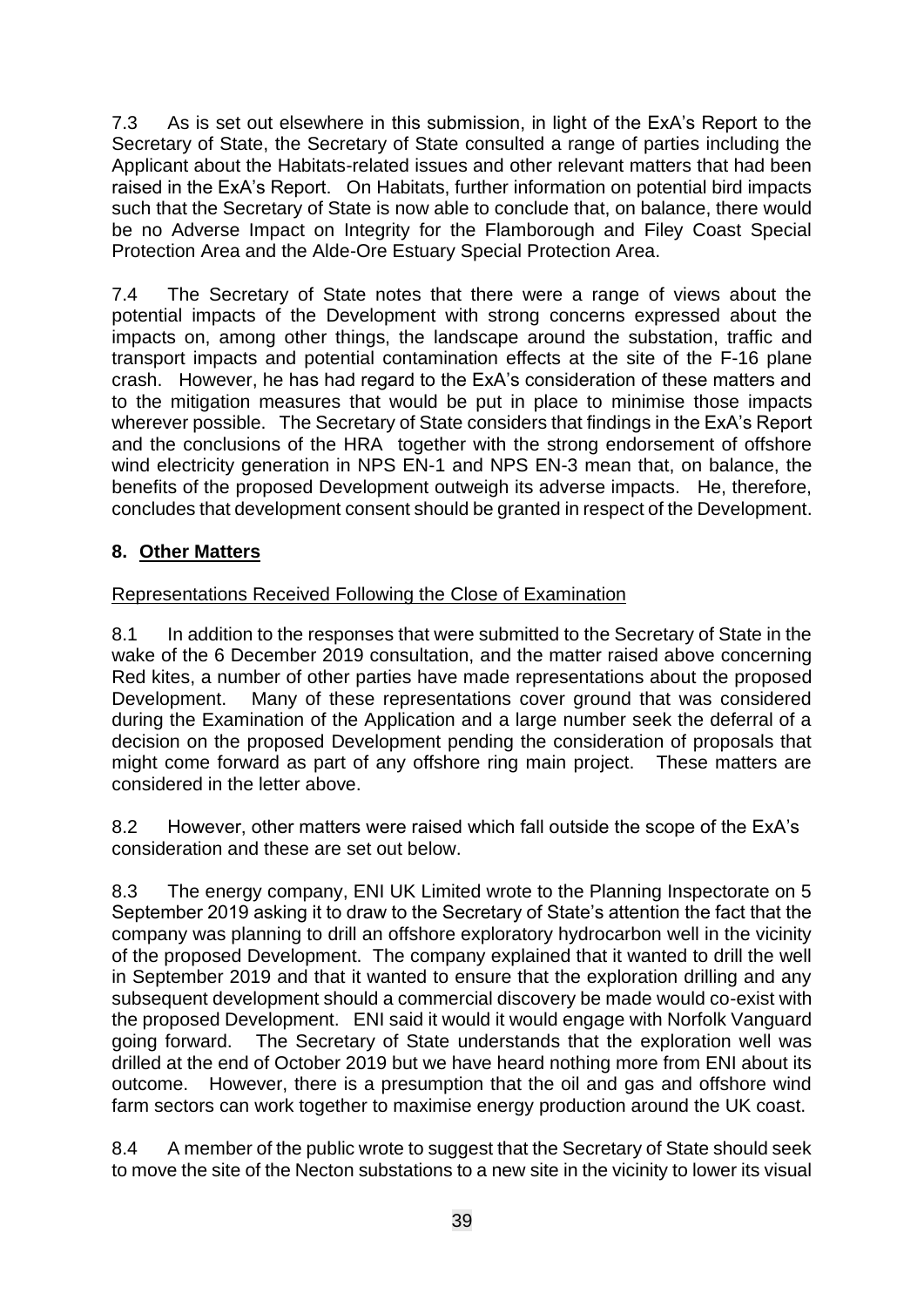impact. However, the proposed location would need to be subject to a new application for consent (as it does not form part of the Application submitted by the Applicant) and the ExA considered that the locations of the substations proposed by the Applicant were acceptable (while acknowledging that there would be localised visual impacts). In this situation, the Secretary of State does not believe that there is any need to consider an alternative location where an existing proposal is acceptable.

8.5 Another member of the public wrote on behalf of Happisburgh REACT to draw attention to a cliff collapse on the coastline near Happisburgh. The writer was worried about the instability of the coastline along the section of coast near to where the export cable landfall would be located. The Secretary of State notes the concerns expressed but also notes that coastal erosion along the section of the Norfolk coastline was considered during the Examination and that the ExA concluded that the Development would neither cause nor be at risk from coastal erosion.

# **9. Equality Act 2010**

9.1 The Equality Act 2010 includes a public sector equality duty ("PSED"). This requires a public authority, in the exercise of its functions, to have due regard to the need to (a) eliminate discrimination, harassment and victimisation and any other conduct prohibited by or under the Planning Act 2008; (b) advance equality of opportunity between persons who share a relevant protected characteristic (e.g. age; gender; gender reassignment; disability; marriage and civil partnerships<sup>2</sup>; pregnancy and maternity; religion and belief; and race.) and persons who do not share it; and (c) foster good relations between persons who share a relevant protected characteristic and persons who do not share it.

9.2 In considering this matter, the Secretary of State (as decision-maker) must pay due regard to the aims of the PSED. This must include consideration of all potential equality impacts highlighted during the Examination. There can be detriment to affected parties but, if there is, it must be acknowledged and the impacts on equality must be considered.

9.3 The ExA notes that the Applicant considered that no protected interests had been identified during its diligent enquiry exercise. The ExA also notes that there were no representations submitted by Interested Parties which directly referenced PSED. However, a few of the submissions did contain information about personal characteristics related to age or disability. The ExA, while noting that there would be a minor adverse impact on older people, those living with existing health conditions and those living in deprived areas, considered the information that had been provided did not show any evidence of differentiated or disproportionate impacts on individuals or groups with protected characteristics that would not be felt by others who shared those characteristics.

9.4 The Secretary of State has no reason to disagree with the ExA's conclusion in this matter.

<sup>2</sup> In respect of the first statutory objective (eliminating unlawful discrimination etc.) only.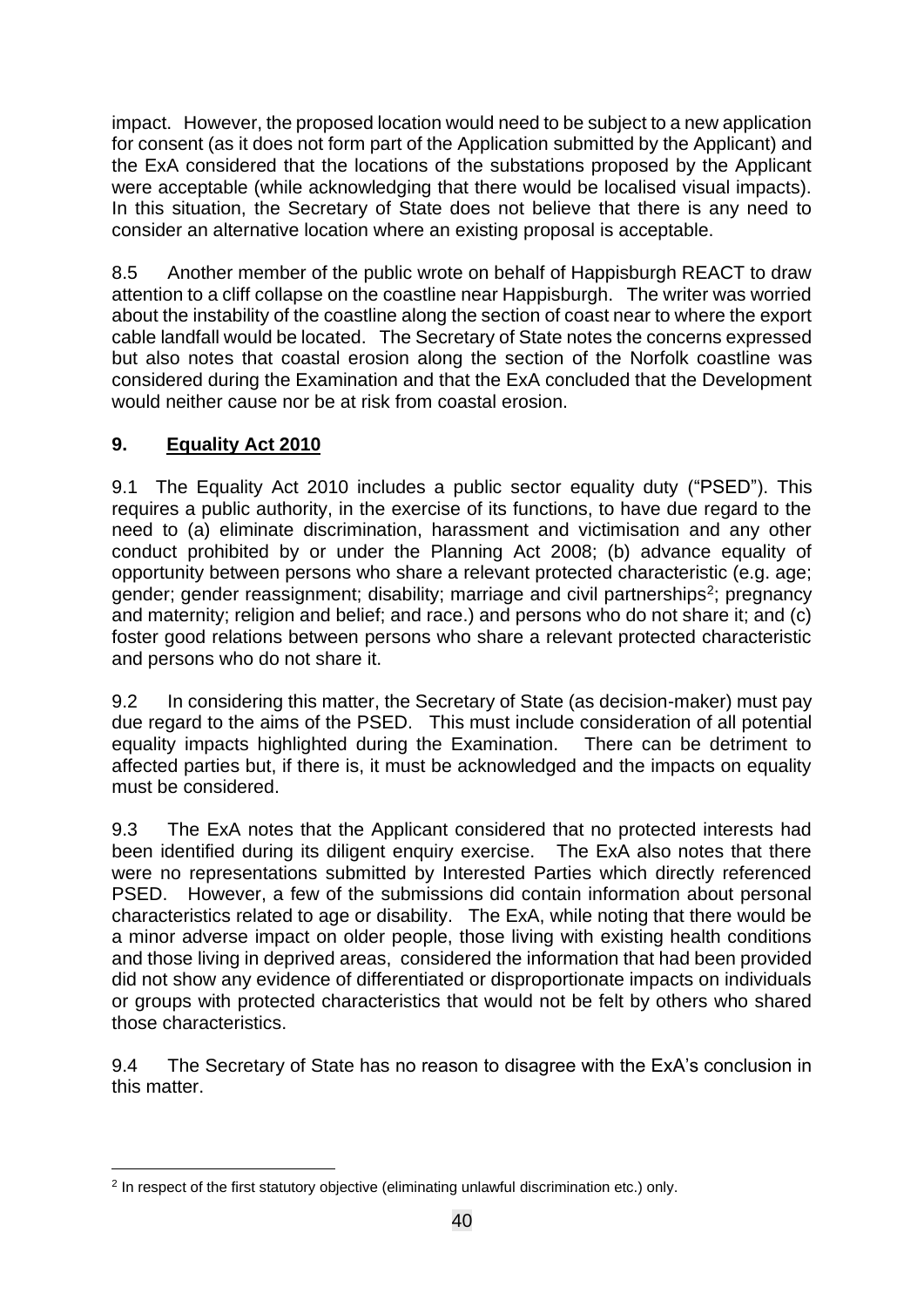## **10 Natural Environment and Rural Communities Act 2006**

10.1 The Secretary of State has considered his duty in accordance with section 40(1) of the Natural Environment and Rural Communities Act 2006, where he is required to have regard to the purpose of conserving biodiversity, and in particular to the United Nations Environmental Programme Convention on Biological Diversity of 1992, when granting development consent.

10.2 The Secretary of State is of the view that the ExA's report, together with the environmental impact analysis, considers biodiversity sufficiently to inform the Secretary of State in reaching the decision to grant consent to the proposed Development.

## **11. Climate Change Act and the Net Zero Target**

11.1 On 2 May 2019, the Climate Change Committee recommended the UK reduce greenhouse gas emissions by net zero by 2050. This was proposed to deliver on the commitments the UK made by signing the Paris Agreement in 2016. On 26 June 2019, following advice from the Committee on Climate Change, Government announced a new carbon reduction 'net zero' target for 2050 which resulted in an amendment to the Climate Change Act 2008 requiring the UK to reduce net carbon emissions by 2050 from 80% to 100% below the 1990 baseline.

11.2 The Secretary of State notes that the National Policy Statements continue to form the basis for decision-making under the Planning Act 2008. The ExA was unable to consider this matter as it occurred after the close the Examination. However, the ExA did conclude that *"the strong policy support for renewable energy generation and the benefits of the scheme in terms of the large-scale generation of renewable energy and its contribution to sustainable development objectives, substantially outweigh the limited harms which have been set out above. When considered as a whole the ExA concludes that the Proposed Development would be in accordance with all of the relevant NPSs."* [ER 10.2.10] The Secretary of State does not consider that the amendment to the Climate Change Act 2008 has lessened the need for renewable energy generation and that the Development is, therefore, still in accordance with the NPSs in that respect.

## **12. Modifications to the draft Order**

12.1 The Secretary of State has made the following modifications to the Order:

- Article 6: Removal of the power for Vattenfall to transfer the benefit of the DCO within the Vattenfall group without seeking the Secretary of State's approval or otherwise meeting the requirements for not needing consent;
- Article 37: Providing for the outline Norfolk Vanguard Haisborough, Hammond, and Winterton Special Area of Conservation Site Integrity Plan;
- Article 38: Removing the following from the arbitration clause: 'Should the Secretary of State fail to make an appointment under paragraph within 14 days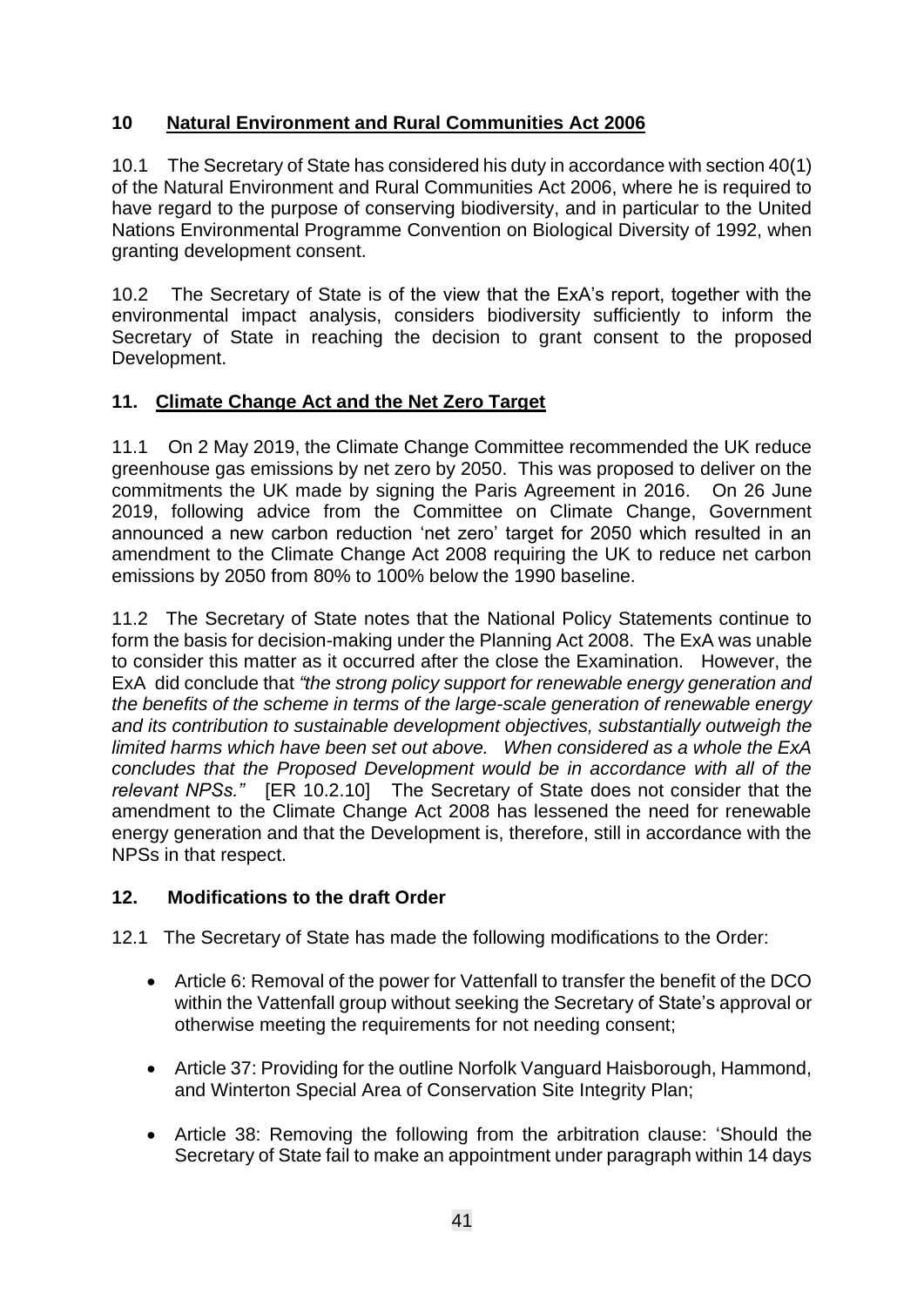of a referral, the referring party may refer to the Centre for Effective Dispute Resolution for appointment of an arbitrator.';

- Requirement 18: providing for a trenchless crossing at the B1149 (and consequential changes later in the DCO);
- Requirement 21: amending provision for traffic management in the event that development consent is granted for the Hornsea Project Three and/or Norfolk Boreas Offshore Wind Farms;
- Requirement 27(3): Addition of text: 'Such measurements must be submitted to the relevant planning authority no later than 28 days following completion to confirm the rating level of operational noise emissions do not exceed the levels specified in sub-paragraphs (1) and (2), including details of any remedial works and a programme of implementation should the emissions exceed the stated levels.'
- Removal of appeals procedure in Part 5 of Schedules 9 12 and consequential change to conditions;
- New 'decommissioning of cable protection within marine areas' condition added to Schedules 9 - 12;
- New language to add clarity in the Licenced Marine Activities in Part 2 of Schedules 9 -12 dealing with amendments to or variations from the approved plans;
- Amended procedure following identification of the exposure of subsea cabling, Schedules 9 - 12;
- Providing at paragraph 1(2) to Schedule 14 that parties will first use their reasonable endeavours to settle a dispute amicably through negotiations undertaken in good faith by the senior management of the Parties. Any dispute which is not resolved amicably by the senior management of the Parties within 20 business days of the dispute arising, or such longer period as agreed in writing by the Parties, shall be subject to arbitration in accordance with the terms of this Schedule;
- Schedule 15: amending the procedure for discharge of Requirements to provide that where the Secretary of State has to appoint a person as part of the Appeals process, they will have 28 rather than 20 days to do so; and
- In the interpretation of 'specified works' in Paragraphs 13 and 29 to Schedule 16 included reference to any of the activities that are referred to in paragraph 8 of T/SP/SSW/22 (National Grid's policies for safe working in proximity to gas apparatus "Specification for safe working in the vicinity of National Grid, High pressure Gas pipelines and associated installation requirements for third parties).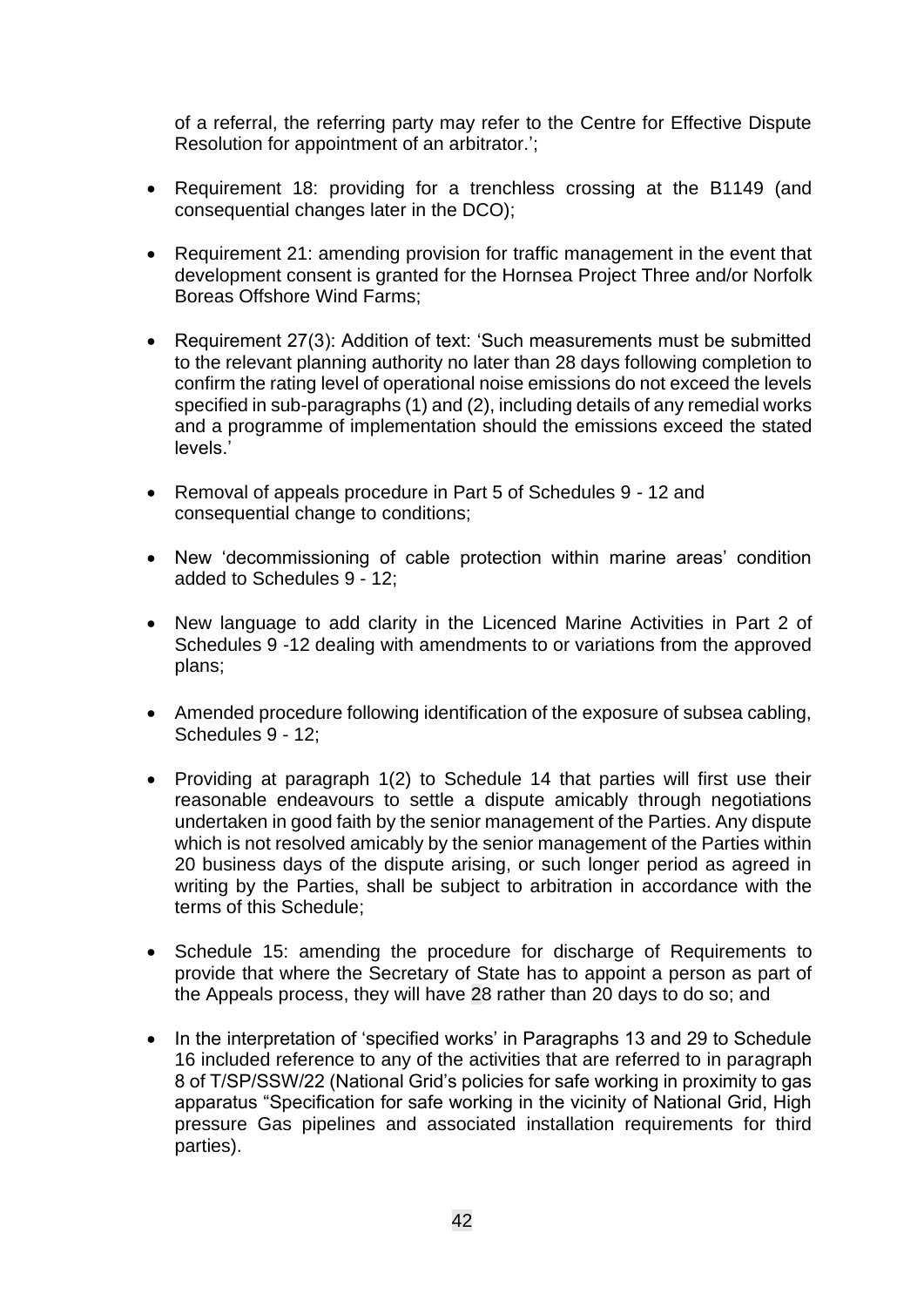12.2 In addition to the above, the Secretary of State has made various changes to the draft Order which do not materially alter its effect, including changes to confirm with the current practice for statutory instruments and changes in the interests of clarity and consistency.

## **13. Challenge to decision**

13.1 The circumstances in which the Secretary of State's decision may be challenged are set out in the Annex to this letter.

## **14. Publicity for decision**

14.1 The Secretary of State's decision on this Application is being publicised as required by section 116 of the Planning Act 2008 and regulation 31 of the Infrastructure Planning (Environmental Impact Assessment) Regulations 2017.

14.2 Section 134(6A) of the Planning Act 2008 provides that a compulsory acquisition notice shall be a local land charge. Section 134(6A) also requires the compulsory acquisition notice to be sent to the Chief Land Registrar, and this will be the case where the order is situated in an area for which the Chief Land Registrar has given notice that they now keep the local land charges register following changes made by Schedule 5 to the Infrastructure Act 2015. However, where land in the order is situated in an area for which the local authority remains the registering authority for local land charges (because the changes made by the Infrastructure Act 2015 have not yet taken effect), the prospective purchaser should comply with the steps required by section 5 of the Local Land Charges Act 1975 (prior to it being amended by the Infrastructure Act 2015) to ensure that the charge is registered by the local authority.

Yours sincerely

*Gareth Leigh*

**Gareth Leigh Head of Energy Infrastructure Planning**